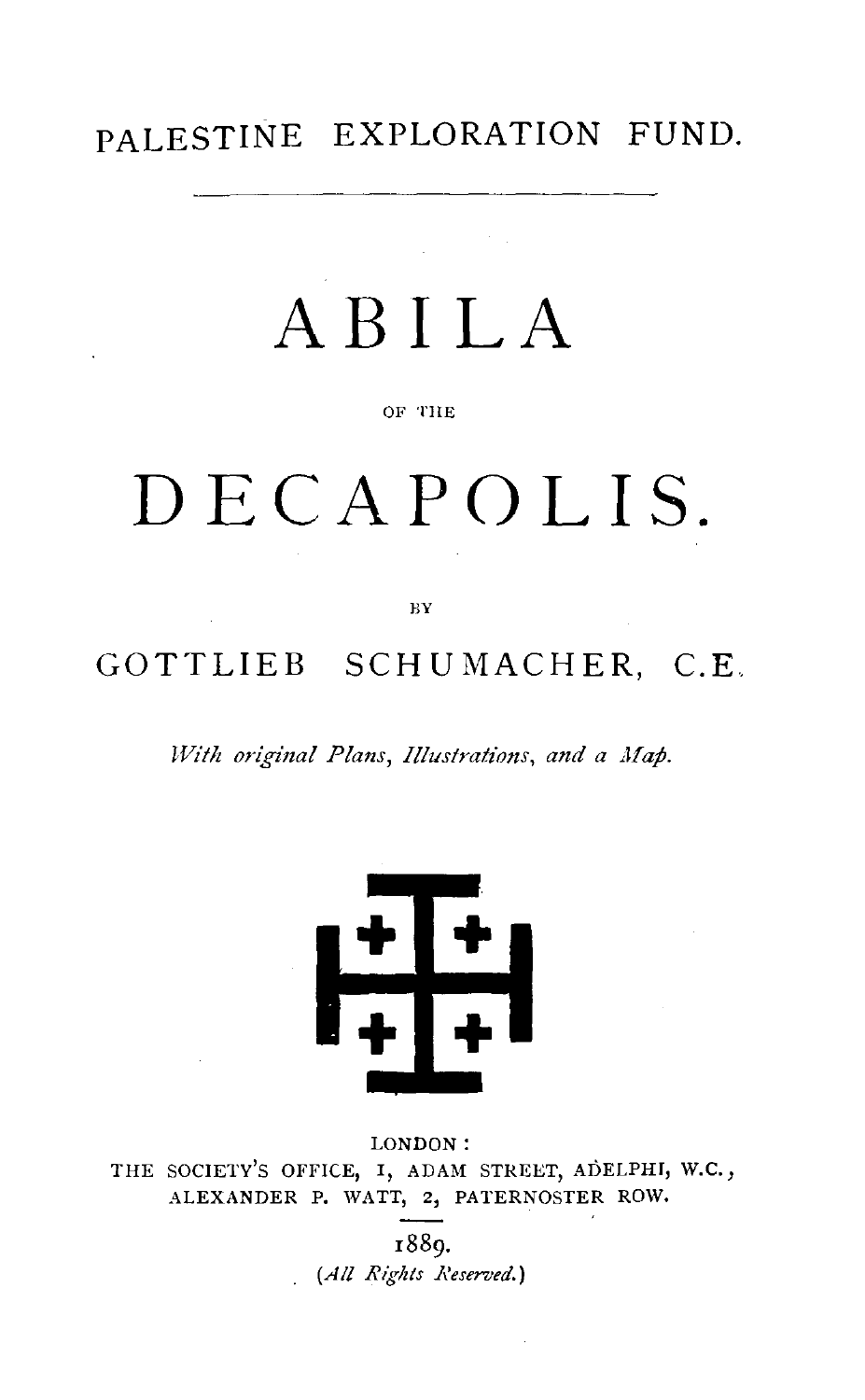**LONDON:**  HARRISON AND SONS, PRINTERS IN ORDINARY TO HER MAJESTY, ST. MARTIN'S LANE.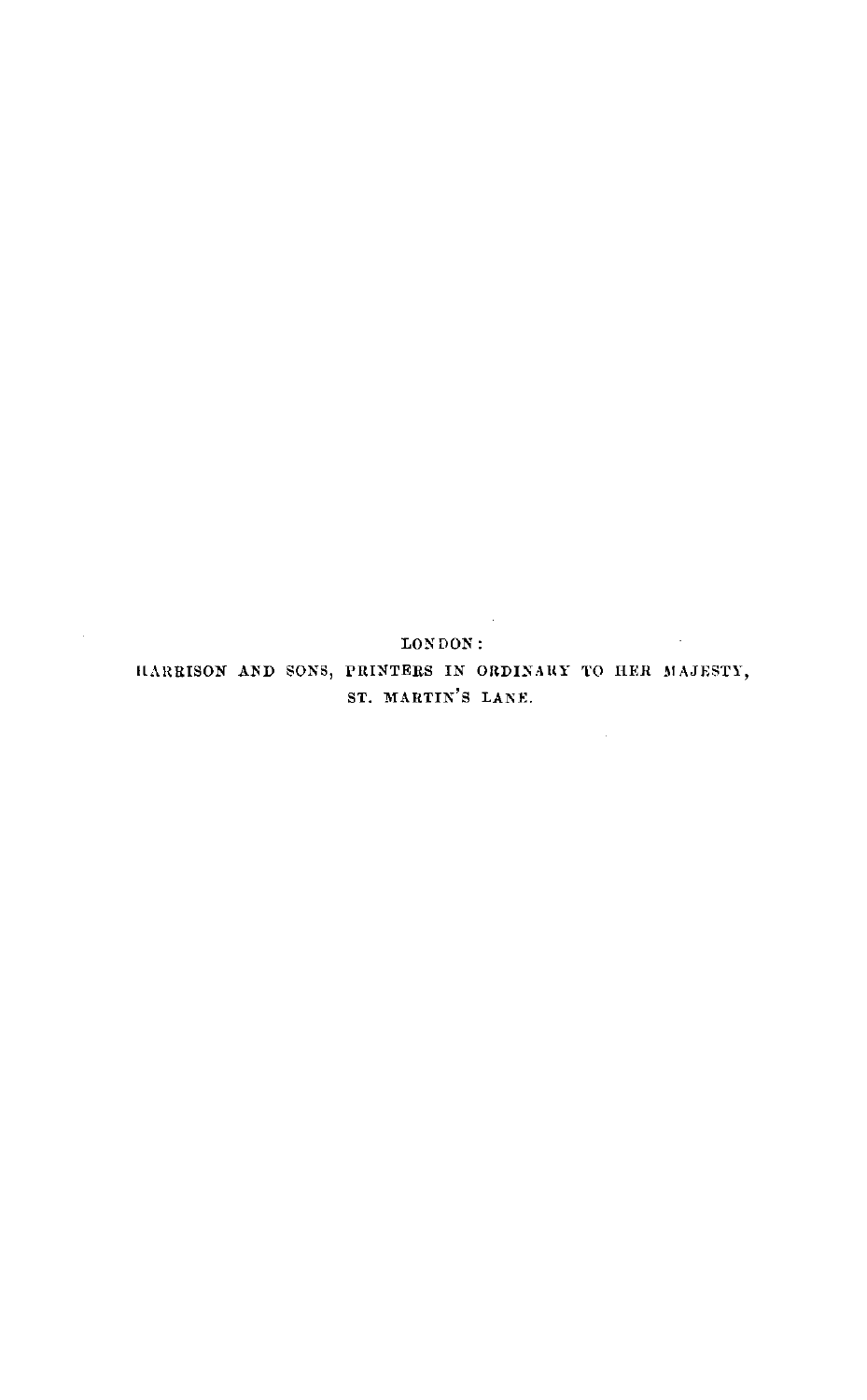# PREFACE. --

AT the request of the Committee of the Palestine Exploration Fund, I have undertaken to see the account of my friend Herr Schumacher's survey of the ruins of Abil through the press, and make such modifications of idiom as were needful to render the descriptions clear. Except for this, I have made as little alteration as possible, considering that Herr Schumacher's own words would best describe the interesting ruins of Abila of the Decapolis, of which he is the first explorer to publish plans and drawings.

The Arabic names are printed as Herr Schumacher has written them, and give the present-rather than the classical-orthography.

The illustrations have all been engraved expressly for the present publication from the drawings and plans sent home by Herr Schumacher. They will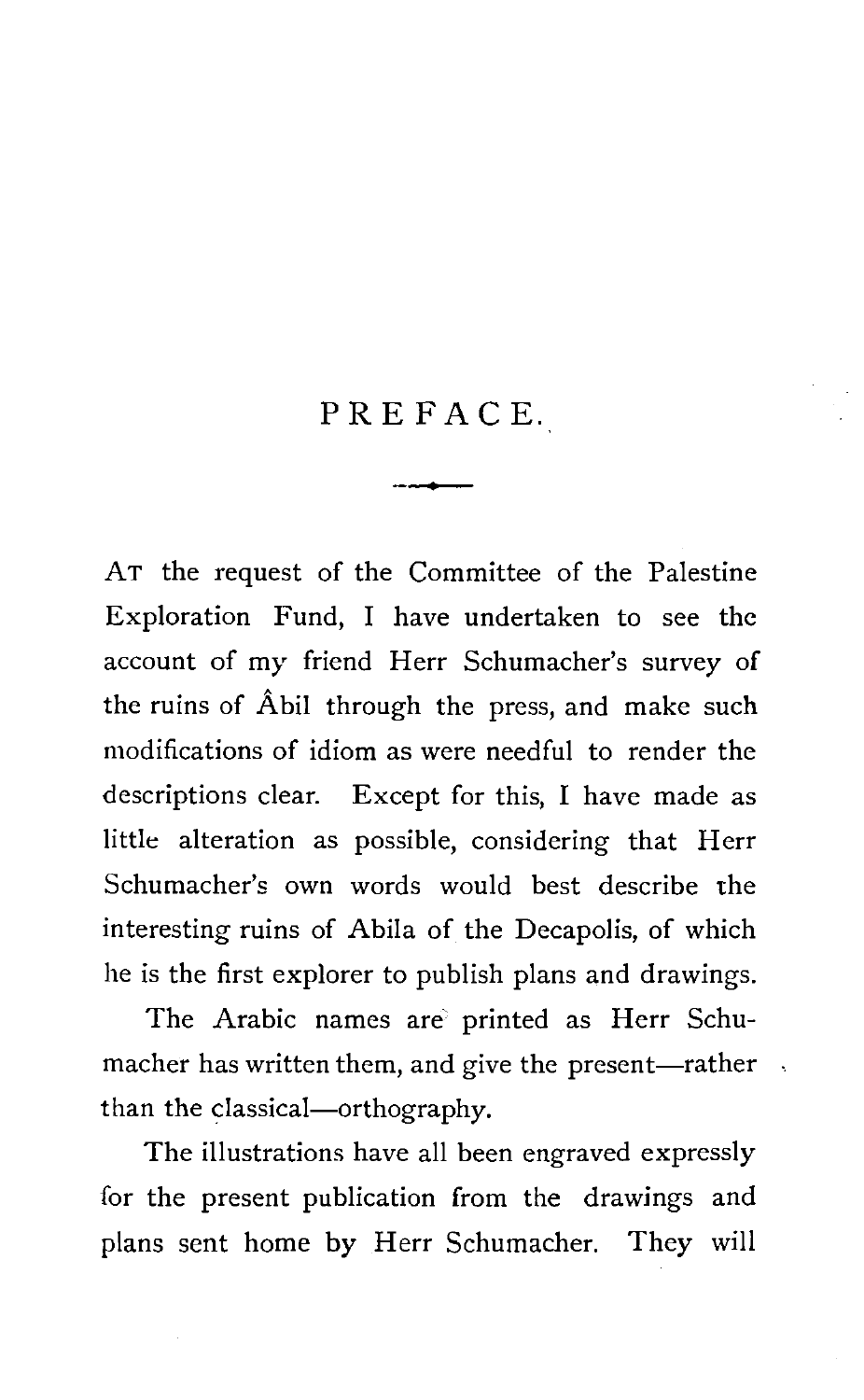enable the reader to form a clear idea of one of the many interesting sites in the country east of the Jordan, which is so rarely visited.

The ruins were evidently of very considerable extent, and show the remains of buildings that must have boasted originally no inconsiderable architectural splendour. History takes little count of the town of Abila of the Decapolis-some half dozen incidental references are the most that can be found; but Herr Schumacher's description and drawings of Temple, Theatre, and Basilica are again proof, if need were, of the many wonderful remains of lost cities which still await the explorer in the fertile upland regions of the country across the Jordan.

Guv LE STRANGE.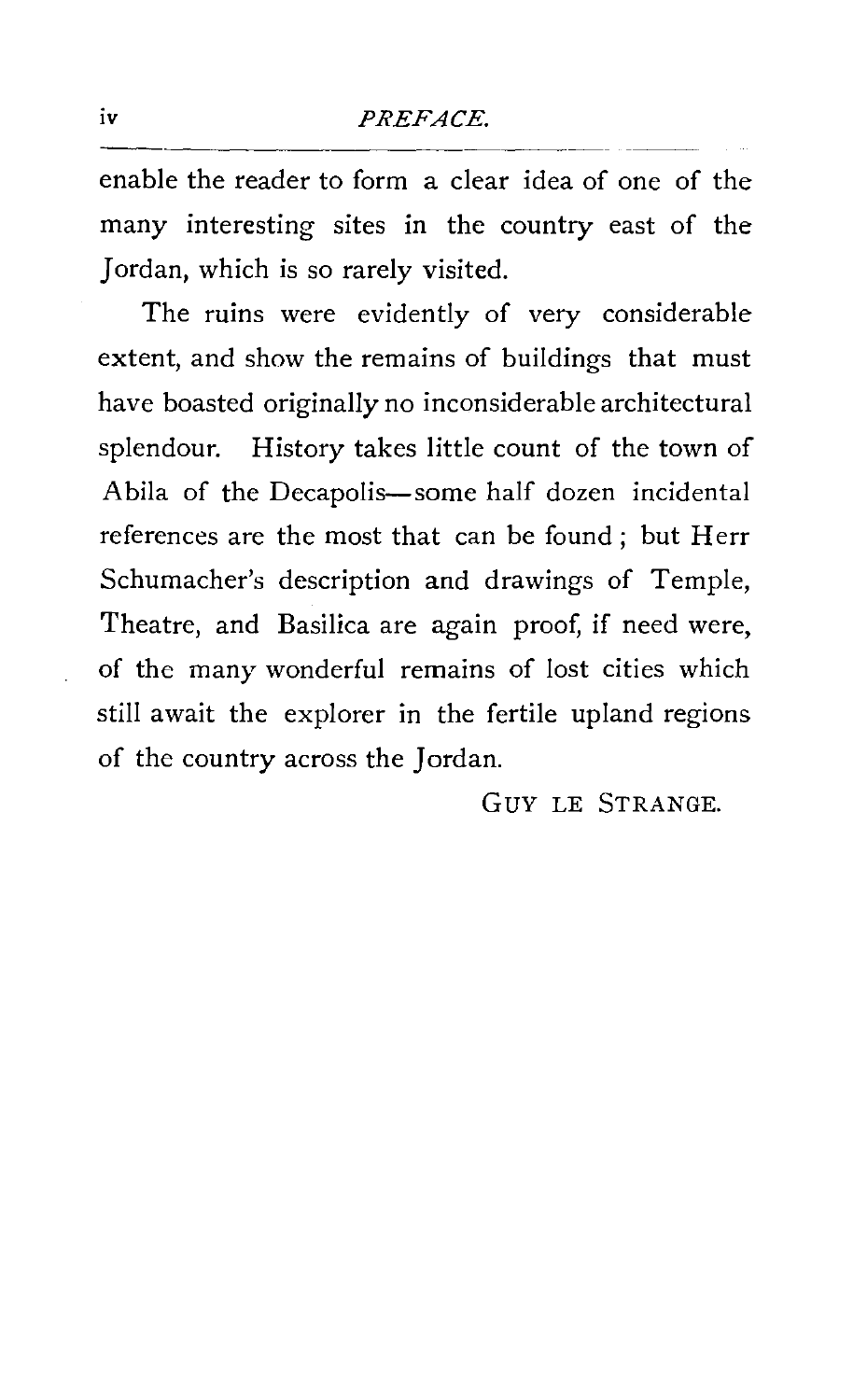l,

|                                                  | CONTENTS. |  |  |   |  |              |  |  |
|--------------------------------------------------|-----------|--|--|---|--|--------------|--|--|
|                                                  |           |  |  |   |  |              |  |  |
|                                                  |           |  |  |   |  | PAGE         |  |  |
| Tiberias to Kefr el-Mâ                           |           |  |  |   |  | 9            |  |  |
| Procession for rain                              |           |  |  |   |  | 10           |  |  |
| Dolmens at 'Ain Dakar                            |           |  |  |   |  | $\mathbf{I}$ |  |  |
| Sheikh Sa'ad, ruins of a church                  |           |  |  |   |  | 12           |  |  |
| Thermal spring near Mzeirib                      |           |  |  |   |  | 13           |  |  |
| 'Amrâwah and its Sheikh                          |           |  |  |   |  | 14           |  |  |
| Khân and ancient sculptures                      |           |  |  |   |  | 16           |  |  |
| The name Abil or Kueilby                         |           |  |  |   |  | 18           |  |  |
| Treasure-trove                                   |           |  |  |   |  | 18           |  |  |
| Khirbet ez-Zneibeh<br>$\ddotsc$                  |           |  |  |   |  | 19           |  |  |
| Wâdy Shelâleh<br>$\ddotsc$                       | $\cdots$  |  |  |   |  | 19           |  |  |
| 'Ain el-Kattâra                                  | $\cdots$  |  |  |   |  | 20           |  |  |
| El Kefarât (Decapolis)                           |           |  |  |   |  | 20           |  |  |
| Wâd el-Kueilby<br>$\cdots$                       | $\ddotsc$ |  |  |   |  | 20           |  |  |
| Tell Abil and Tell Umm el 'Amad                  |           |  |  | . |  | 21           |  |  |
| Ruins on Tell Âbil<br>$\sim$                     |           |  |  |   |  | 22           |  |  |
| City walls<br>$\sim$<br>$\overline{\phantom{a}}$ | $\cdots$  |  |  |   |  | 23           |  |  |
| Bridge connecting the two hills                  |           |  |  |   |  | 23           |  |  |
| Ruins on Tell Umm el 'Amad                       |           |  |  |   |  | 24           |  |  |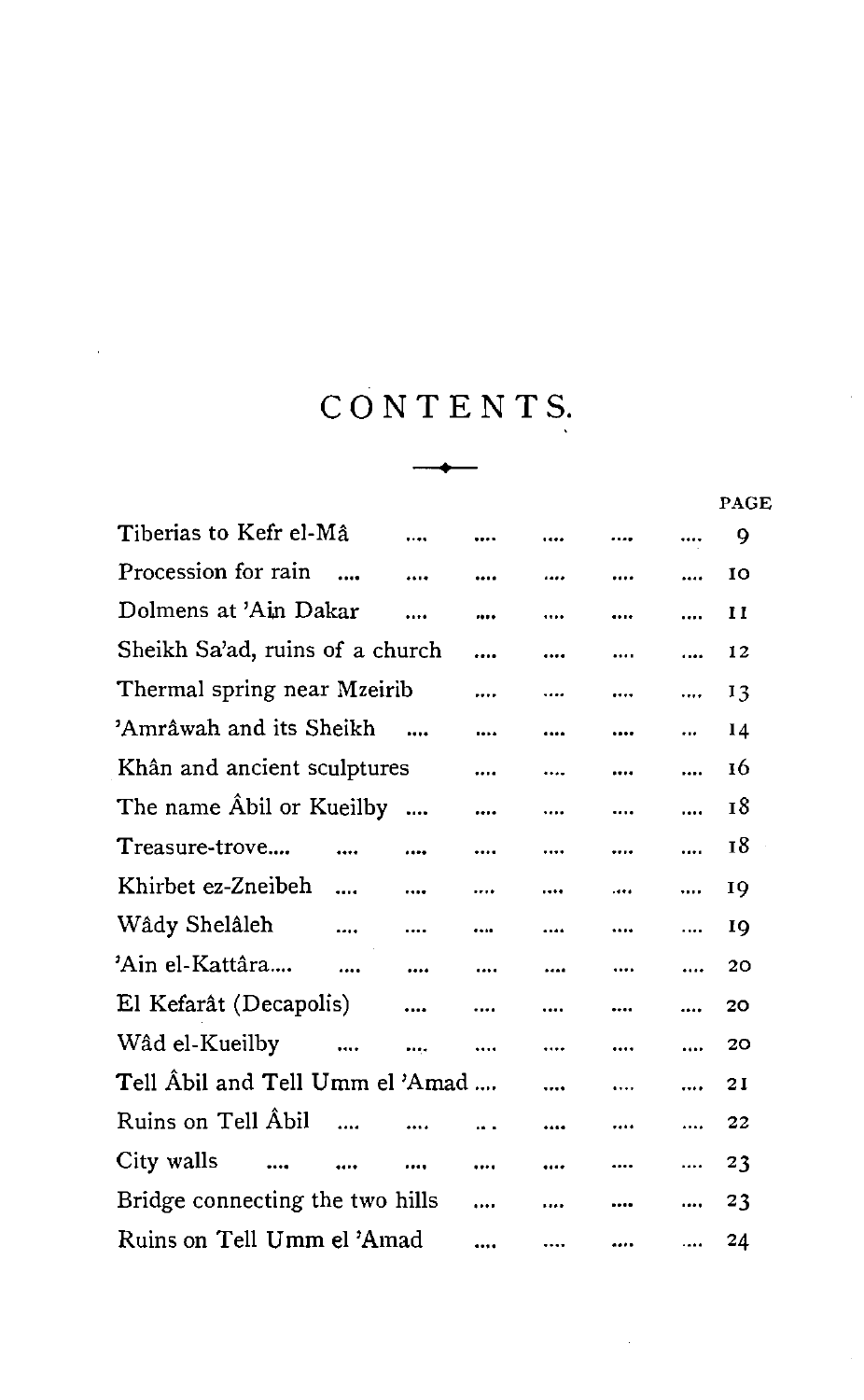|                                                     |                      |                           |          |          |          | PAGE |  |  |
|-----------------------------------------------------|----------------------|---------------------------|----------|----------|----------|------|--|--|
| Ornamented capitals                                 | $\sim$ $\sim$        | $\cdots$                  |          |          |          | 25   |  |  |
| Ruins of a Temple or Basilica                       |                      | $\cdots$                  |          | $\cdots$ |          | 26   |  |  |
| Theatre below Tell Abil and other ruined buildings  |                      |                           |          |          | $\cdots$ | 30   |  |  |
| Vault near the same                                 | $\cdots$             | $\dddotsc$                | $\cdots$ | $\cdots$ | .        | 31   |  |  |
| Ruins of the great Basilica                         |                      | $\cdots$                  | $\cdots$ | $\cdots$ | $\cdots$ | 32   |  |  |
| Paved road and bridge                               | $\sim$ $\sim$ $\sim$ | <b>Service</b> Contractor | $\cdots$ |          | $\cdots$ | 33   |  |  |
| Weli of Sheikh Muferrej                             |                      |                           |          | $\cdots$ | $\cdots$ | 34   |  |  |
| Rock cut tombs in the Wâdy Âbil                     |                      |                           |          | $\cdots$ |          | 35   |  |  |
| Various forms of the Tombs; Kokim and Loculi under  |                      |                           |          |          |          |      |  |  |
| Arcosolia<br>$\sim$ $\sim$                          |                      |                           |          |          | $\cdots$ | 36   |  |  |
| Historical notices of Abila of the Decapolis        |                      |                           |          |          |          | 45   |  |  |
| Notices by Burkhardt and Wetzstein                  |                      |                           | $\cdots$ | $\cdots$ |          | 45   |  |  |
| Description of the site by Seetzen in 1806          |                      |                           |          | $\cdots$ |          | 46   |  |  |
| Position of Abila of the Decapolis                  |                      |                           | $\cdots$ | $\cdots$ | $\cdots$ | 47   |  |  |
| The village of Harta                                | $\ddotsc$            | $\cdots$                  |          |          |          | 48   |  |  |
| Wâdy Hebrâs<br>                                     |                      |                           |          |          |          | 49   |  |  |
| Khirbet Treitâb<br>                                 |                      | ۰.                        | $\cdots$ | $\cdots$ |          | 49   |  |  |
| Hebrâs<br>                                          |                      |                           |          | $\cdots$ |          | 49   |  |  |
| Mêdanet Hebrâs<br>$\cdots$                          |                      |                           |          |          | $\cdots$ | 50   |  |  |
| From Hebrâs by Wâdy 'Ain et Turâb and the Yarmuk to |                      |                           |          |          |          |      |  |  |
| Umm Keis<br>$\cdots$                                |                      |                           |          |          |          | 50   |  |  |
| From Umm Keis back to Tiberias                      |                      |                           |          | $\cdots$ | $\cdots$ | 51   |  |  |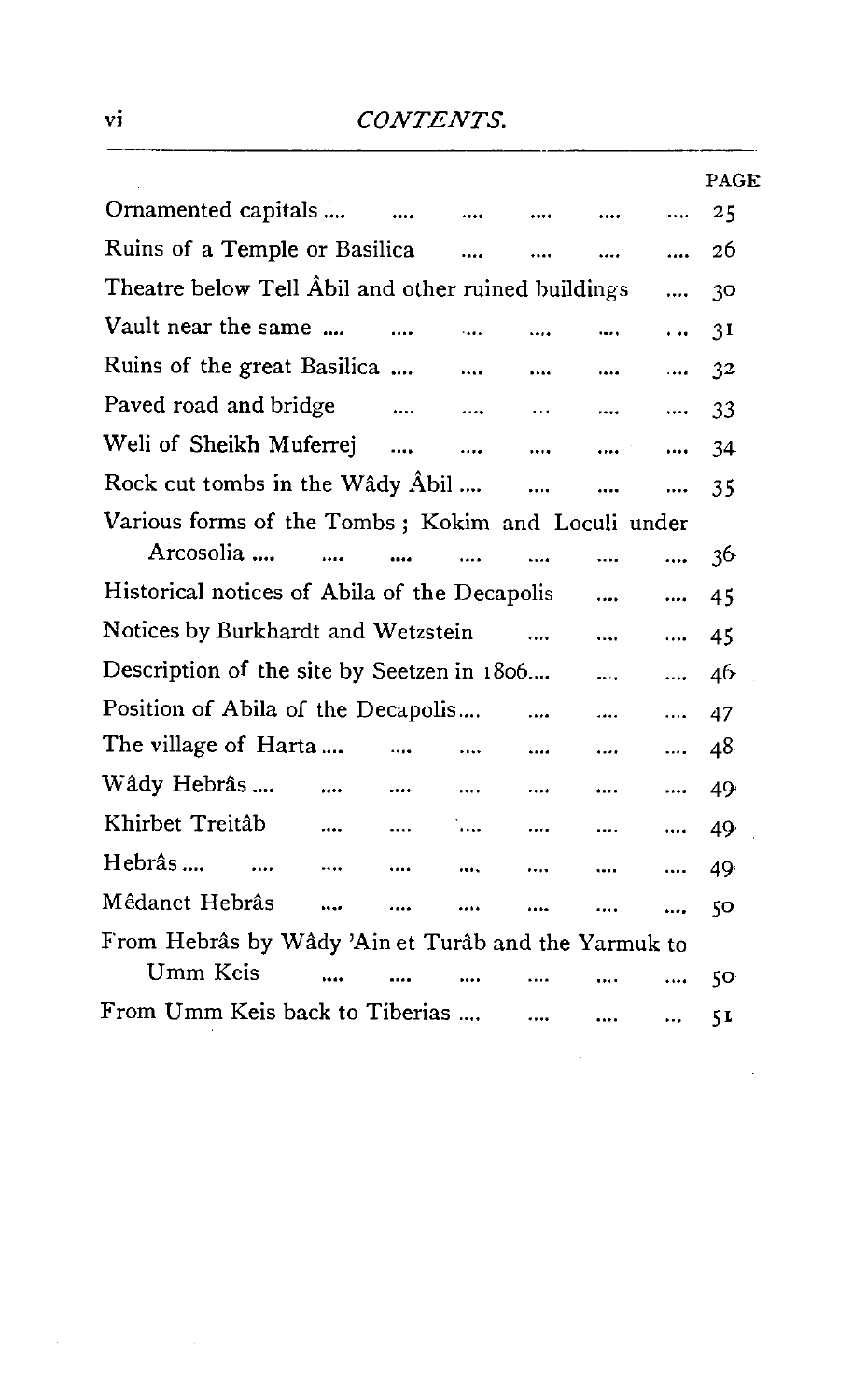### LIST OF ILLUSTRATIONS.

|                                                      |                   |          |                 |                                            |          | <b>PAGE</b> |
|------------------------------------------------------|-------------------|----------|-----------------|--------------------------------------------|----------|-------------|
| Ornamental Lintel at Merkez                          |                   |          |                 | التعطاء المتنب المطلب المتعدد              |          | $_{13}$     |
| Plan of Khan at 'Amrâwah       16                    |                   |          |                 |                                            |          |             |
| Mangers of Sheikh's House     17                     |                   |          |                 |                                            |          |             |
| Roman Eagle at Amrâwah      17                       |                   |          |                 |                                            |          |             |
| Ornamented Capitals at Tell Umm el 'Amâd, Nos. 1, 2, |                   |          |                 |                                            |          |             |
| and $\mathbf{3}$<br>$\sim$ $\sim$                    | $\cdots$          | $\cdots$ | and the same of |                                            |          | 25, 26, 27  |
| Plan of Temple on Tell Umm el 'Amâd    29            |                   |          |                 |                                            |          |             |
| Sketch, Plan, and Section of Vault at Abil   31, 32  |                   |          |                 |                                            |          |             |
| Section of the Bridge and Roadway over the Wâdy el-  |                   |          |                 |                                            |          |             |
| Kueilby                                              | <b>Contractor</b> |          |                 | and the same of the                        |          | -34         |
| Plan and Sections of Tomb No. 1 in the Wâdy Abil     |                   |          |                 |                                            |          | 36          |
| Plan and Section of Tomb No. 2                       |                   |          |                 | $\mathbf{r} = \mathbf{r} \cdot \mathbf{r}$ |          | 38          |
| Plan and Section of Tomb No. 3     39                |                   |          |                 |                                            |          |             |
| View and Plan of Tomb No. 4                          |                   |          |                 | $\cdots$ and $\cdots$ 41                   |          |             |
| Sections and Plan of Tomb No. 5                      |                   |          |                 | and the same and                           |          | 43          |
|                                                      |                   |          |                 |                                            |          |             |
|                                                      |                   |          |                 |                                            |          |             |
| View of Mêdanet Hebrâs                               |                   |          | $\cdots$        | sake the con-                              | $\cdots$ | 50          |
| Мар                                                  |                   |          |                 | FRONTISPIECE.                              |          |             |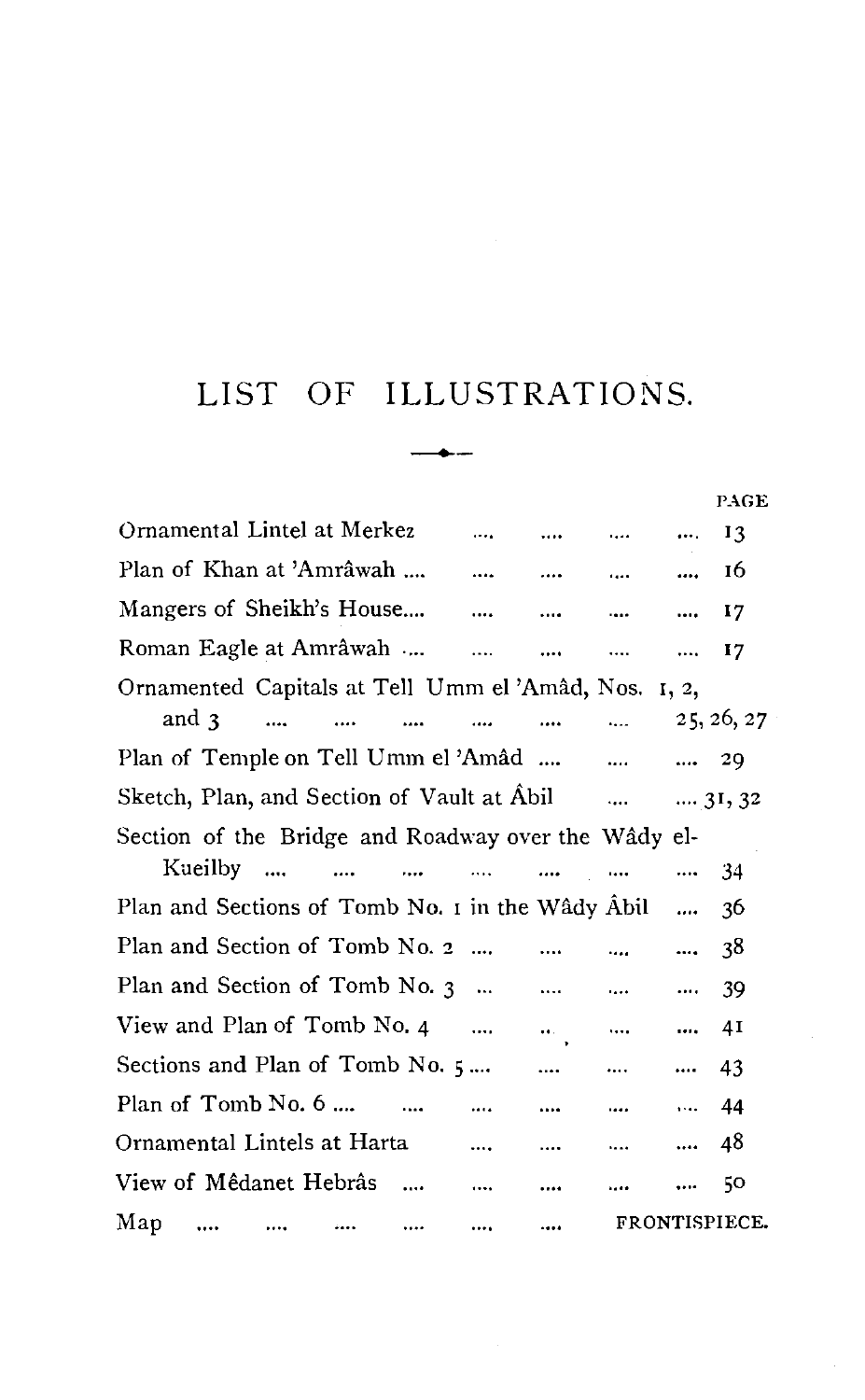## **ABI LA**

#### OF THE

# **DE CAP 0 LIS.**

LAST February I again found opportunity to visit the high Plateau of Haurân, and took my way by Tiberias, round the south end of the lake, and up the steep road Darb el-Akabeh to Kefr Harib and Fik, the westernmost villages of the Haurân. The country was everywhere dried up, and the green along the road poor, a result of the little rain that had fallen this winter. The seeds had hardly sprouted, and it was with sorrowful forebodings that the Hauran Fellah looked forward to the coming crops. Large parcels of land had remained untilled, hardly a plough-share had been driven across the fields to prepare the soil for the ' seify' or summer sowing. The cattle, from the want of pasture, were already in a miserable state, and the natural watering-basins throughout Haurân were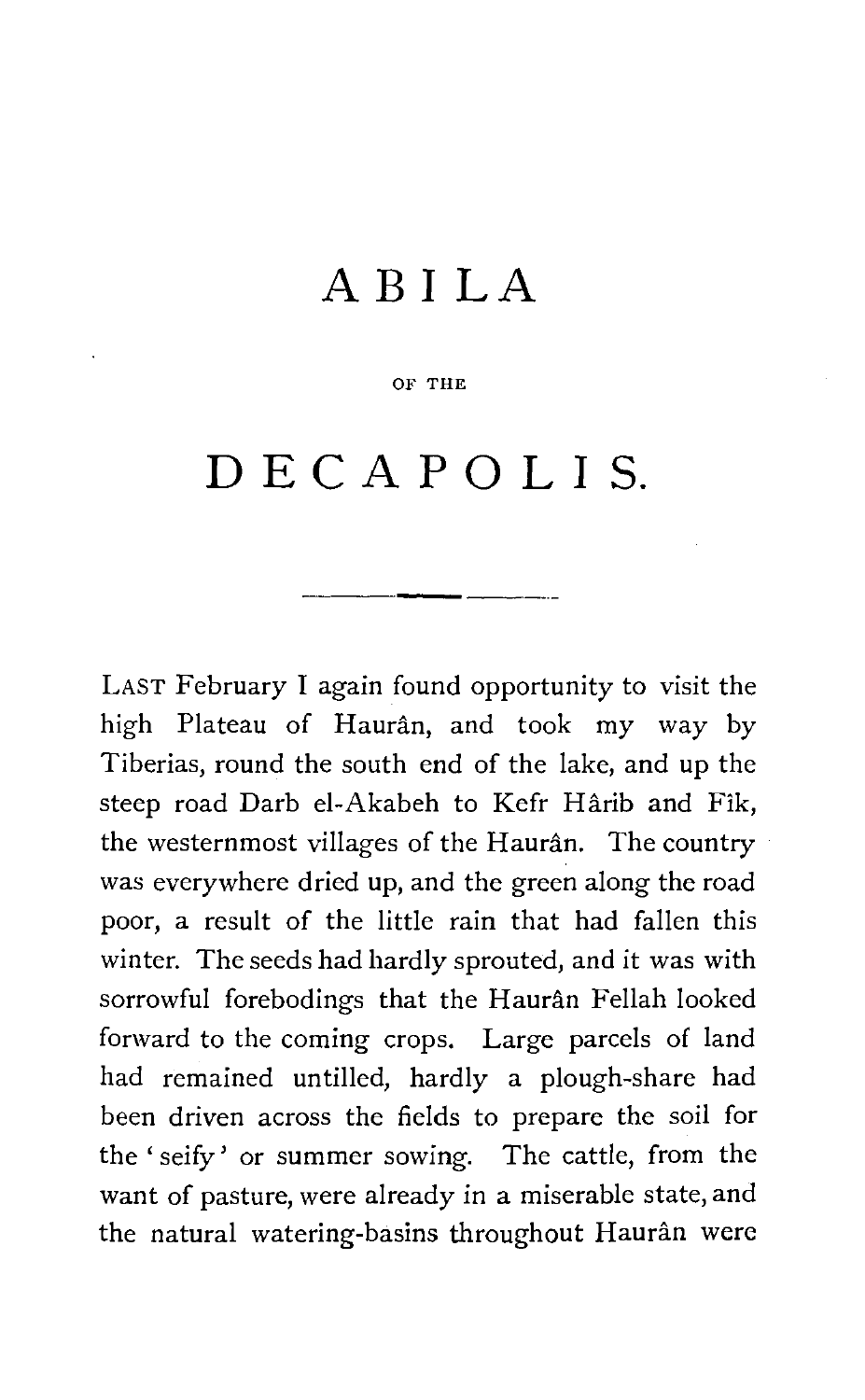already nearly dry. At Kefr el-Ma, where we passed the night, the youth of the village were just setting out in procession, walking arm in arm, the young girls following behind the young men, marching in rank, striking old petroleum cans the while, and shouting and crying in every possible melody, praying for rain. Now and again a miserable old Fellah would pour a quantity of water over a row of the boys and these immediately would cover their heads with the 'aba' or mantle, and rushing through the streets, cried 'Shita, shitâ!' (rain, rain). This symbolic joy fortunately soon became a reality, for a week later the clouds poured down their sources of blessing over the thirsty land, and the dearth and drought were remedied.

Next day I pushed further eastwards, taking my way from Kefr el-Ma, not through the wild gorge of the Rukkad, but straight to the bridge of Jisr er-Rukkad, through a most stony, rough country, covered with basalt masses. Here and there along the small Wad el-Mu'akkar (a wady running east and west from Tell el-Mu'akkar-see map of 'Jaulân') springs gush out among the black lava rocks and produce a fresh oasis in this dry country. Leaving to the right the ruin El-Murujeh, a large heap of stones, with traces of strong walls and the remains of some modern huts, we cross to the Rukkad at the bridge just mentioned. The wady bed is not deep here, the stream being about  $I_5$  feet across and one foot deep,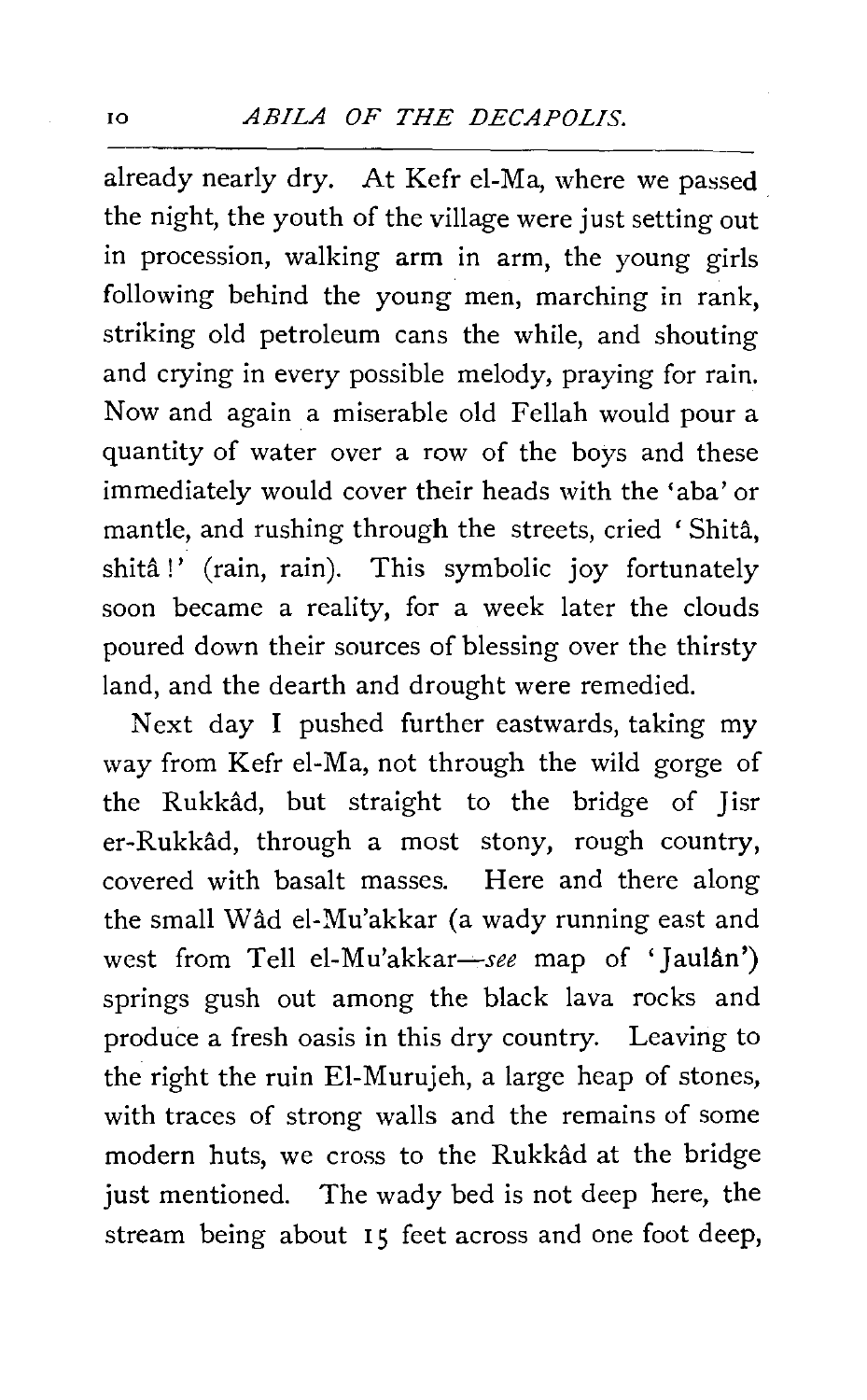tumbling over the gigantic basalt blocks down to the first cataract, a couple of hundred yards below the Jisr.

From here we proceeded through the marshy ground surrounding 'Ain Dakar, and across the dolmen field of that neighbourhood. To our surprise we found every now and again that a dolmen had been turned over, and especially the large covering slabs were thrown down, and the dolmen interiors dug up. On inquiry in the matter, we learnt that the Fellahin and Bedawin, after my repeated visits to the place and investigations of these monuments, had come to the conclusion that I was looking for treasure among the 'Kubûr Beni Israîl,' and, therefore, they also had tried their luck in investigating the interiors with hoe and hands. But whether any 'kens' (treasure) had been found, I could not discover.

Following the Roman road coming from the country west of the Rukkad, and crossing the plateau between Tsil and 'Adwan, we reached the so-called capital of Hauran, Sheikh Sa'ad, in the latter part of the same afternoon. The Merkez, or seat of government, was but little changed since my last visit in 1884 and 1885. The sûk (market) has improved, and here and there a house for the Government officials had been erected; a sort of inn also had been built. Next to this stood a large khan and dry-goods store, held by a Damascus merchant, who willingly took us to look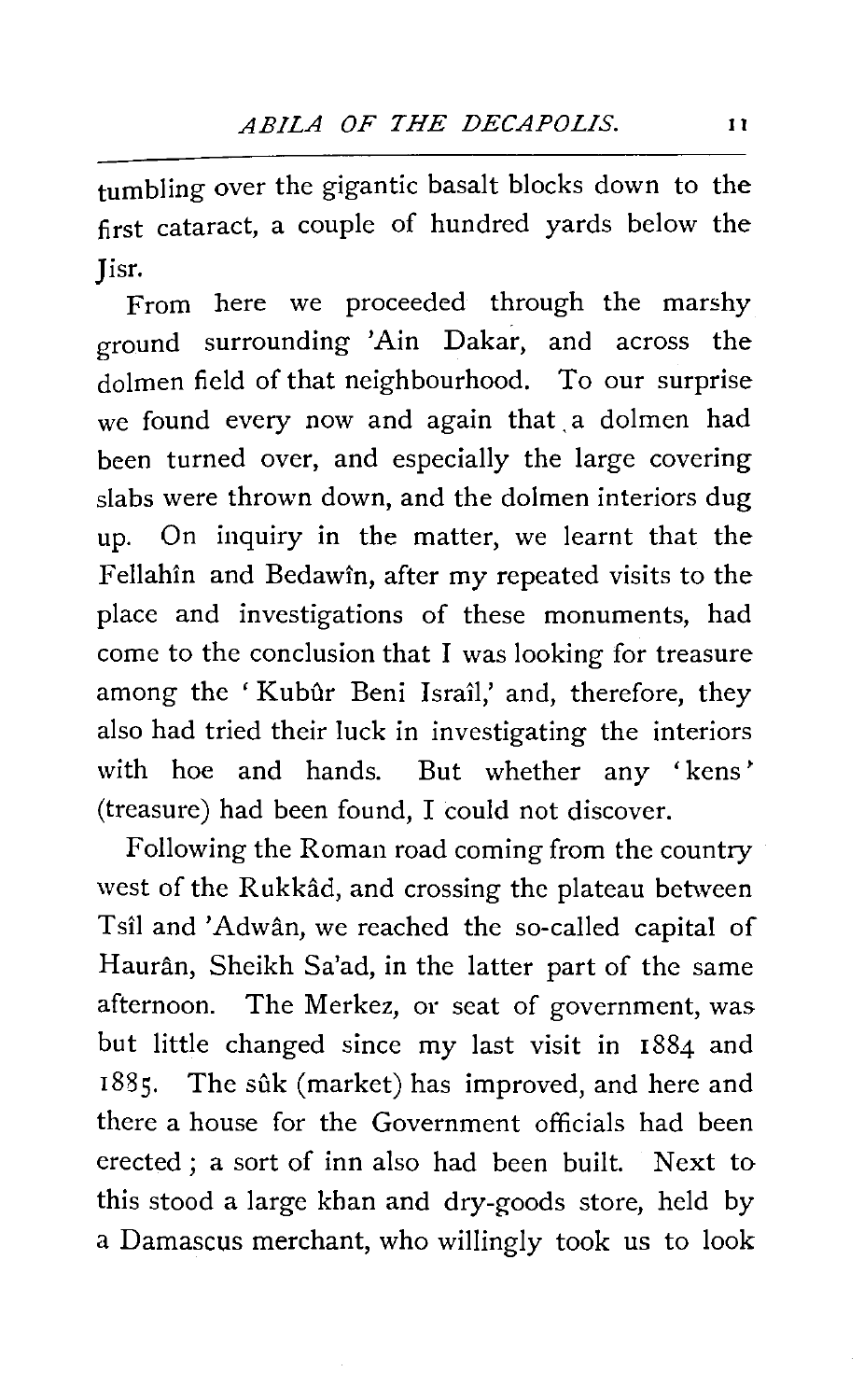Ĵ

at his property. Among liquors and dainties that were the products of Damascus, I discovered some canned provisions, and amongst the rest some tinned lobsters. Some of these latter I took with me as a curiosity, proving that civilization had found its way even into the heart of Haurân to this degree. But, alas! when the can was opened next day near Mzeirib, its contents had quickly to be consigned to the floods of the holy lake of Bajjeh I

The Mutasarrif, or Governor, of Haurân was absent in the 'Jebel,' to collect the taxes from the hostile Druses, and look out for a suitable site for a Government colony near the Lejja at Busr el-Hariry; for, in view of the continual quarrels between Druses and Bedawin, the Government had at last decided to erect a .strong place there, from which both peoples could be controlled and, in case of need, brought into subjection by the strong arm of military authority.

After concluding my official business with the Acting Governor, I strolled through the Government building, which is in a state of decay, as nothing is ever mended or looked after. The 'livân,' or corridor, in front of the room where the 'Mejlis Idara' (Administrative Council) was in full session, was, I now discovered, built on the foundations of an ancient apse, while the room itself was in part formed from the aisles of a Christian Church that had in former times belonged to the great convent of Job *(see*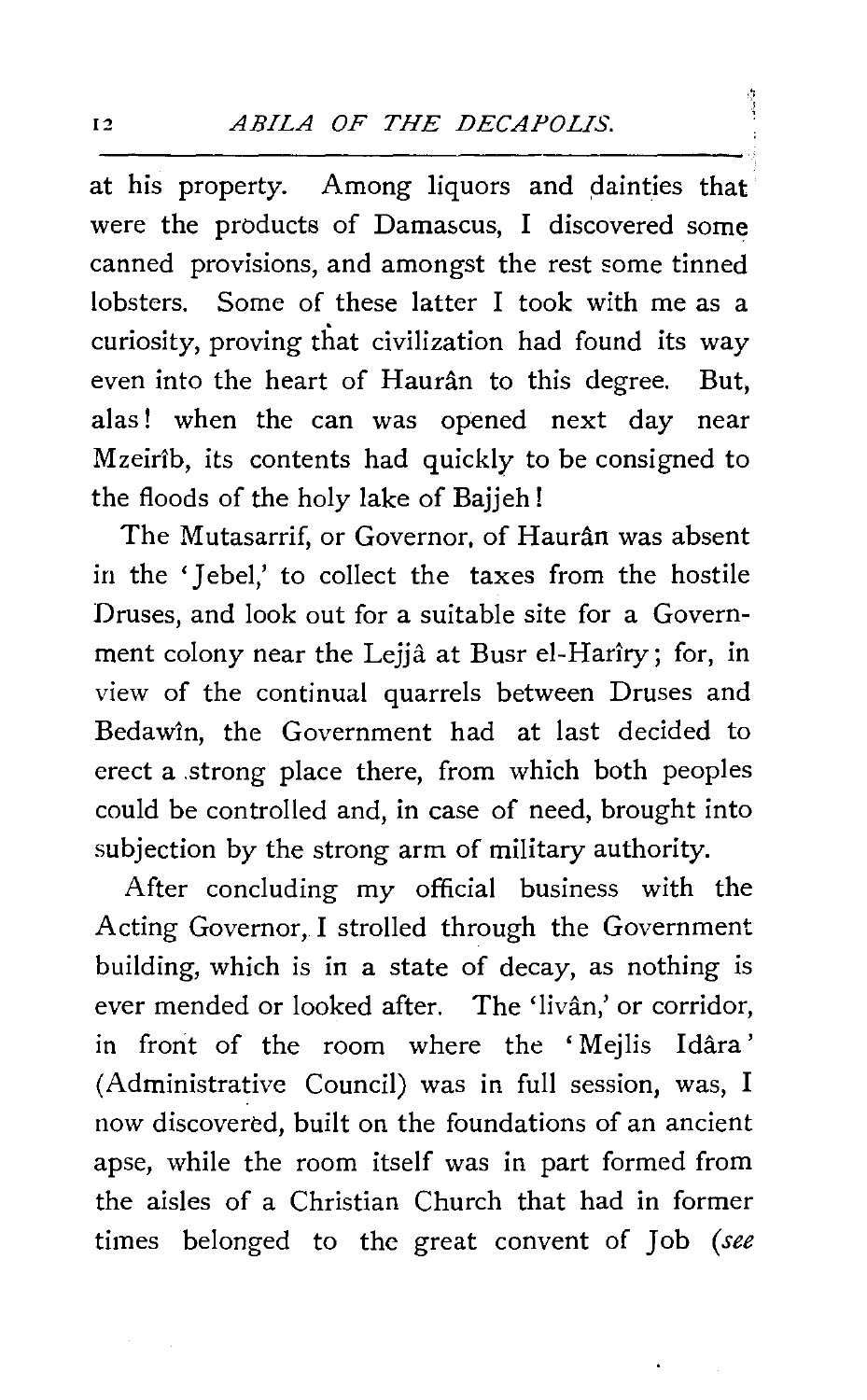$\cdot$  Across the Jordan,' p. 188 ff). The main axis of the church ran nearly due north and south. In the walls of the modern building, the many ancient crosses had been generally destroyed by fanatic hands. In the Qpposite wing, the southern part of the Merkez, the lintel ornament given below (the crosses somewhat defaced) was masoned into the wall.



Ornamental Lintel at Merkez.

From Sheikh Sa'ad we started next morning southwards towards 'Ajlûn. At Mzeirib we made our first halt near the Government flour mill. In addition to what I have said on pages *27* and 28 in 'Across the Jordan,' I may add that I further discovered on the east bank of the Bahret el-Bajjeh, a thermal spring, about 100 yards south of the mill there mentioned. The water is sweet, but had a temperature of  $28^{\circ}$  C. ( $84^{\circ}$  F.), while the lake itself had but  $24^{\circ}$  C. (75° F.) The village and market (Ed Dukkakin) is becoming less and less inhabited, the feverish climate of the place contributing greatly to its falling into ruin.

From Mzeirib we turned westwards to Tell esh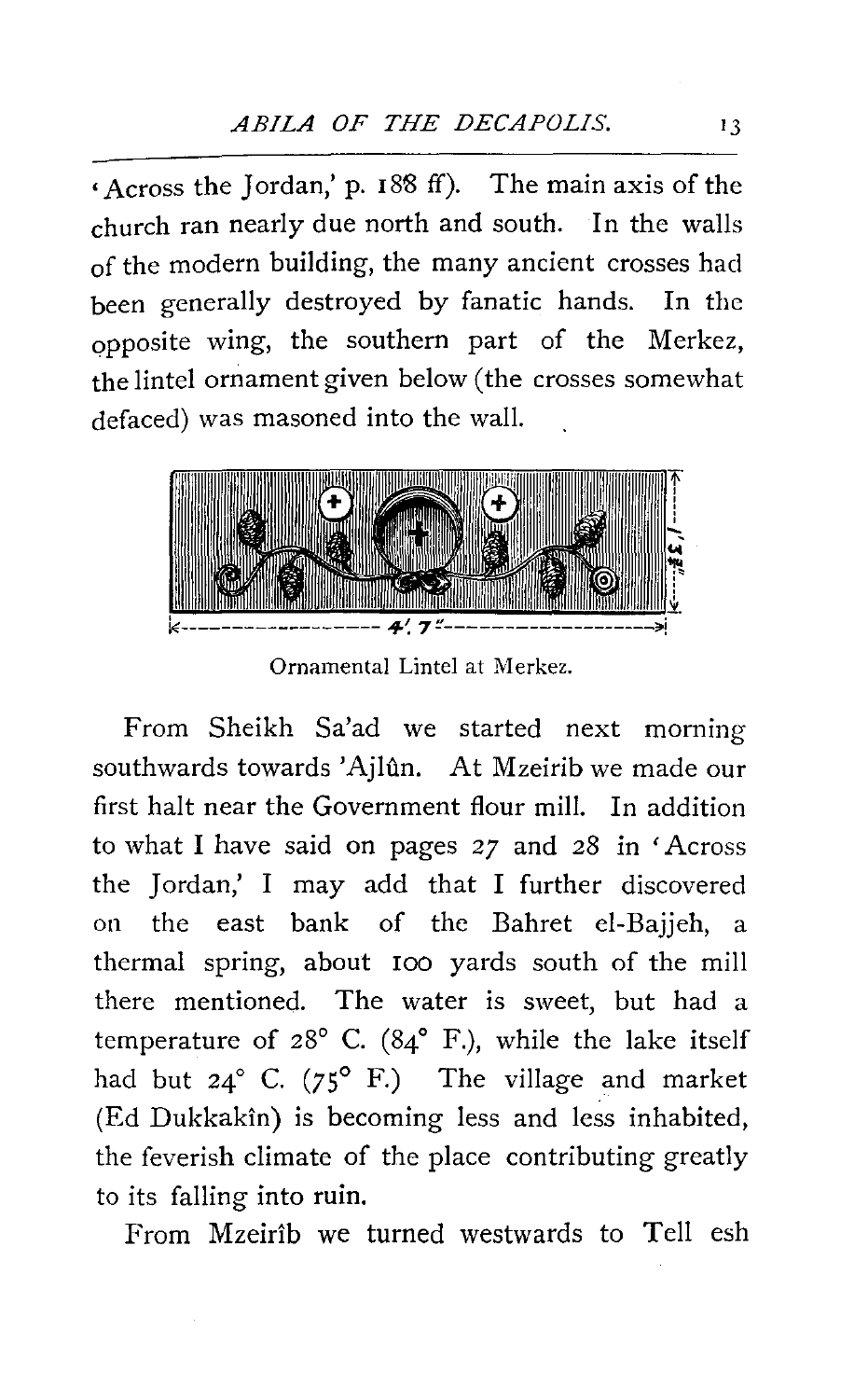Shehab, and without entering that populous village, descended the slopes of the Wad el-Meddan *(see*  map). The slopes and bed of this large wâdy are formed by a soft crumbling white limestone ; the road winds along the precipices and finally crosses the bed at a place where the stream is, at this season, hardly flowing, though forming here and there basins of water, full of fish. The heaps of basalt blocks and *debrzs* lying about in the wady bed, however, prove that this stream, coming from the interior of Hauran, is very powerful after a rainfall. We climbed the southern bank and reached a fertile, well-cultivated, and nearly stoneless plateau, and then rode across it in a western direction for about two miles. We afterwards crossed the small dry Wâdy Shômar (شومه). Nowhere in this plateau were there any stones. The soil of this region lies in very deep layers, as may be seen from the wady bed, and is said to be most fertile. With a short bend northwards we reached 'Amrâwah ( $x_1$ ). The village contains about 40 huts, generally built of mud, few stones being used, as the Sheikh has built up all the old remains into his own dwelling. The village lies on a parcel of ground that is slightly elevated above the surrounding' plateau. It has a poor appearance, but has splendid soil all round it. The drinking water is brought from near the Wad Tell Shehab. We tied our horses in the courtyard of the Sheikh's dwelling,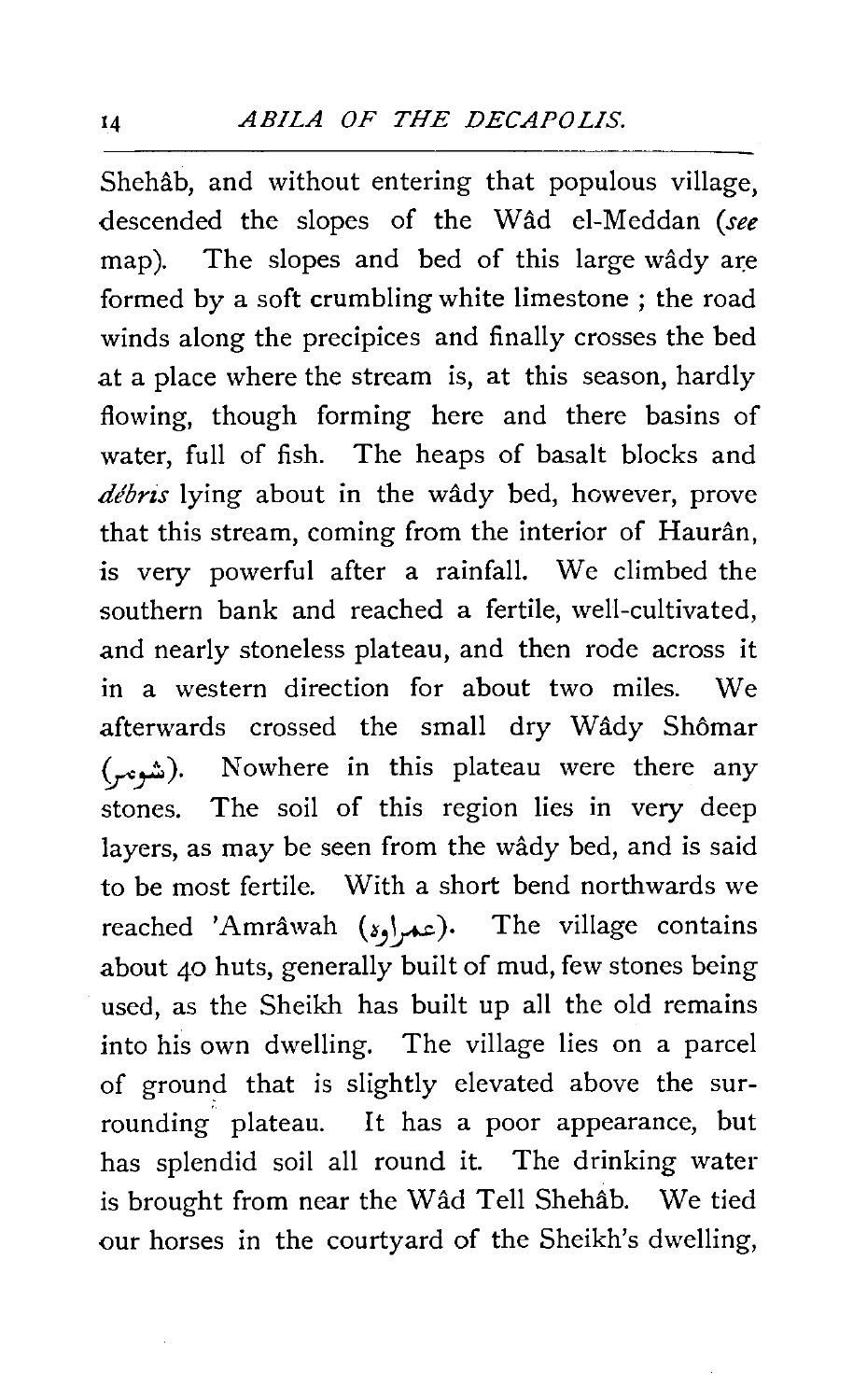while our zaptich (soldier) went to seek the Sheikh among the villagers. Meanwhile carpets were spread in the 'madâf' (also called 'menzûl'), or room for guests the 'nukra,' or fireplace, was cleansed, wood for fuel brought, and the coffee cans rinsed and prepared. Meantime Sheikh Jeber arrived, bid us welcome and sat down beside us. He was an old but well-fed and pleasant-looking Fellah, half blind, but still very active. After inquiring, as usual, our health and our doings, he soon began to give us a long account of his life and adventures in Hauran. He had risen from being a common Fellah of Tuffas, in Haurân, to the post of Sheikh here, having expropriated land while 'Amrâwah was yet a ruin and the state of things in Haurân quite unsettled ; and after long and bloody skirmishes with the Bedawin, had ended by having his land 'registered,' and now calls the rich village his own property, while all the inhabitants are his ' haratîn ' or ' ploughers.'

I several times made the attempt of inquiring into the position of Abil, but he always avoided the question. Coffee was passed round once or twice, cigarettes and pipes smoked, the room began to be crowded with his subordinates, but my questions remained unanswered. At last I remarked on the ancient remains of capitals, columns, and ornaments I saw lying about in his yard, and asked where they came from. 'Oh/ replied he, 'they come from your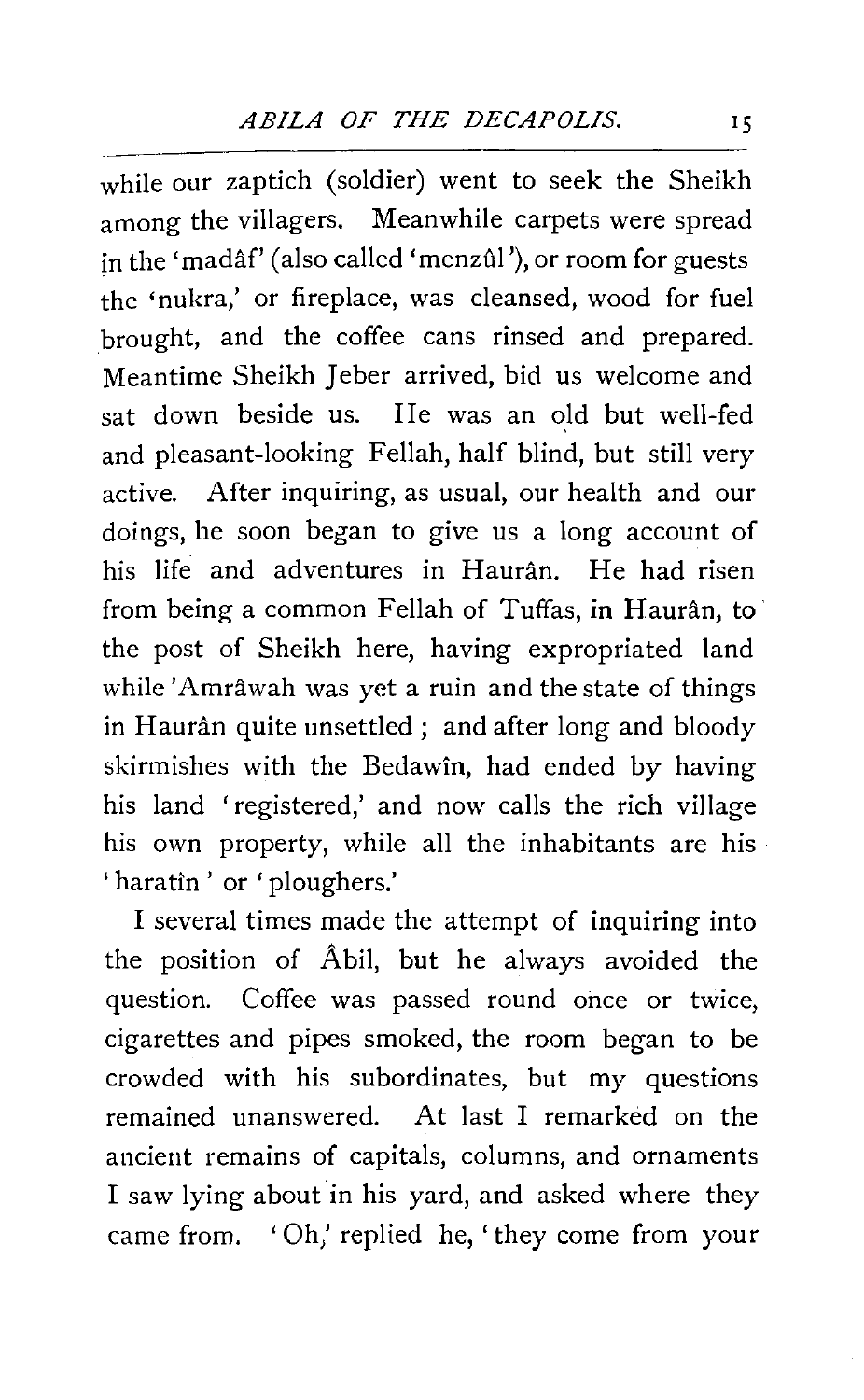fathers, and I will show you still more of them.' He rose and led us to an ancient building, roofed with basaltic slabs, as is usual in the old Hauran architecture, which he had made into a stable and straw barn. ' This is my grain magazine, friends,' he continued ; 'formerly it was called " Khân es-Sultany," ~I *,,),:!....* (the Imperial Khan), and now it is called "Khân Jeber."' He concluded with a chuckle. This Khân has a length of about 50 feet, and is divided into two equal sized rooms, each 20 feet wide and about 15 feet high, connected by a door. The masonry is very carefully executed. Large



hewn stones of basalt are masoned together, evidently without mortar, and the roofing, as above noted, is the same as that, for instance, at Kh. Samakh, in Haurân ('Across the Jordan,' p. 183). The covering slabs are long and about a foot thick ; they are sup-

ported by arches which cross from side to side. The Khân was partly subterranean, the present floor lying several feet below the surface of the yard. Near the western entrance I saw a head of an Apollo, beautifully carved in basalt, but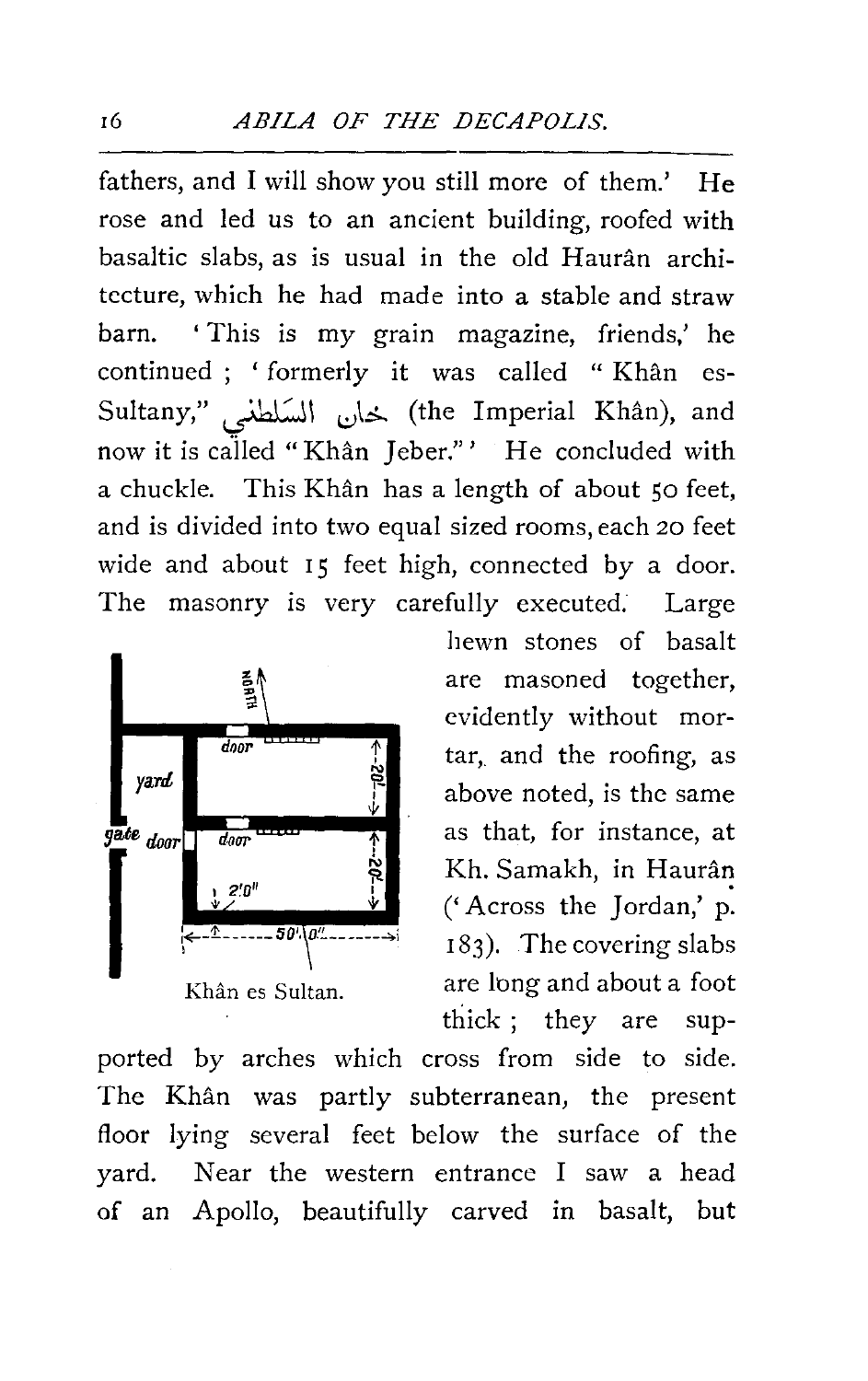very much defaced, and lying buried in the manure heap of the stable. On the northern walls I found rows of mangers 2 feet 6 inches wide, 2 feet high, similar to those I had already seen in Jaulân and Haurân. Near the Sheikh's dwelling a fine basalt



Mangers.

arch-5tone, with engraved egg ornament and frieze, was found, evidently that of a gate 8 to IO feet wide ; and in front of his Menzûl the Sheikh had set up a fine Roman eagle, of the exact size and shape of the one found on the top of the Tell Abu en Neda, in



Jaulân *(see* 'The Jaulân,' p. 250), only in this case the wings were spread and the head had unfortunately been broken off. The  $\ldots$ 2.  $\frac{3}{2}$   $\ldots$  capitals were Corinthian, while the Roman Eagle at bases of the columns lying aboul Amrawah in Basalt. were Attic. The building stone, without exception, was basalt.

When the Sheikh had most willingly shown us all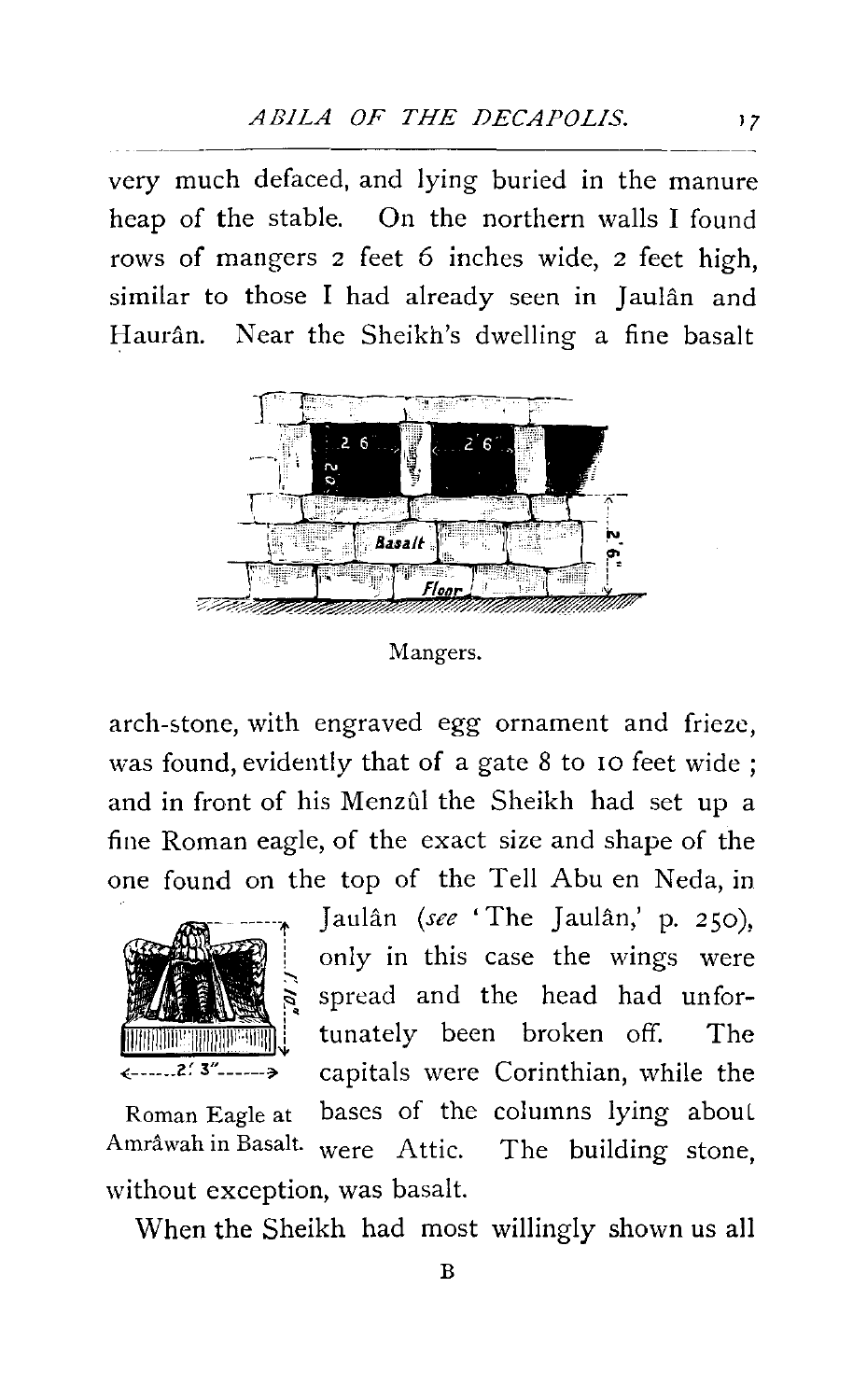these treasures, he looked up, and pointing westwards towards Wad esh Shelaleh, said: 'And now I will show you the ruin you look for. But few know it by the name of  $\hat{A}$ bil; it is generally called El Kueilby; but as it belongs to my own lands, I know its original name, and will show it to you, if you give me a share in the treasure you assuredly will try to find there.' All my asseverations to the contrary, that  $I$  merely wished to sketch some fine ornaments of the place, being a 'mehendis' (engineer) were in vain; the old fellow simply replied, 'See, my son, this village is my own; the land all around is my property, but I have 'harratin' (sowers) to whom I rent the land ; they plough, cultivate, and sow .it, and the fifth of the net income of the crops is mine. The same with you, friend ; you dig on my property at Abil, and the fifth, no, the tenth, of all you find is mine, the remainder yours,' and with repeated chucklings he entered the menzûl, pushing me on in front of him. I had finally to agree to the bargain, as I saw that I should never convince the whimsical old fellow of the truth as to the nature of my explorations, and obtained a guirle (being also trustee for his share of the treasure), who was to take us to Abil. He then ordered breakfast, and when it had been despatched, bid us farewell, on the understanding that we should soon return again, and 'always consider him a good, trustworthy friend.' Hugging me affectionately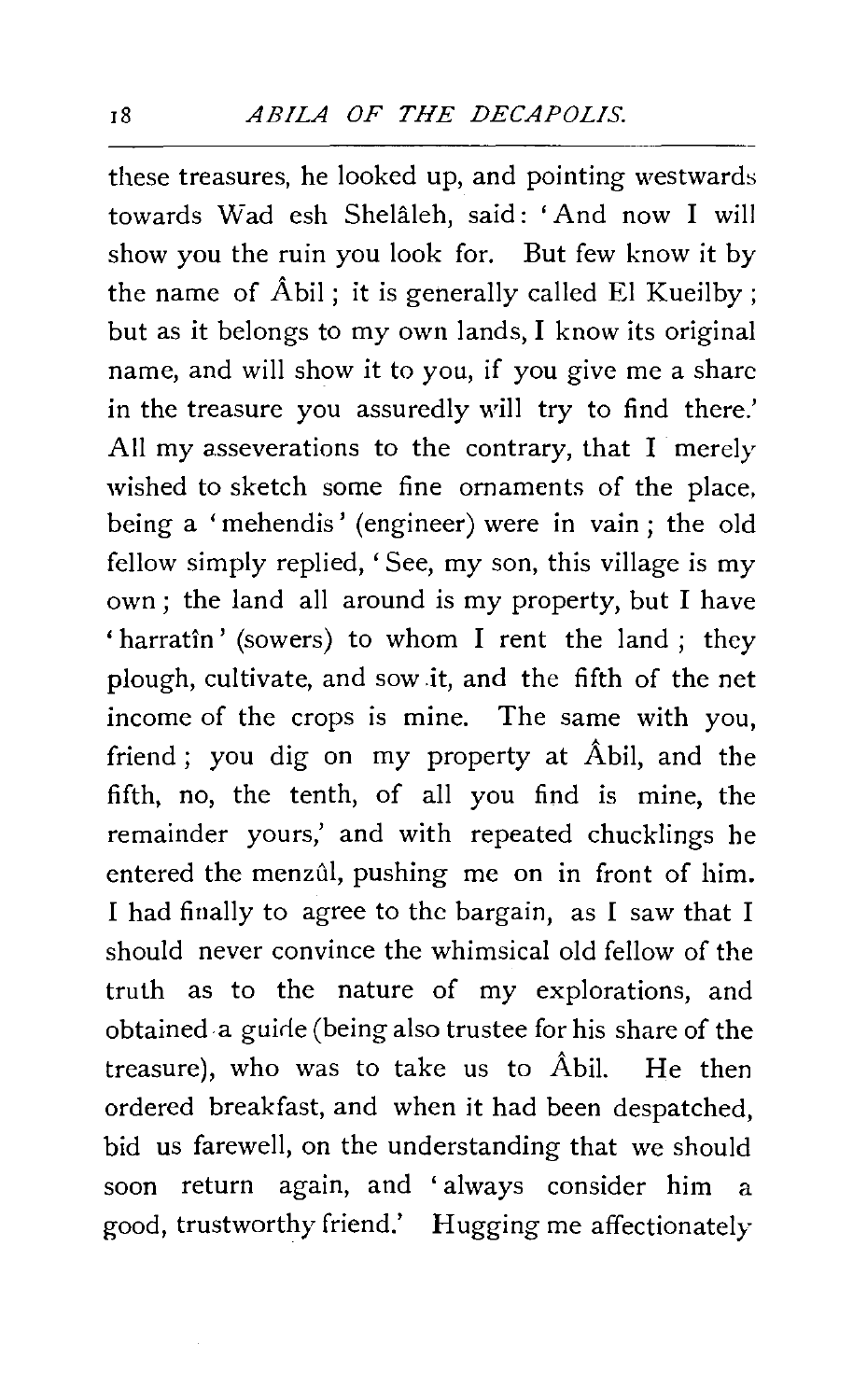in his arms, he exclaimed, 'All my talk was a mere joke. I do not want my share of the treasure, Masalamy!' 'Allah selmak!' (God bless you), I replied, glad of having found a guide and got rid of this wonderful old Sheikh. I often spoke of him to people who knew the country, and, without exception, all esteem him and praise the hospitality of Sheikh Jeber.

We left 'Amrâwah in the later part of the afternoon, rode westwards for a mile and a half over a beautiful, fertile plain, leaving the village of Khirbet ez-Zneibeh to our right, and shortly arrived at the borders of the great Wady esh Shelaleh. Khirbet ez-Zneibeh is a village of thirty-five huts, a little better built than 'Amrâwah, standing just above the steep declivities of the wady, and thence occupying a fine and commanding view down into the river-bed and over across the surrounding country. The descent down the bank was very tiresome, as we had to pass from an elevation of 1,200 feet down to 245 feet above the sea level, the path being further rocky, winding, and steep, and the temperature high. When at last we arrived at the wâdy bed 1,000 feet below the plateau, horses and men were covered with sweat, and were glad to find a cool stream running between a luxurious growth of oleanders and cane. The slopes of Wâdy Shelâleh are of a soft limestone formation, sparsely covered with brushwood. This is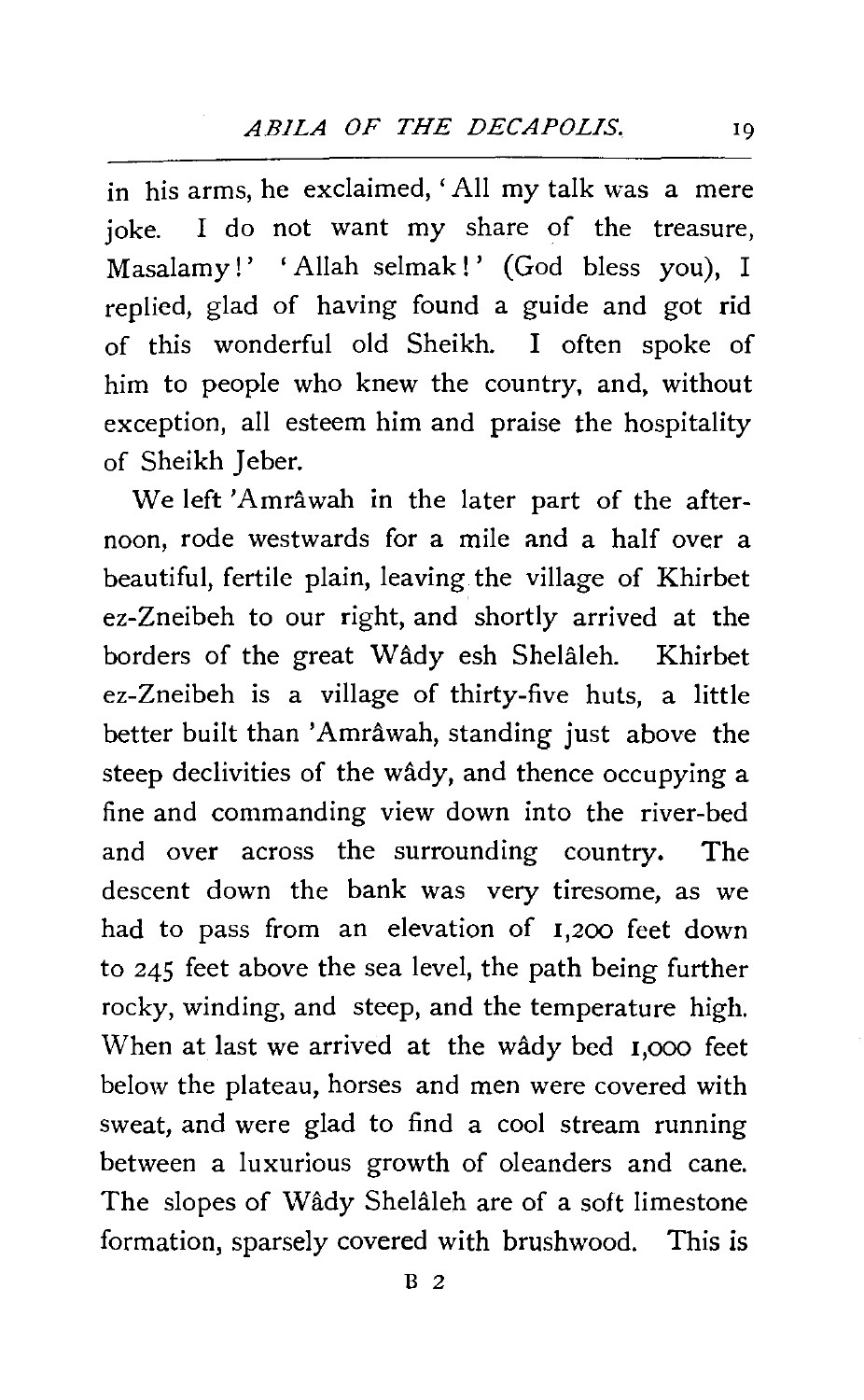the natural boundary where the basaltic formation ceases, and it is also the limit of Hauran, for Shelaleh separates 'Ajlûn from that country. The little stream is hardly 2 yards across and about 6 inches deep, and may probably dry up in hot summer days completely. The ascent up the western slope was still more tiresome than the descent had been; the road led for an hour over continuous rocky terraces, along the side of a wâdy, winding round the bare slopes until we finally arrived at 'Ain el-Kattâra,\*  $\frac{s}{\sqrt{2}}$  ،  $\frac{s}{\sqrt{2}}$ a small stream flowing out of a cave in a bare perpendicular rock. On the soft, white limestone rock surrounding the 'Ain, we saw numerous 'wasm' or tribe-marks of the Bedawin ; most were the arrow-head wasm of the Z'obey عبه; Bedawîn ; thus  $\mathcal{T}$ , also crosses were numerous, especially in the interior of the cave. In front of the spring there is a small piece of flat ground, which has often served as camping place for Bedawin. In fifteen minutes we reached the plateau again, and found ourselves in the district of El Kefarât of 'Ajlûn. The plateau is fertile and well cultivated. After riding a mile further we at last reached the eastern shoulder of Wad el-Kueilby, and on the other side appeared Abil. The descent down the slopes was more easy,

\* 'Ain el Kattâra, 'the slowly-dropping spring.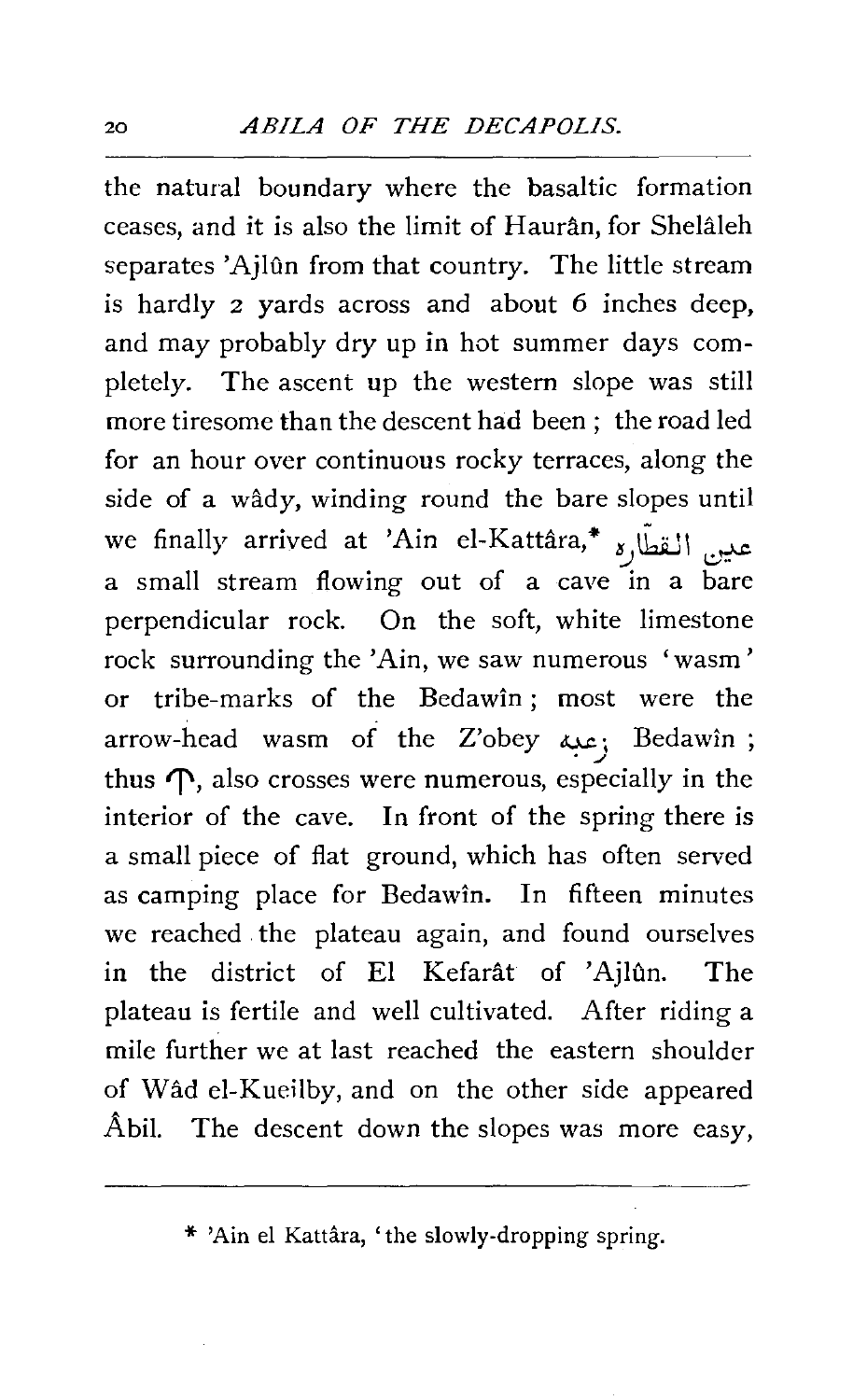and took only half as long as that of Wad esh Shelâleh. The Wâd el-Kueilby rises some miles south of Abil, flows at first northward, and then bends somewhat to the north-west, and then north again, when it joins the Yarmûk not far west of the Tell ej-Jâmid *(see* map of Haurân), having a length of about eight miles, and a total fall (from 1,400 feet above the Mediterranean at its rise to about So feet at its junction) of about 1,300 feet.

On reaching the ancient site I proceed to enquire of the keepers of the herds grazing in the neighbourhood as to the name of the ruin, leaving meanwhile my guide at the stream below, where he was washing his feet and beginning his evening prayer. He, therefore, had no communication with them before my inquiries were put. They told me, ' the entire ruin is generally known by the name of El Kueilby إلْقُدلدة (small the diminutive of the Small well), for I find no other translation. The spelling ~1, pp. IO and 101 of "Across the Jordan," is wrong. The hill to the north is also named Tell Abil تلّ أم آلبل , and the one we now stood on (the southern ruin) was Tell Umm el 'Amad تل أم العمد. These are the true names. A later inquiry at Harta gave the same result.

We were thus on the very spot discovered by Seetzen on the 25th of February, 1806, which he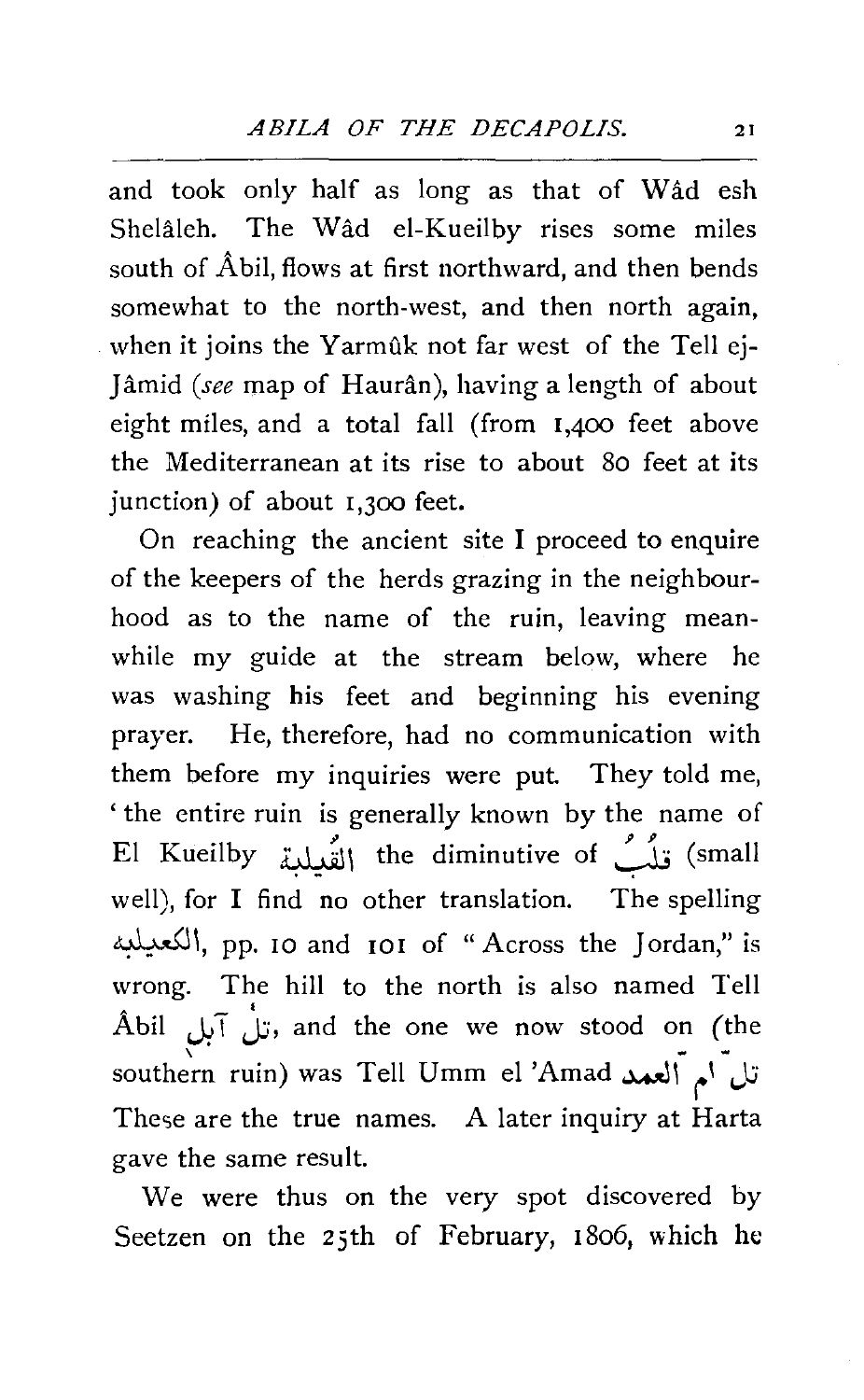considered to be the Abila of the Decapolis, and which, to my knowledge, has not been visited or described by any subsequent explorer.

The same evening I surveyed and sketched a part of the caves and ruins, and then pushed on to Harta, which I reached after half an hour's ride. Next morning early I returned again, and completed my explorations, of which I now proceed to give an account.

The site is built over two hill summits. The northern one, Tell Abil, is surrounded to the north and east by deep and steep wadies, while on the south a less precipitous wady separates it from the Tell Umm el 'Amad,\* which ruin is situated on a projection of the high plateau at the same height as Tell Abil, and is also surrounded on three sides by wadies. The Tell Abil contains many heaps of hewn stones, foundations of large buildings, fragments of columns and capitals, but no distinct ruin which could be planned. The central spot among the *debris*  was the most elevated- $1,340$  feet above the sea, according to my barometer ; and to judge from the large, well-hewn stones lying about, this must have been a prominent building, probably a castle. A

<sup>\*</sup> [Meaning' the mother of columns,' or the 'columned hill. -EDITOR.]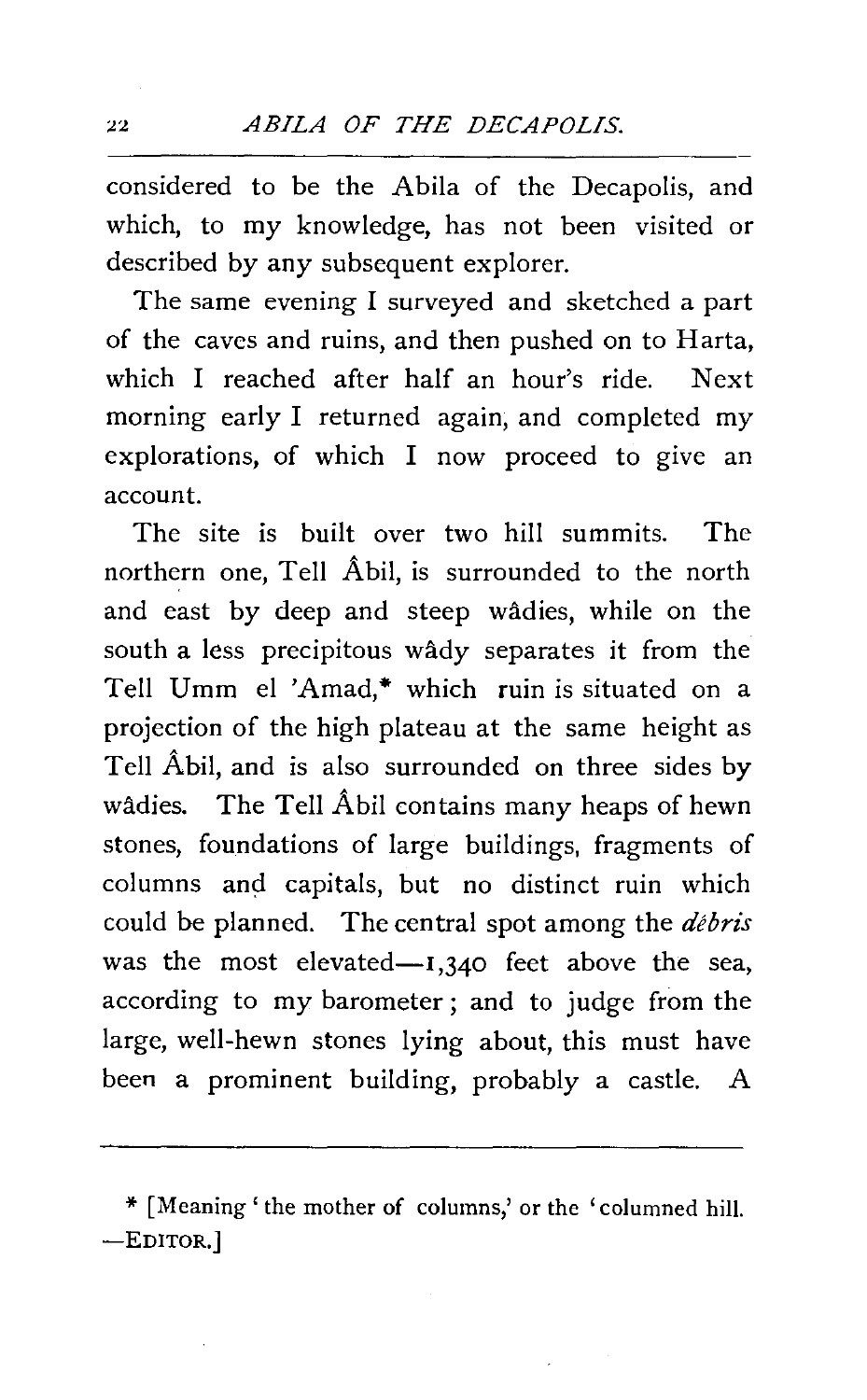little lower down the hill to the south we find fragments of a gate, a lintel of basalt, 6 feet long, with a crowning ornament, and an open space in the city wall. This hill was surrounded by a well-masoned . wall, the traces of which could be followed up in its southern and eastern sides, but the traces became lost on the north and also partly on the west side, where the slopes of the wady are very steep and the protection of the wall therefore the less needed. The average thickness of the wall varies from 2 to 3 feet. The stones are placed exactly like those of the walls of Umm Keis; no mortar was discoverable, but it must have originally existed, for the building stone, a crumbling limestone, was not fitted like the basalt to remain unmortared. The area thus surrounded by the wall covers about  $2\frac{1}{2}$  English acres. To the east a narrow shoulder of the plateau also shows scattered ruins surrounded by a wall, which continues round terraces down the slope to near the Wad el-Kueilby. The other slopes below the main ruin are also terraced artificially and bordered by walls. *(See* map.)

A long straight wall running from east to west seems to divide the main ruin into two halves. The crumbling nature of the building stone has, however, left no traces of ornamentation. Passing down the western slope of Tell Abil we arrive at a wall, which, 13 feet thick, pierced by a vaulted passage-way, partly preserved, in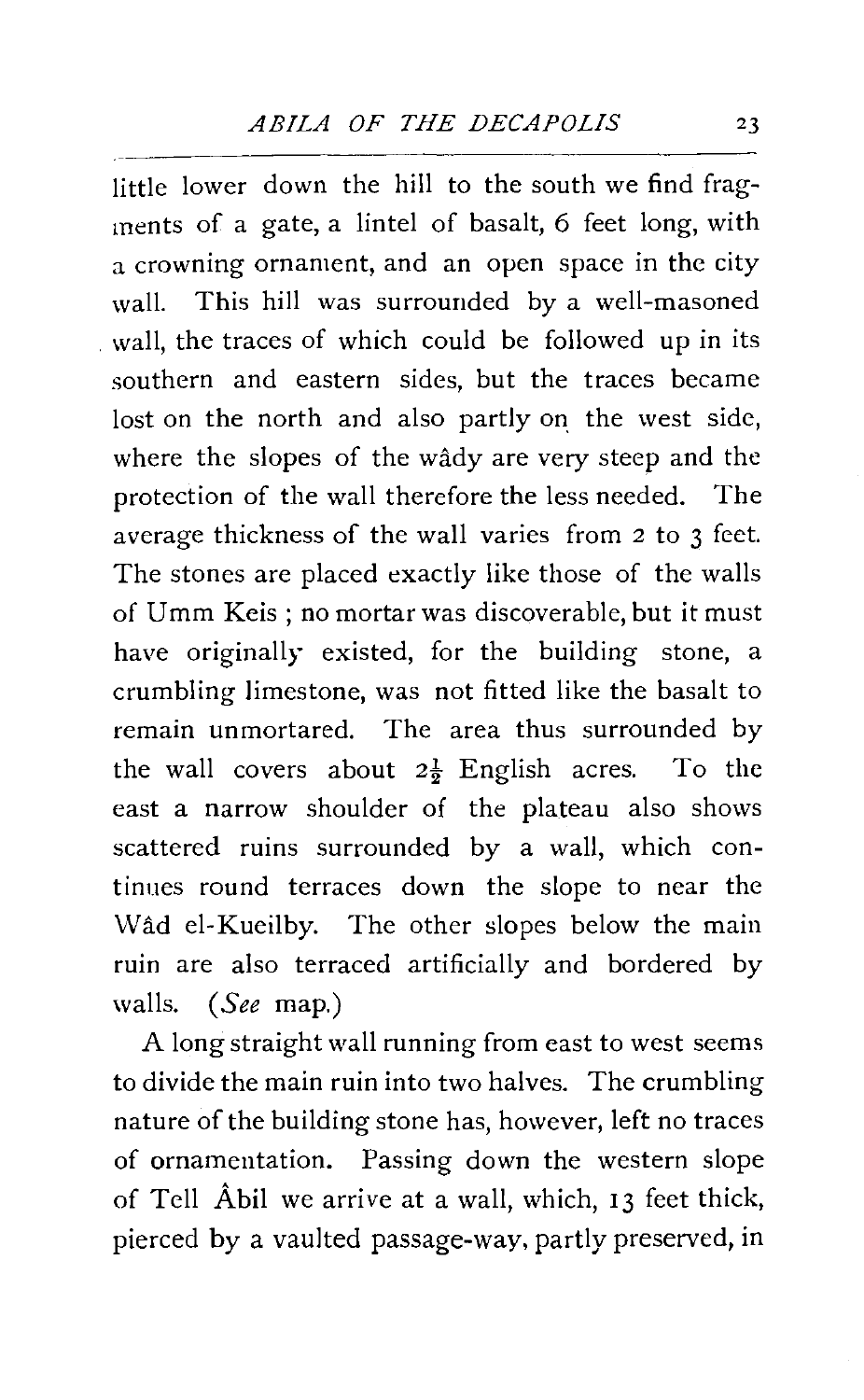part falling in ; and what was probably a similar passage-way is the opening where the road comes in from Harta. As the configuration of the land here shows a depression between Tell  $A$ bil and the southern site, this wall may possibly be the remains of a bridge built to form an easy communication between the two places. This is the more likely, as the spot presents but little difficulty for such a construction. This bridge may be the same as that of which Seetzen speaks on page *372* of vol. I. I remember, too, having found a similar construction at Tabakat Fahil, Pella, also outside the city wall, and there uniting Tell el Husn with Fahil. After passing the bridge and continuing southwards for 100 yards more, we arrived at the ruins of Tell Umm el 'Amad. The first monument visible is a temple. Fragments of columns lie about, with fine capitals and bases. Several of the basalt and limestone columns have from I foot  $9\frac{1}{2}$  inches to 3 feet diameter. Unluckily, it is just the larger and more interesting capitals that are worked in the crumbling limestone which abounds here, and is the rock formation from this side of Hauran down to the western border on the Ghôr; it is the same stone we also found at Umm Keis, and which so rapidly disintegrates with the weather. One specimen of the capitals we saw has the shape of a cup. Each of the four corners shows a leaf, very probably a palm leaf, while the lower part is ornamented with acanthus leaves. The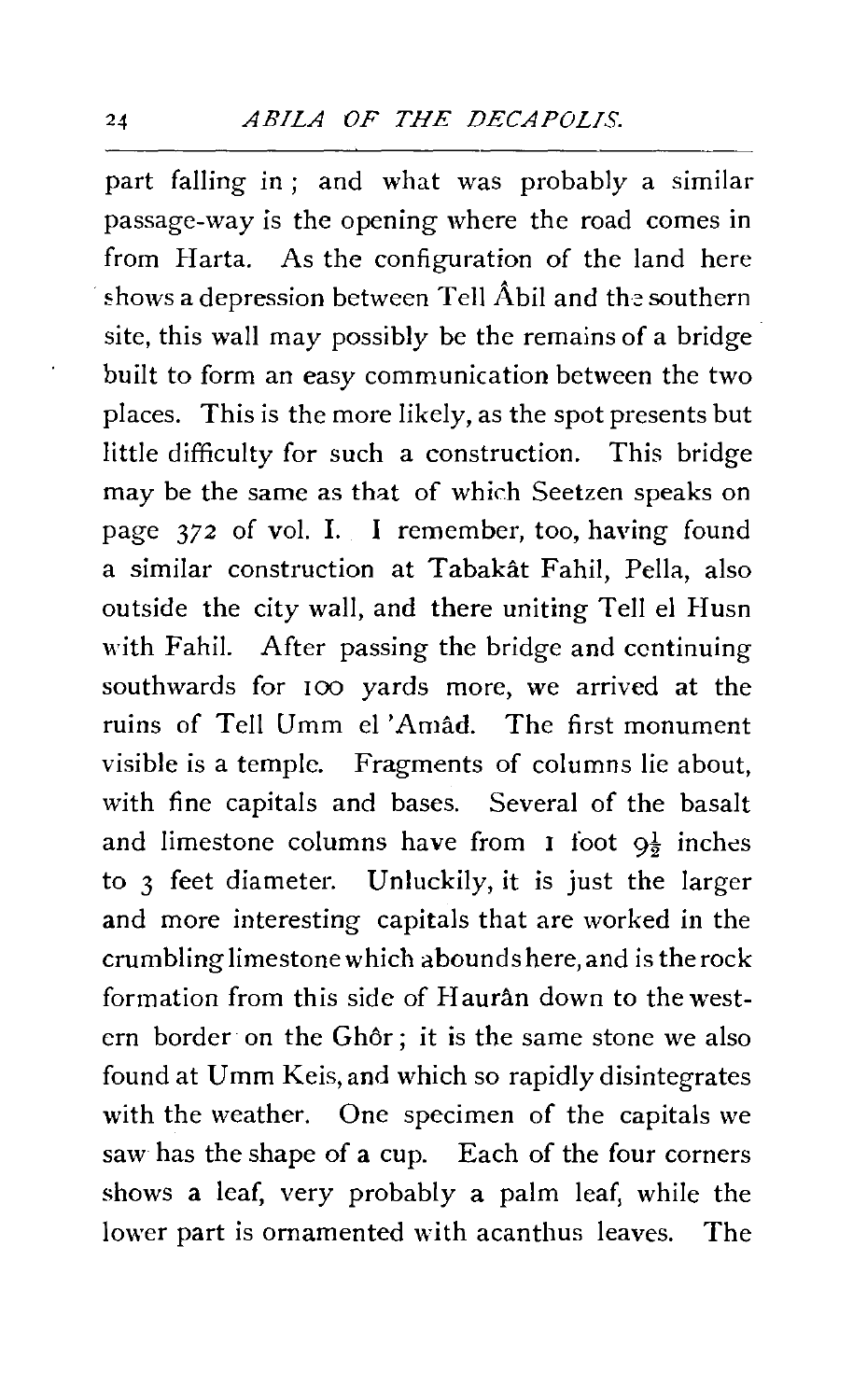height of this capital is 3 feet 8 inches; its upper diameter 3 feet, its lower 2 feet  $5\frac{1}{2}$  inches. It is probably the identical one of which Seetzen speaks on p. 372, giving the design of the leaf ornament; but he was wrong in stating that ' the capitals are of grey marble,' for, as before-mentioned, they are of a crumbling limestone, which, however, sbows a greyish surface from the effects of weather.





No. I.-Capital at Tell Umm el 'Amâd.

The annexed sketch illustrates this capital (No. 1.) A second capital (No. 2) also shows on each corner a leaf ornament with upper volutes of Ionic character with a shield in between on each. side. Its height is  $23\frac{1}{2}$  inches, its upper diameter  $27\frac{1}{9}$  inches. its lower **1** foot  $9\frac{3}{4}$  inches. A third specimen of the capitals (No. 3), and the largest of all, has an upper diameter of 4 feet, and a lower of 3 feet, with a height of 2 feet 10 inches. It has, therefore, a broader character. The acanthus leaf ornament covers the lower part, and winds up the sides, ending in the middle of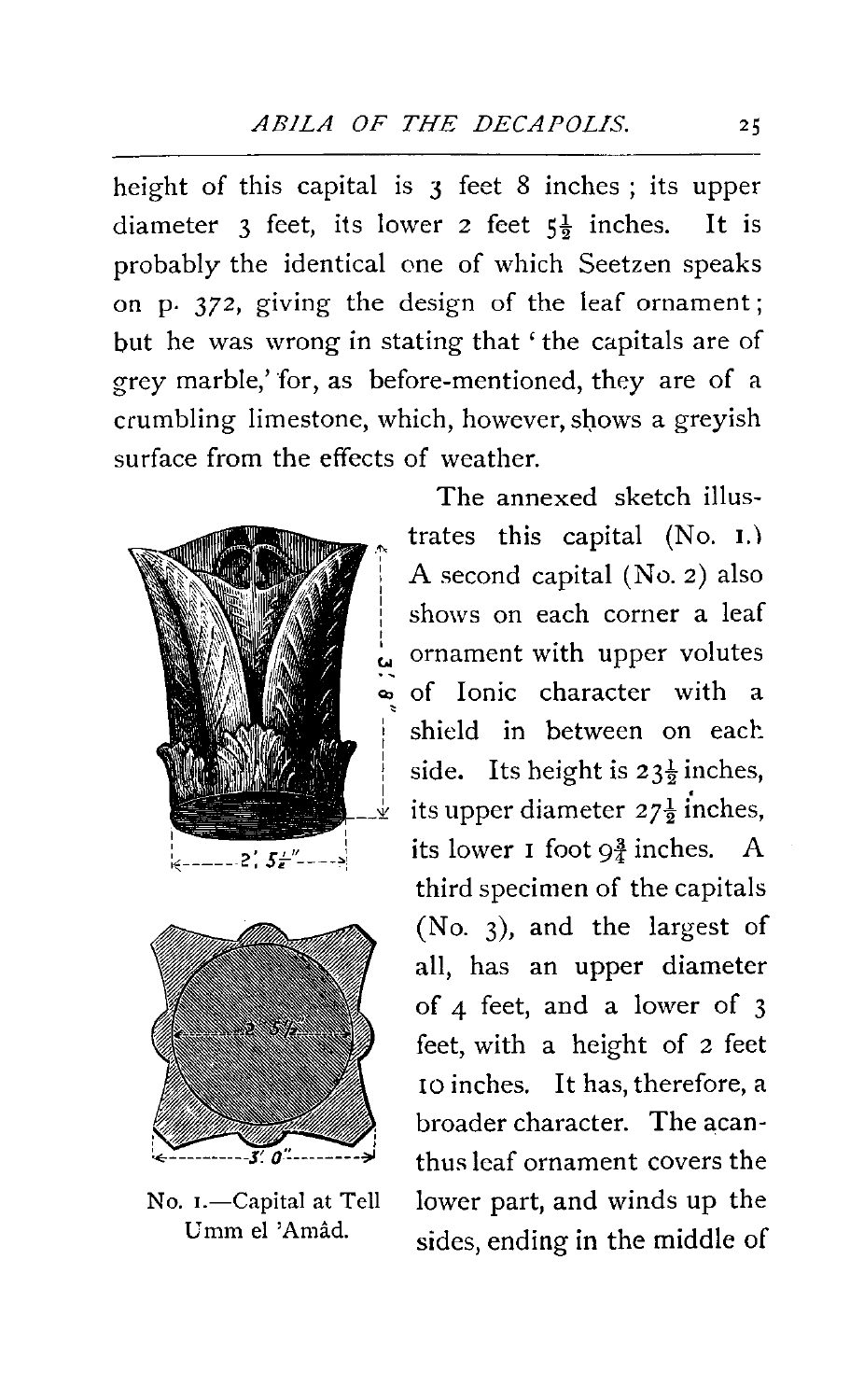each side in volutes. Between the leaves on two of the



No. 2.-Capital at Tell Umm el 'Amâd.

sides we discoyered a carefully carved cross, and on the two others a rose ornament. This emblem proves this building must have been of Christian origin, although from the absence of any traces of an apse discoverable among the ruin, it is impossible to make out whether it was a Christian basilica or a temple. The plan of this temple, as we may call it, is given on the plan of Tell AbiL From what yet remains, the building must have had a rectangular form ; the main axis runs nearly due east and west, inclining only  $4^\circ$ from true east towards north. The length from east to west is r *52* feet, the entire present width from north to south is *65* feet. The width is divided into two not quite equal halves by a line of columns 7 feet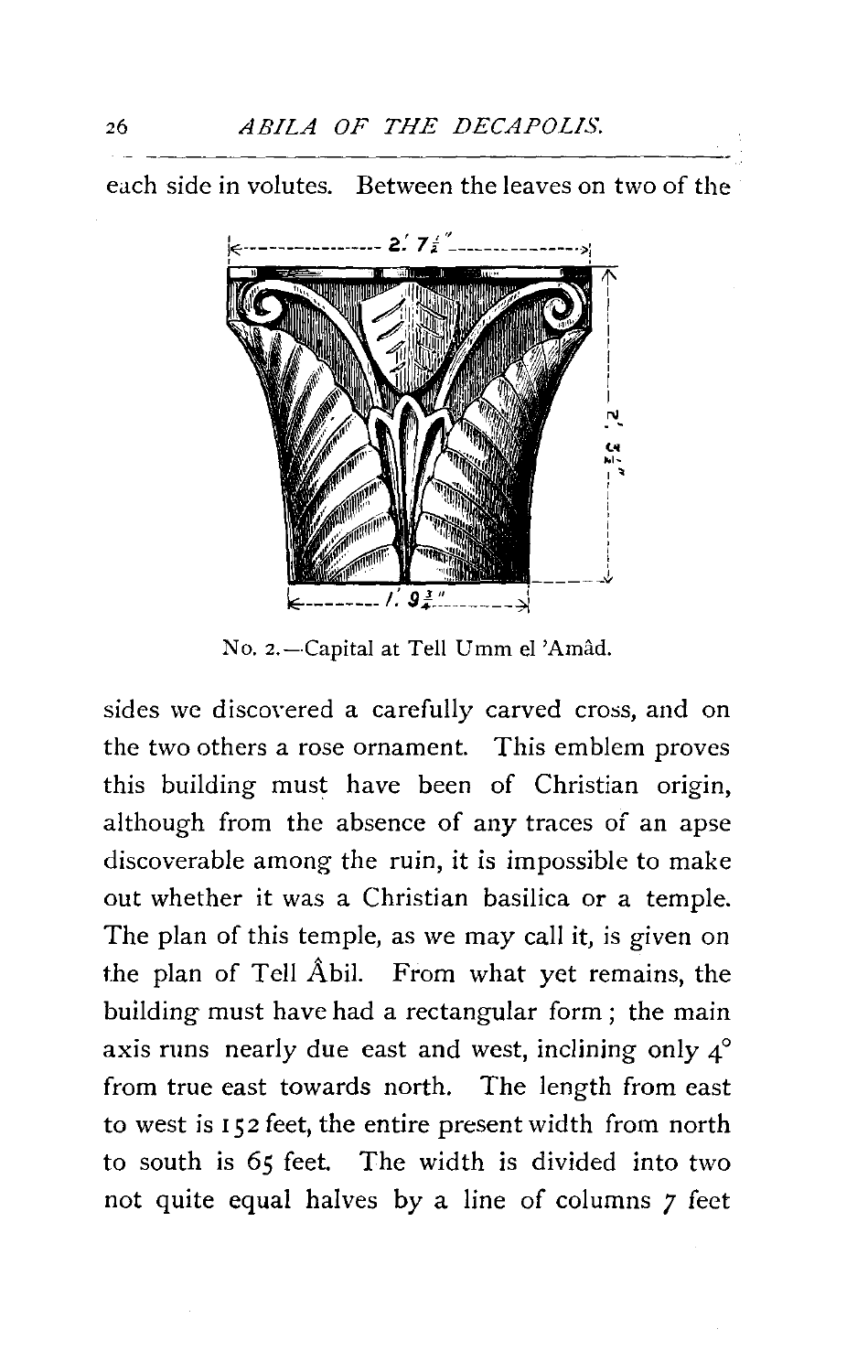g inches apart ; four columns of this row yet stand



No. 3.-Capital at Tell Umm el 'Amâd.

were built of basalt and limestone, and composed of shaft-pieces from 3 to 4 feet long, and I foot IO inches in diameter. The original number of columns on this division line must have been twelve. The present exterior wall on the south yet contains three columns, which, like the above, stand *7* feet 8 inches apart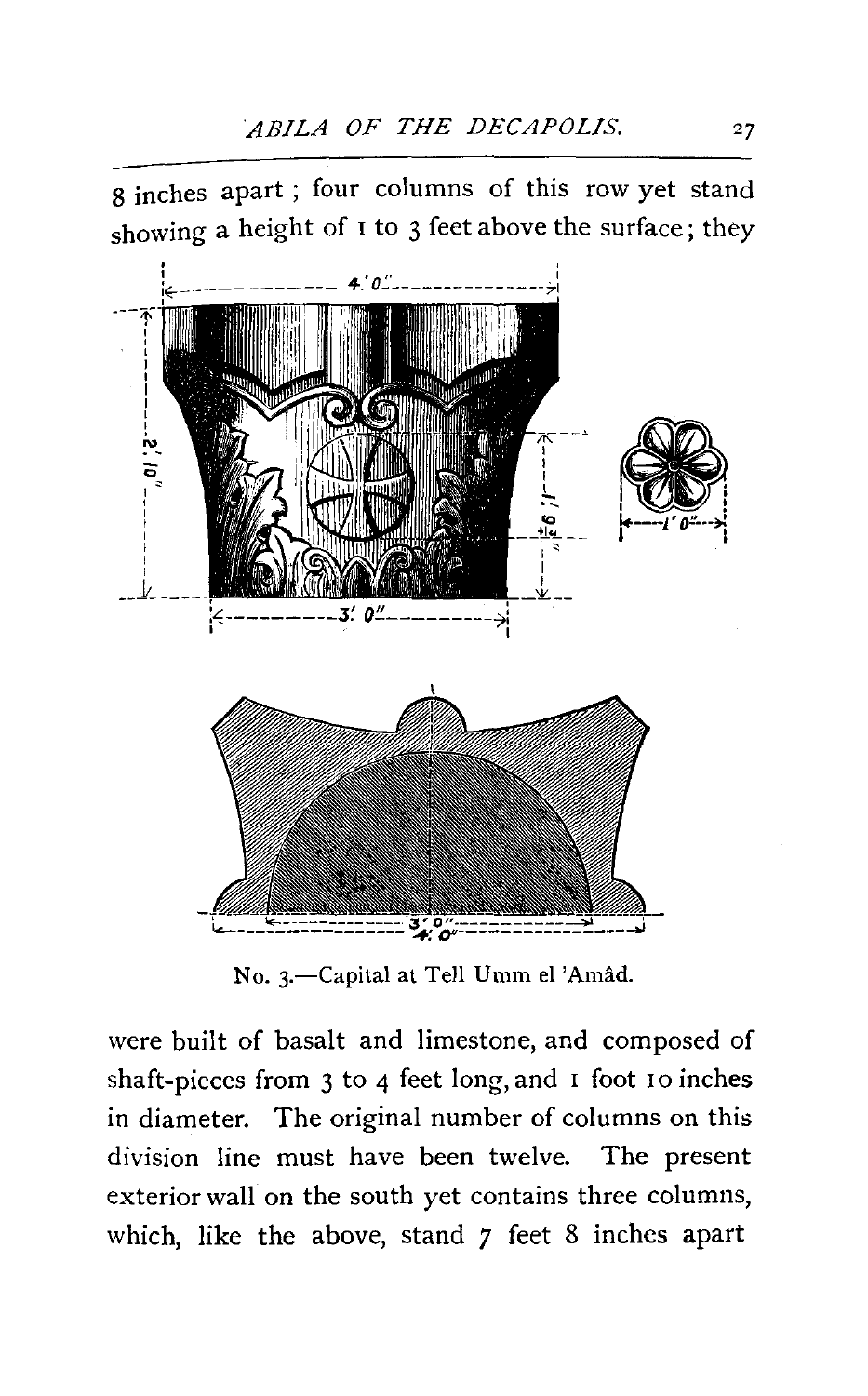though scarcely now visible above the surface, each being 1 foot 10 inches in diameter. At the western end of this line we remarked a large column 3 feet in diameter, near to which lay the capital No. 3 (with cross). The positions of the columns in the two rows correspond with one another. As the north wall contains no columns I presume there was another wall on the south, thus completing a temple of three nearly, equal naves, and I am justified in this conjecture by the traces still existing in the western walls. The annexed plan shows the present plan and its probable restoration, with a width of 97 feet and a length of 152 feet. The western wall still continues towards south and north, and may have been built round a yard, like that of the Pella Basilica.

It is not impossible that apses may originally have existed in this building, for heaps of *debris* are still to be seen at the eastern end. I undertook a little excavation here, but could obtain no results. In the northernmost of the three naves I found a rectangular cistern, 19 by 19 feet, and 8 feet deep, the sides well plastered with reddish mortar. A fig tree is growing out of the interior. We also found a similar basin at the Pella Basilica. As the temple is situated about 130 feet above Wad-el-Kueilby, the construction of a cistern to contain drinking water was not out of place. A little above this cistern we found a broken basalt sarcophagus, 6 feet long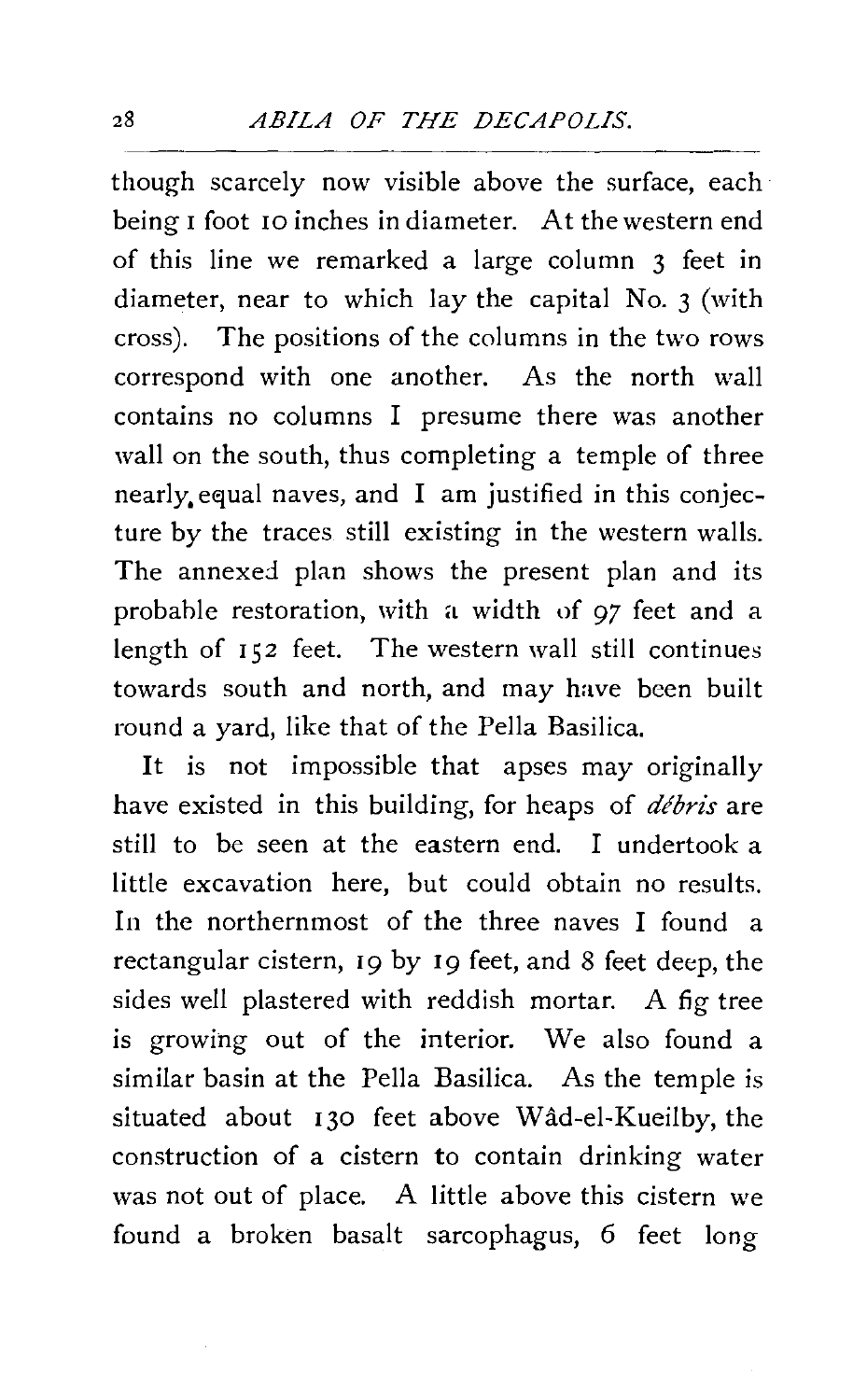covered with wreath ornaments and garlands. The large column shafts, 3 feet in diameter, and upwards



Plan of Temple on Tell Umm el 'Amad.

ExPLANATION.-Black lines, present wall; Double lines, supposed line of old wall.

of 14 feet long, show the same rectangular drillholes on the outside, as those I noted on the Pella columns. The tribe of the 'Arab-el-Khurshân 1.:.>\~~~ Yr have engraved their 'Wasm' on many of these columns. With the exception of the few hard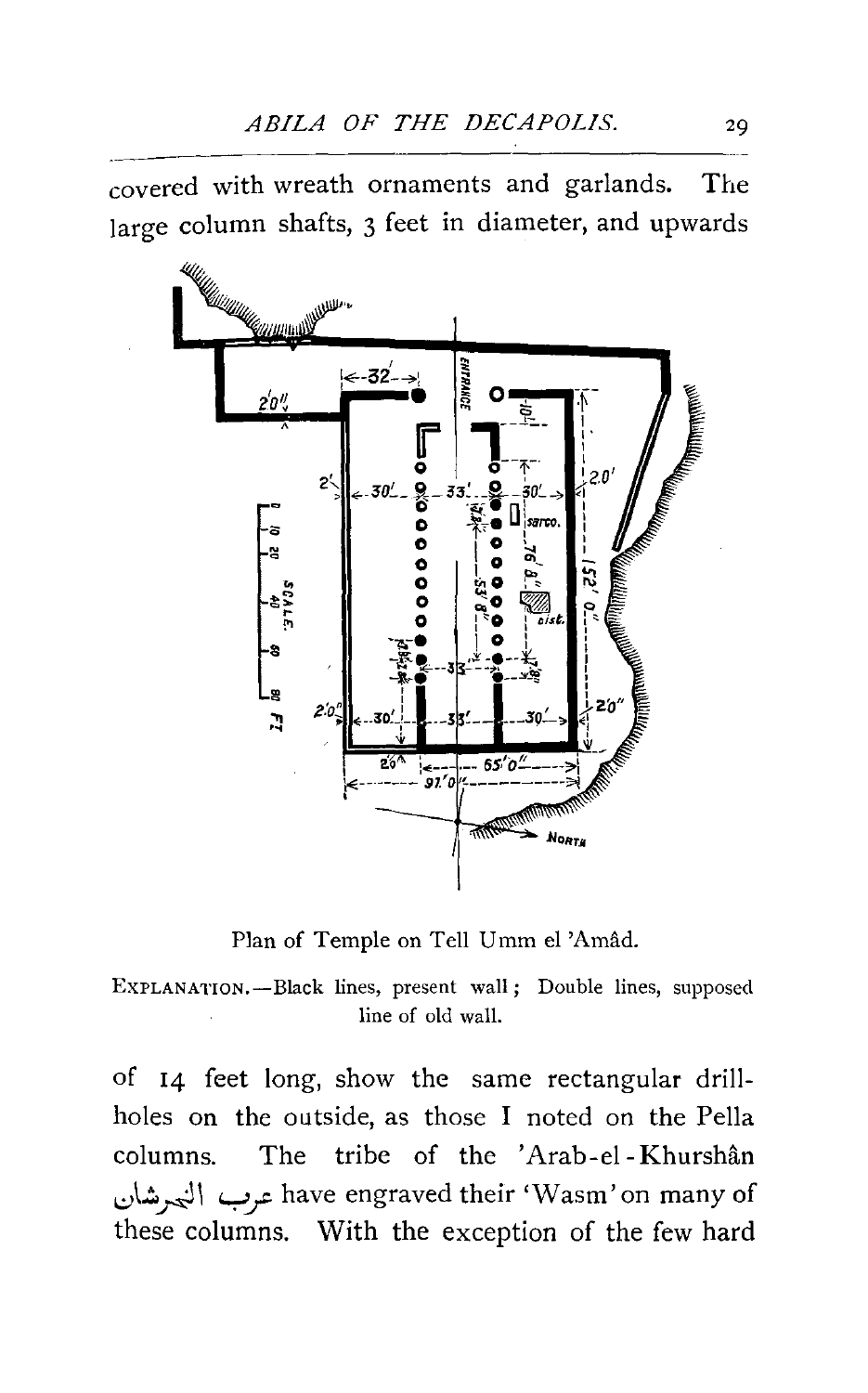limestone columns on the east of the temple which have a length of 16 feet 5 inches, and short basalt shafts, everything here is very much weather-worn and defaced. The foundation walls are hardly traceable. To the south of the temple ruin was a field scattered over with ruins, with traces of buildings and fragments of ornaments. It is a small plateau covering about four acres.

Having explored the two ruins of Tell 'Abil and Umm-el-'Amad, which are situated on the heights of the plateau, we next went down towards the Wady el-Kueilby, and not far from the temple, first came on a large theatre. The configuration of the slope was made use of to form the amphitheatre, the seatsof which but few remained-were placed on a masoned foundation, for the reception of which the soft rock had been prepared. No ornament, or cornices of any kind in this interesting monument were sufficiently preserved to be sketched, for the crumbling of the limestone soon destroys all traces of tool work. I found the diameter of this theatre to be 240 feet, measured at its widest part ; the rows of seats faced north-east. From the centre of the theatre a strong, straight wall running nearly due north, goes for 100 yards towards the paved road *(see* below), while immense heaps of ruins, stones, fragments of columns, etc., surmount this wall and mingle with the remains from another ruin, situated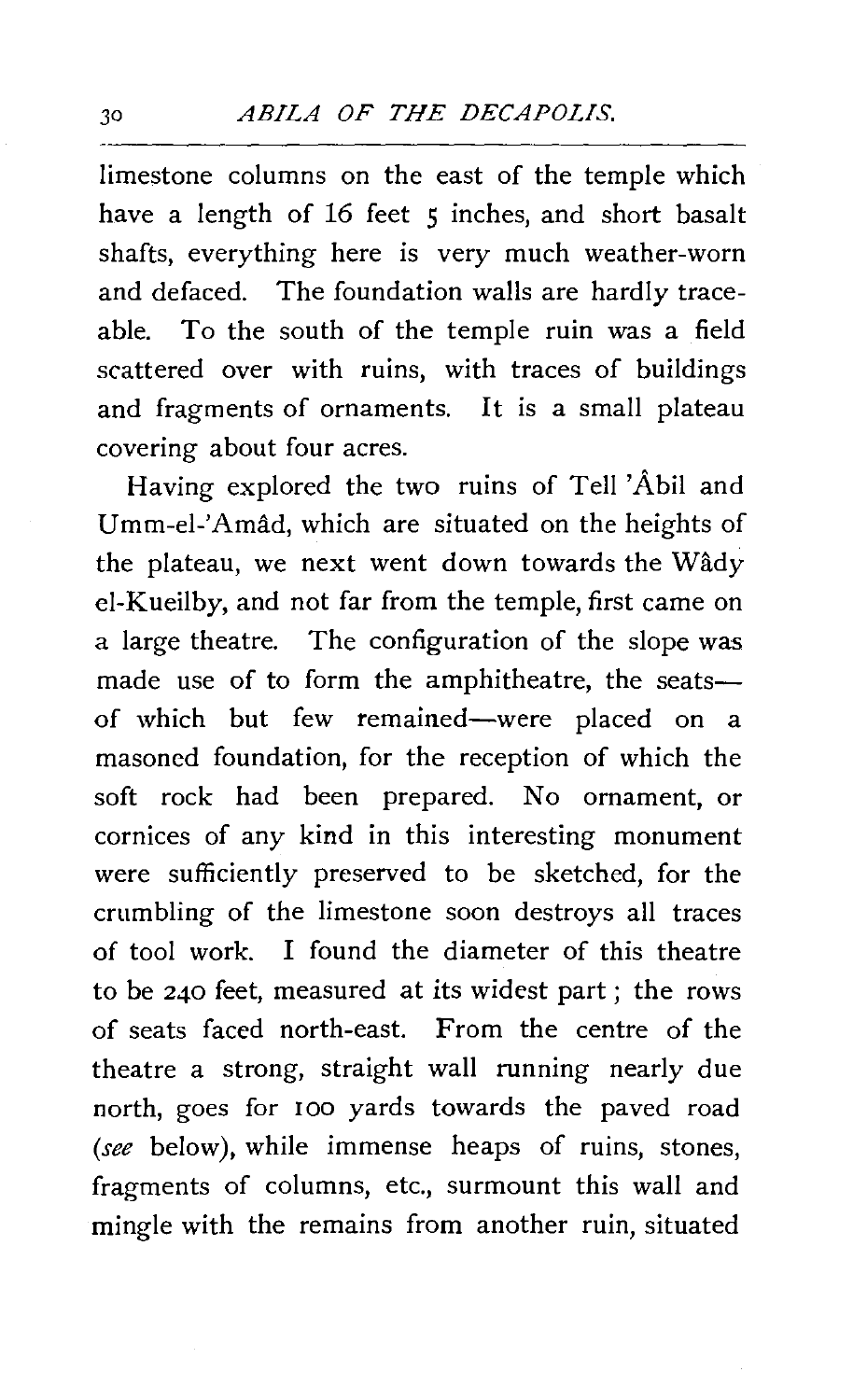further to the east towards the wady. This next ruin is of rectangular shape. The building stones are larger and more carefully hewn than those found elsewhere. Several columns stand to the height of a yard at the southern end of the building close to one another, and evidently not *in situ.* In the interior we found a wide cistern, now filled up with rubbish, and on the east a vault, with a nearly circular arch, 13 feet 6 inches wide, and 38 feet long, masoned with blocks of stone upwards of 3 feet long, and 2 feet high and broad. On the two longer sides there are openings, 12 feet long, by 2 feet high and wide. In the crown of the vault there is also a small opening. The accompanying illustration is from a photograph.



Vault at 'Abi!.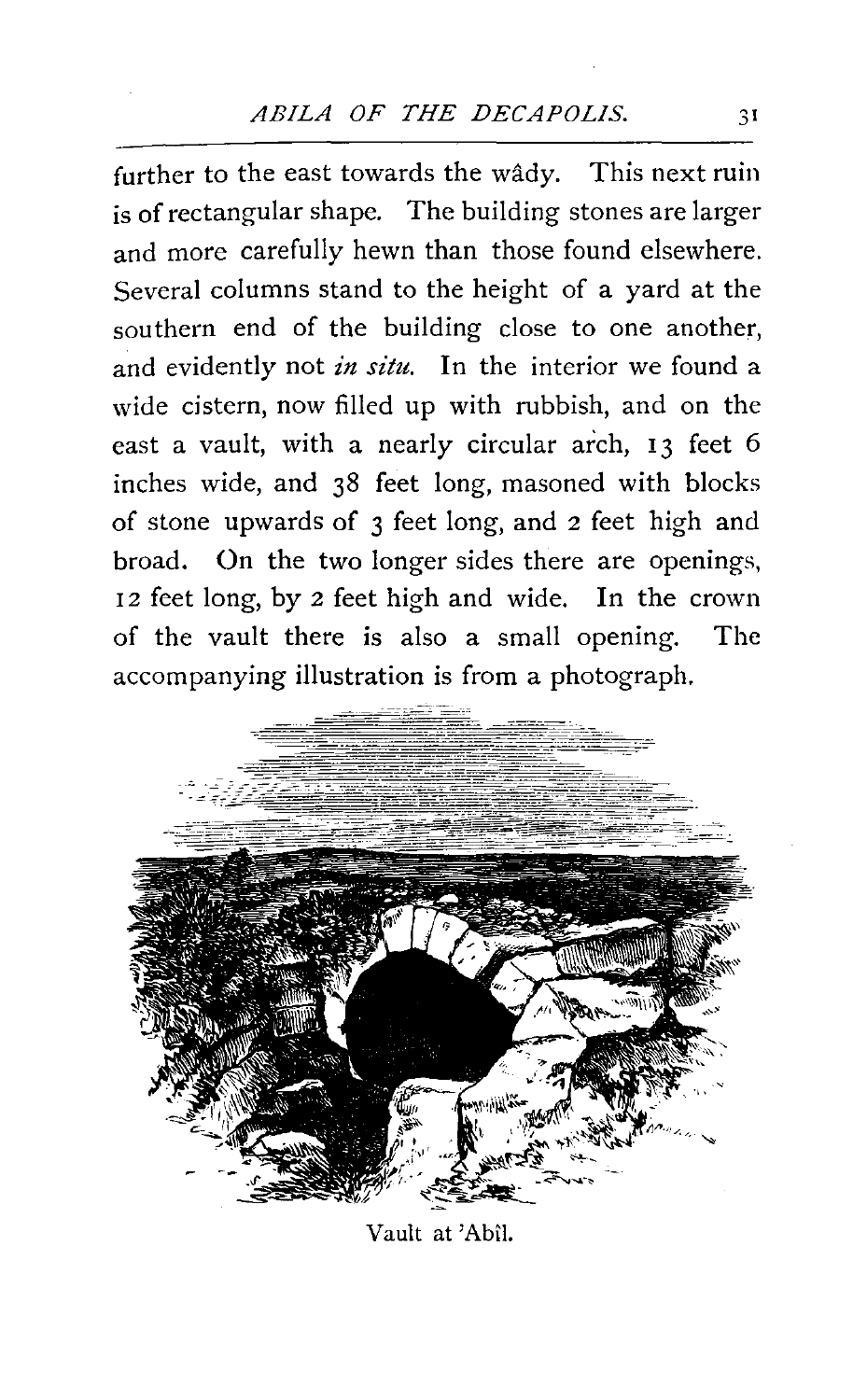Below is given the section and plan of this vault. Being unplastered, I cannot conjecture the purpose to which it was originally put. The building above was possibly a sort of court-yard for the administration of justice.



Plan.

Still further down towards the stream we found many other ruins of buildings, with long straight walls and fragments of defaced ornaments; here and there also a column shaft or capital. Next to the theatre, and in a straight line 250 feet east of the temple just described, are the ruins of a second monument of Christian origin, a Basilica, of which the walls and apse yet stand to a height of 2 to 3 feet. This Basilica, as much as can yet be seen-for the interior is filled with heaps of building materialhas but one large chamber, this is rectangular, 81 feet in length to the apse, and 62 feet wide. The apse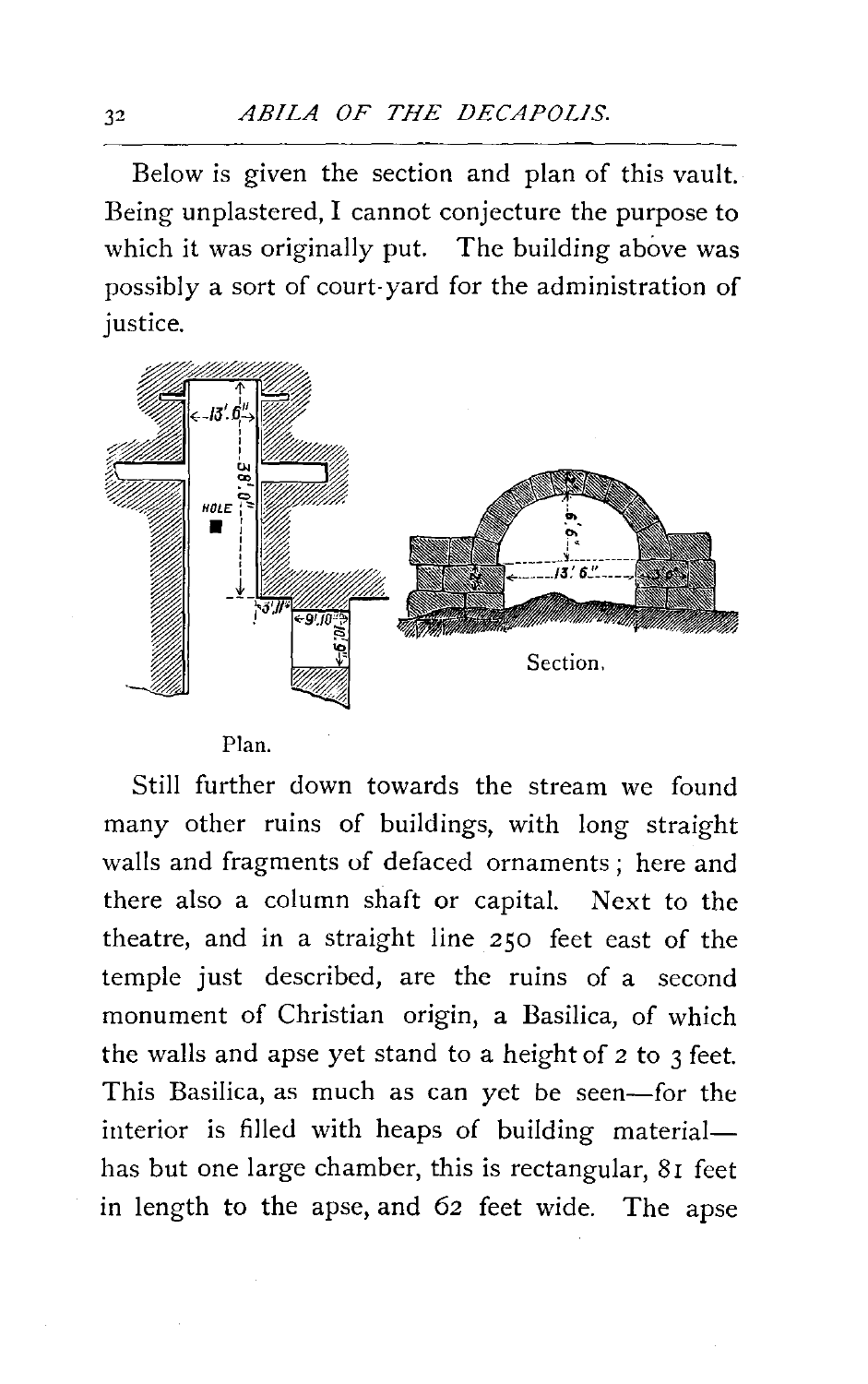itself has a radius of I6 feet I inch, equivalent to a width of 32 feet 2 inches, giving an entire length for the church, along the main axis, of *97* feet I inch. On the west and on the south we find traces of doors 4 feet *7* inches wide. The walls are 2 feet 6 inches thick, with no signs of mortar, although this would have been indispensable, since the building is of limestone, large and carefully hewn ; the manner of laying the courses being the same as that seen at the Basilica of Pella. The main axis is oriented north  $89^\circ$  east, and is, therefore, but  $I^\circ$  from running due east and west. No columns, or any interesting remains of cornices or ornamentation was discoverable anywhere near. The church is situated below the upper terrace of the temple, on a small level piece of ground; standing above and at the edge of a second terrace there about 20 feet high. It has thus a free view over the wady below, from which it is about ISO yards distant, with the beautifully green valley lying between. The steep slope below this Basilica is covered with *debris* fallen down from above.

Following down the road that comes in from Harta, we pass, as has been already described, through the opening in what we have supposed to be the bridge, between Tell 'Abil with Tell Umm e1 'Amad, and passing further down the depression which separates the two ruins, we come, at 500 feet from the bridge, on a paved road of the present width of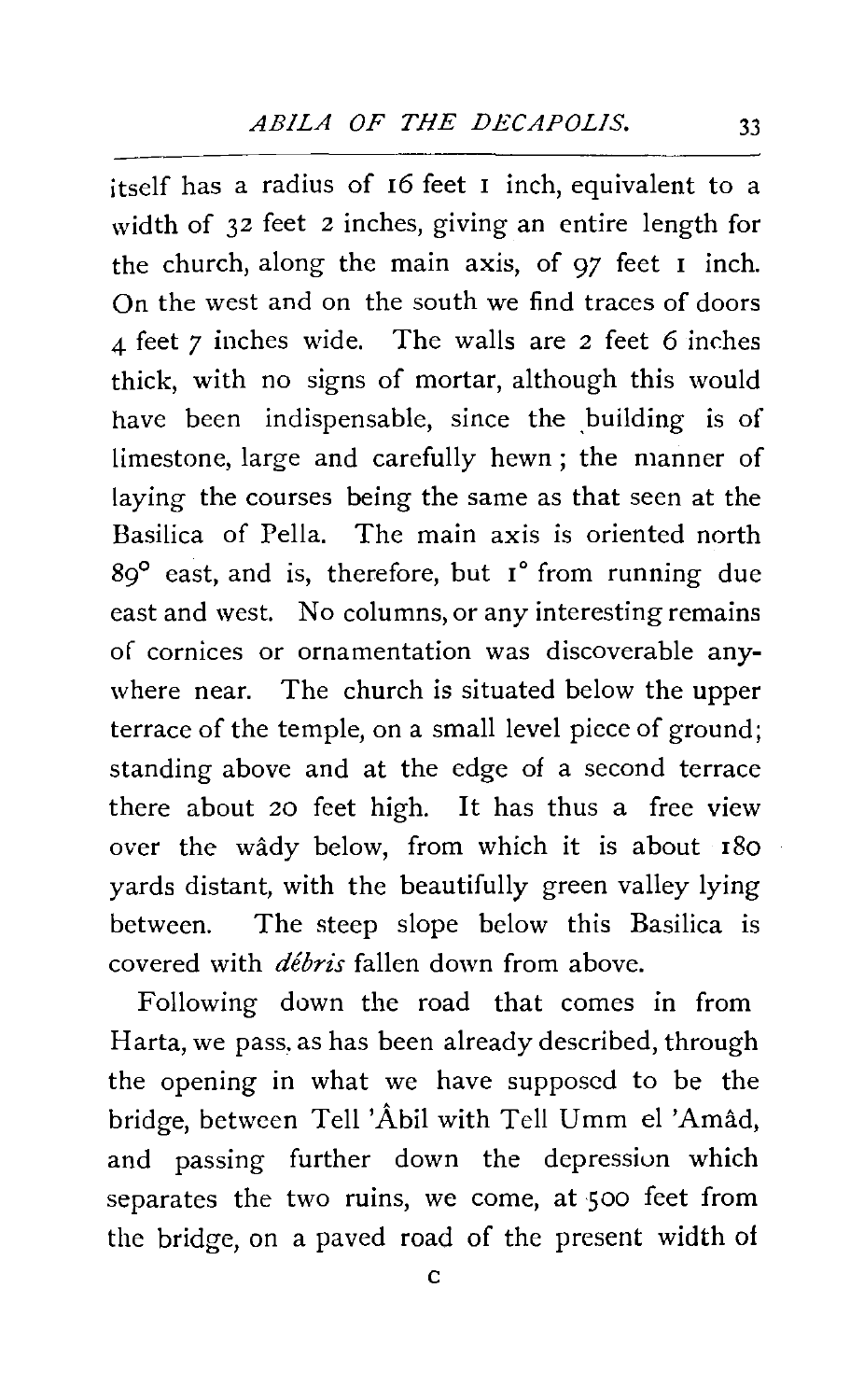from 10 to 16 feet, which runs in an easterly direction down to the dam, or bridge, across the Wady el-Kueilby. The paving stones are generally of basalt, being similar in character to those of the Darb er Raseifiyeh of Umm Keis, only these here are smaller, being only a foot square. The bridge itself has a length of about 250 feet, which is the width of the wady bed. It has but one circular vault, or arch, well preserved, across the little stream, only 9 feet 7 inches wide-a proof that the Wady el Kueilby never carries any considerable amount of water. The top line, or



roadway, along the bridge is paved, and 36 feet wide. Below the structure widens out by terraced buttresses to a width of *65* feet, apparently a very unnecessary strengthening of the structure. The Wad el-Kueilby contains clear, good water, which flows down to the Yarmûk; the stream is, at the bridge, 8 feet across, and 6 inches deep. At the east end of the bridge, on the roadway, is the Weli of the Mohammedan Saint, Sheikh Muferrej, ~ ~.!., it is a small ruined building containing fragments of walls, with a little prayer niche on the south.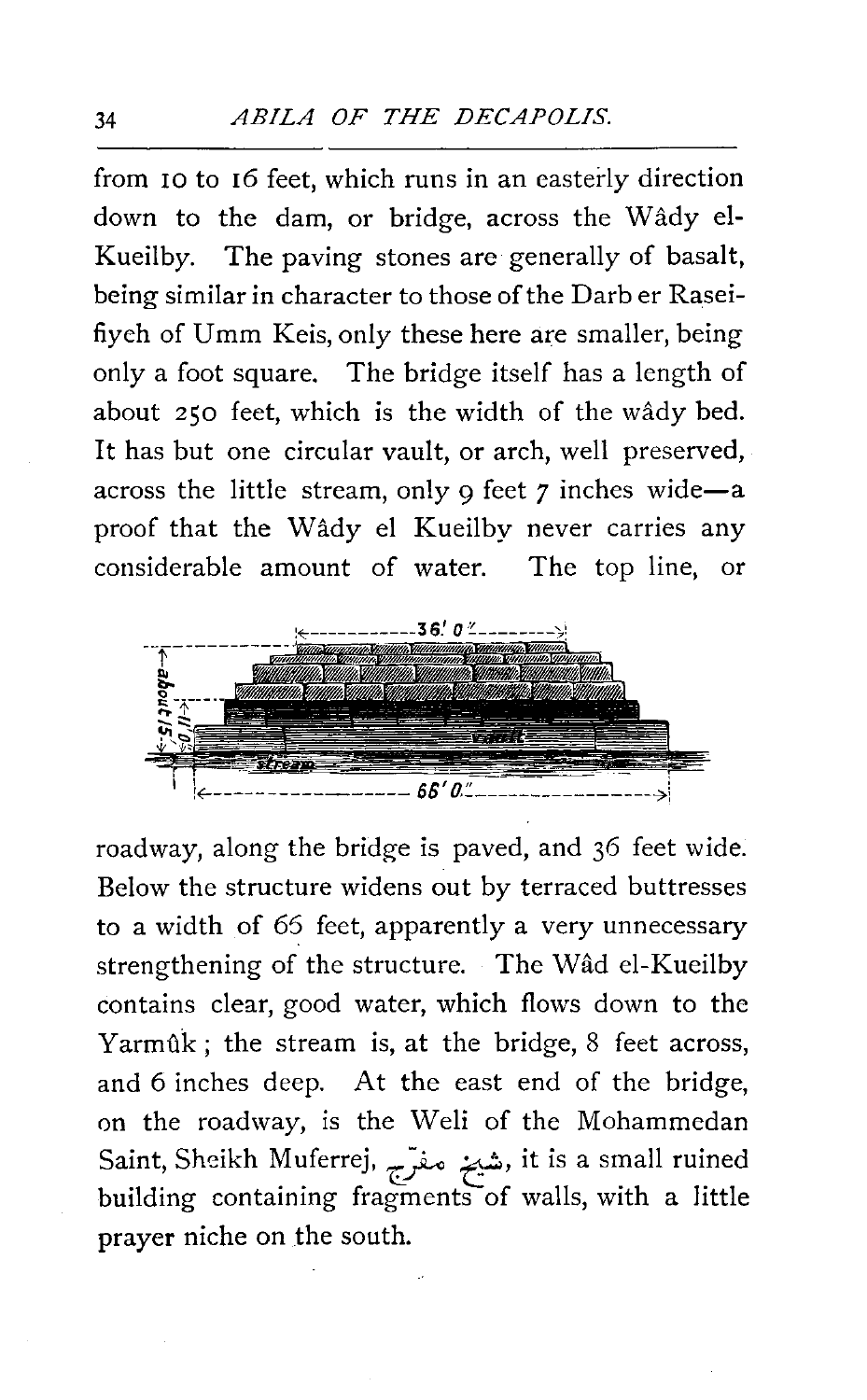On the slopes of Wady Abil, especially bordering the site of the old town, as well as on the Wâdy Umm el 'Amad and the slopes near the Wad el Kueilby, we found numerous caves hollowed out, in the soft limestone rock. The best specimens are on the rocky Wâdy Âbil and the adjacent slope. Of these, I give the plans of the most interesting. Beginning on the eastern slope near, and partly bordering on the Wady, we have cave No. I *(see* plan). It contains a central room, 18 feet by 10 feet 10 inches, of rectangular shape, and 5 feet II inches high. The walls are perpendicular, with rounded edges near the ceiling ; the ceiling is level. The main axis is oriented North 24° East. .The entrance is on the north-east, but at present partly filled up with rubbish ; no stone gate was discoverable. The three walls contain Kokim, four are hewn in the wall to the left of the entrance ; these are 6 feet 6 inches long, 2 to 3 feet high, and 2 feet *5* inches wide, a fifth Koka is unfinished. One foot below these, we find a second row of graves, one small Koka being in the wall, and two Loculi in the floor with a notch round the edge, for fitting the covering slab into *(see* plan).

These two-storied graves are characteristic of the sepulchral caves of Abil, for on the west wall we also find two Kokim in the upper part, and one foot lower, a third Koka, with round edges *(see* plan).

The south wall contains on one side, two narrow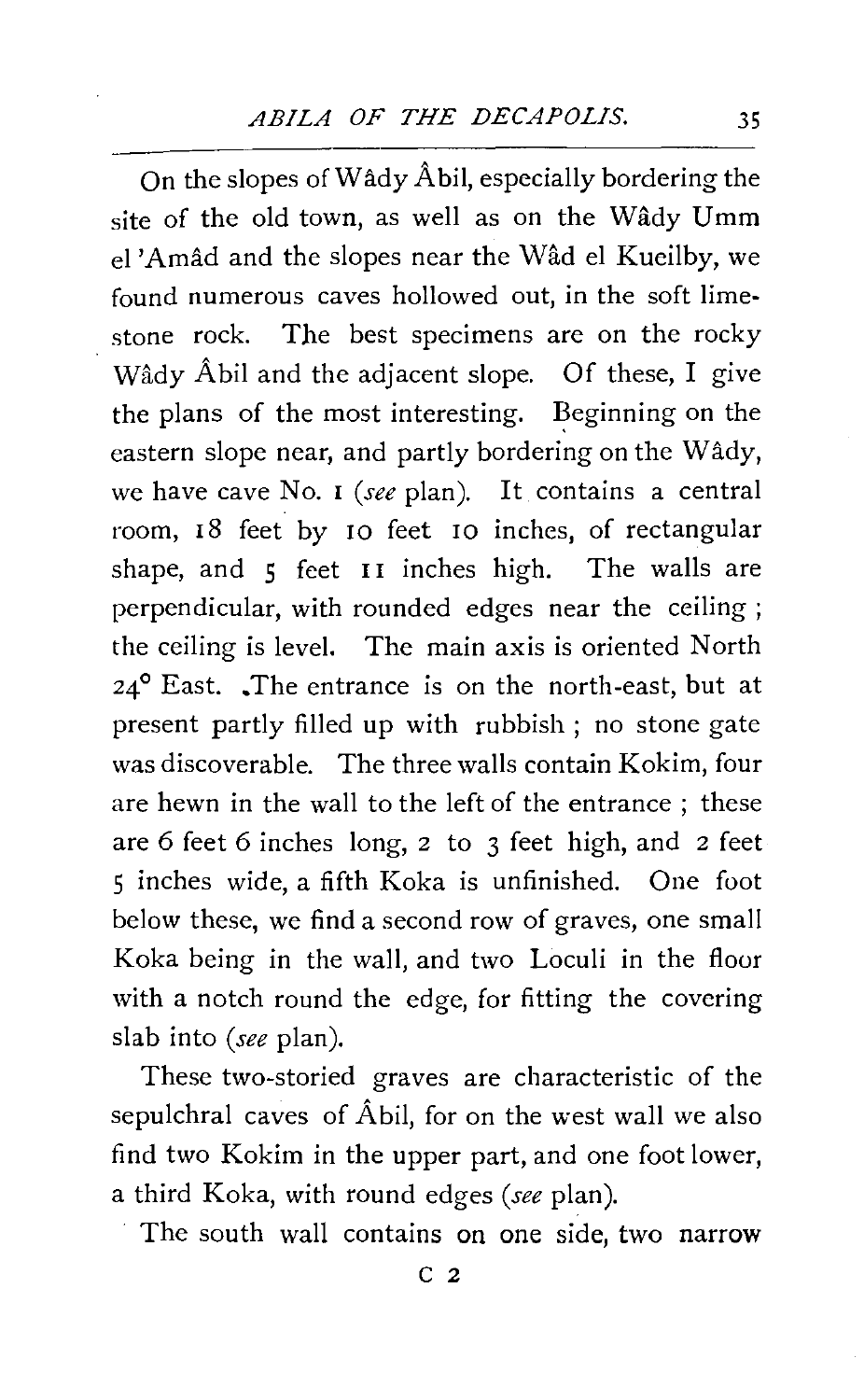*ABILA OF THE DECAPOLIS.* 



Plan of Tomb No. 1.



Section A, R.

L A





Section c, D.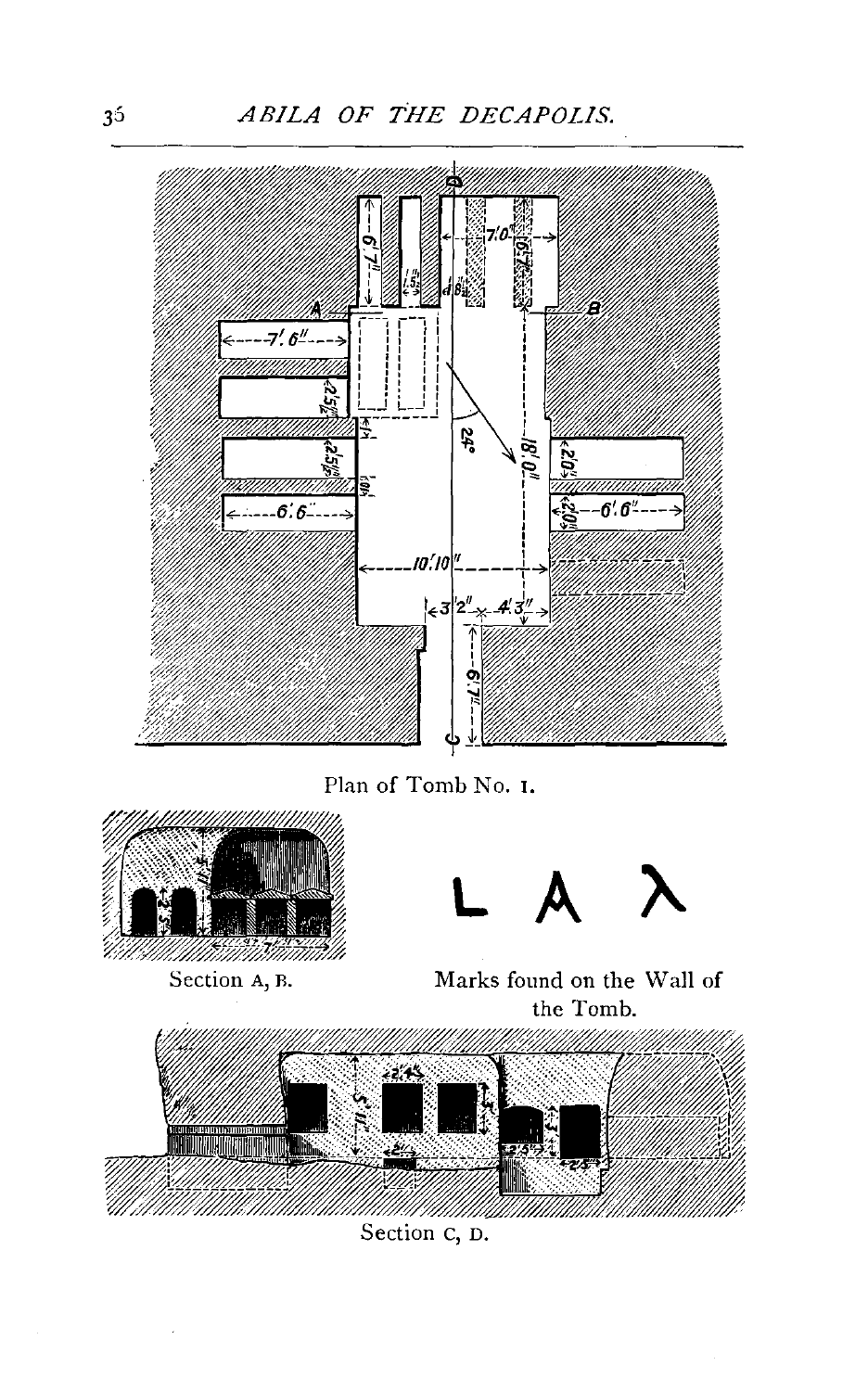Kokim, only I foot  $8\frac{1}{2}$  inches wide, in which I found some human bones, and next to this, was a chamber, *7* feet wide, and 6 feet *7* inches deep, 5 feet I I inches high, containing three sarcophagi, formed by two division walls, I foot thick, and each covered by a single huge slab of limestone. In front of these sarcophagi-Kokim, I found several· stone plates, 2 feet  $I_4^3$  inches high, 2 feet wide and 9 inches thick, of a soft white cretaceous stone, on each of which was cut in has-relief, the semblance of the bust of a human figure. Unfortunately, these had been all defaced, as I was told, by the fellahin, who take such figures to represent idols, and in accordance with the dictates of their religion, destroy them. The work is not very skilfully done, but from what we could see, was probably of Christian origin. These stones have served for closing the sarcophagi. No sign of plastering was anywhere discoverable. A neighbouring cave to that just described, contained Kokim and Loculi, and above, on each wall, as many as four rows of semicircular holes, with from 8 to IO in the row. These, to judge from their black colour, and traces of soot, must have served as stands for oil lamps, used to illuminate the sepulchral chamber. Each hole was some 8 inches high, 4 inches wide, and 3 to 4 inches deep.

Another cave (plan No. 2) contains a central room, 36 feet 1 inch long, and r6 feet 5 inches wide, 6 feet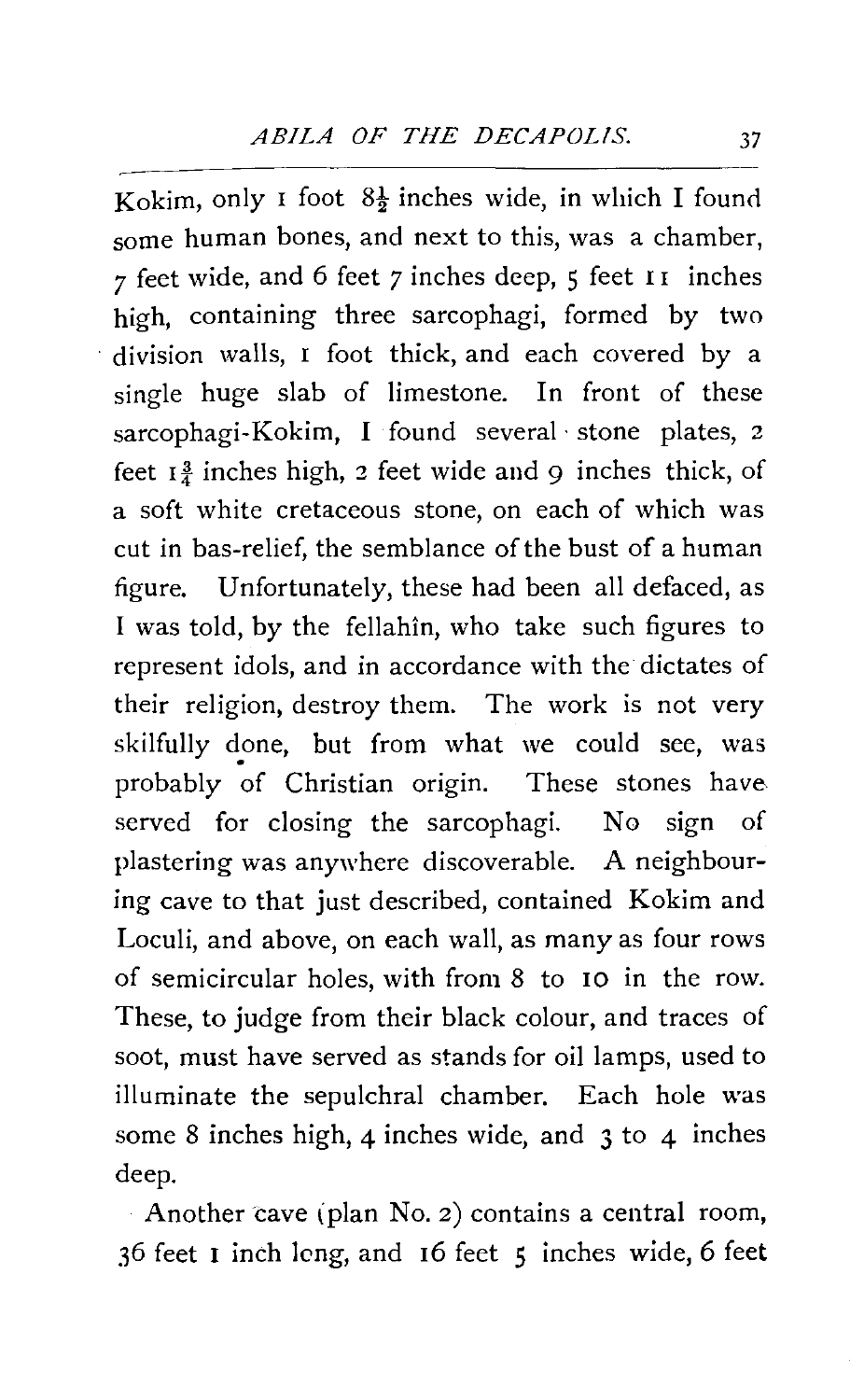*7* inches high, the main axis being oriented north 45° west. The entrance, 13 feet 2 inches wide shows neither



Section A, B.

stone door nor flange, a fact which would tend to prove that these entrances-were shut by masonry.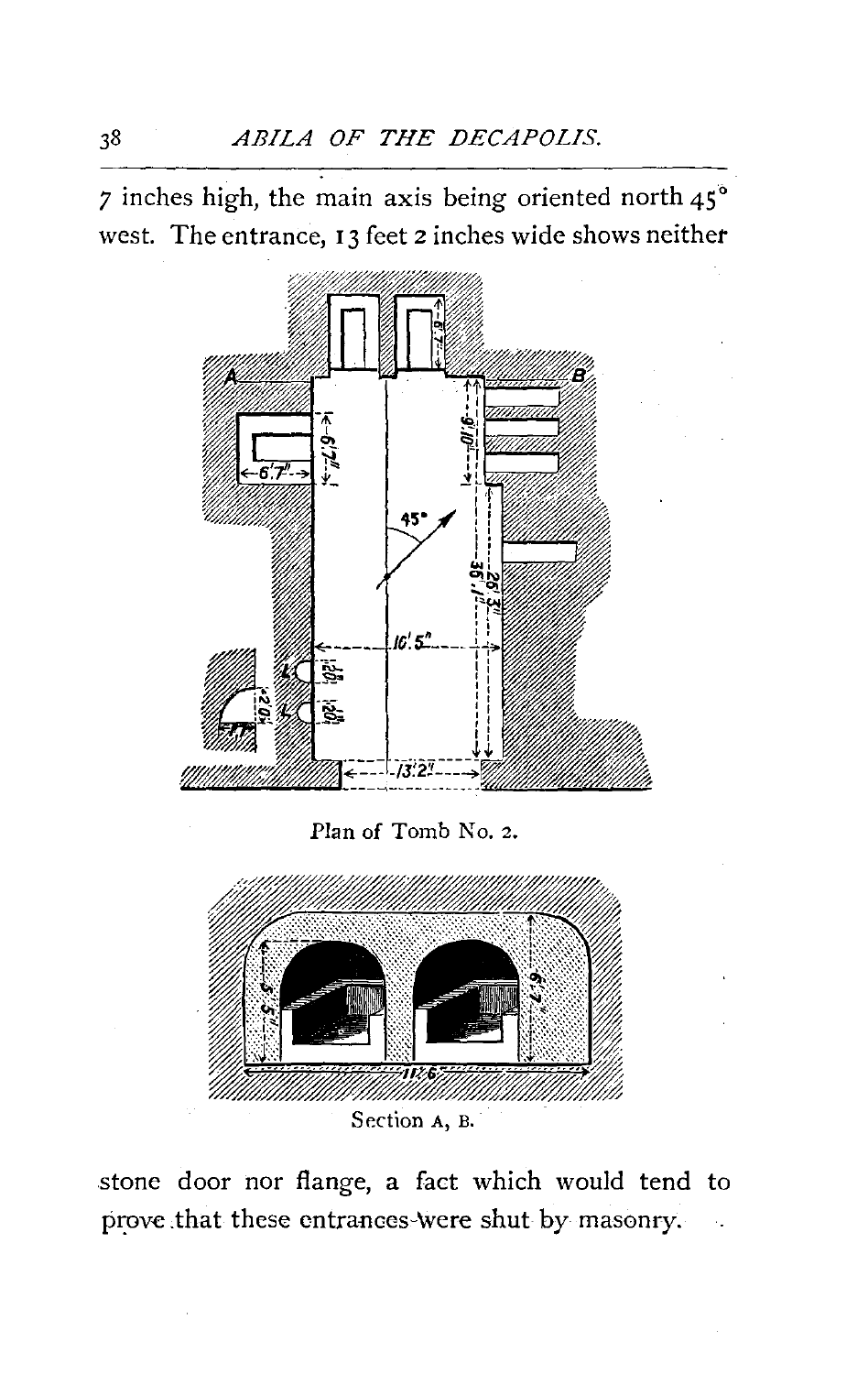To the left, on entering, we find two large lamp stands (L L), 2 feet wide, 2 feet high, and 1 foot *7* inches deep; further on, on the same wall, is a Koka under



Plan of Tomb No. 3.

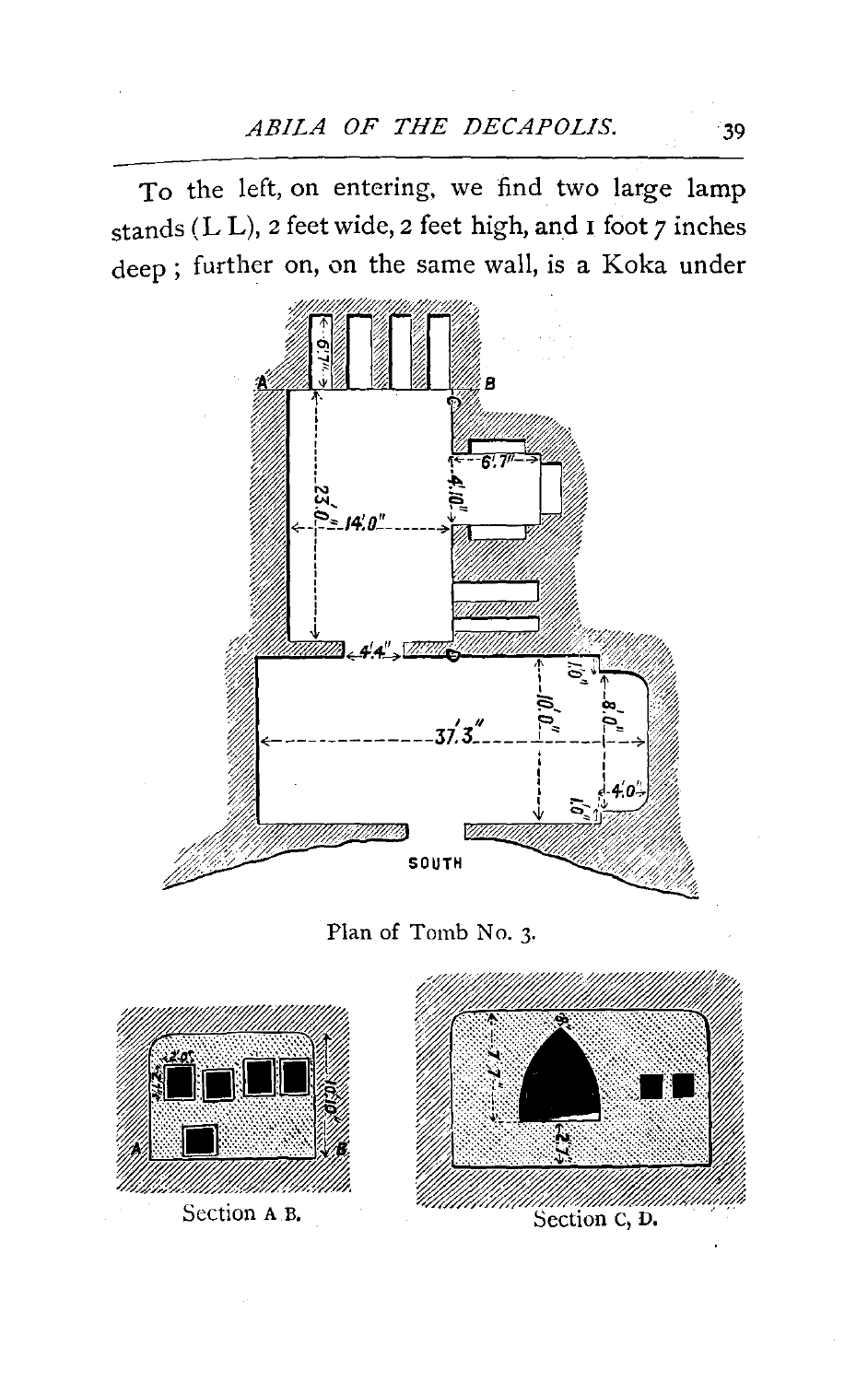an arcosolium, 6 feet *7* inches wide and 6 feet *7* inches deep, 5 feet high ; there were also two Kokim, each under its arcosolium, in the back wall facing the entrance (north). These arcosolia, are very carefully worked out of the rock ; the Kokim also were pierced with special care, they fill the entire length of the arcosolium, the width being less, forming a recess, so that a stone cover could be placed on each. The east wall contains three Kokim in a separate chamber, and a fourth Koka lies more towards the entrance. These tombs are but single storied.

A further set of tombs (Plan No. 3) contains at the southern entrance a large ante-chamber, *37* feet 3 inches long, 10 feet wide, with a Loculus under an arcosolium, 8 feet long, 4 feet wide, evidently unfinished. Passing this chamber, we enter by a doorless aperture, 4 feet  $\alpha$  inches wide, into the actual sepulchre, *23* feet long, 14 feet wide, 10 feet 10 inches high, with four Kokim in the upper storey, each being  $2 \text{ feet } 7\frac{1}{2}$  inches high,  $2 \text{ feet wide, and } 6$ feet *7* inches long, the outside of each being bordered by a groove  $2\frac{1}{2}$  feet wide. The eastern wall contains a chamber 4 feet ro inches by 6 feet *7* inches, with three Loculi under an arcosolium formed by a pointed arch. On the other side of this chamber there were two other Kokim. The western wall has no graves. A very peculiar tomb is that of Plan No. 4. There is no door, the entire south front is open to a width of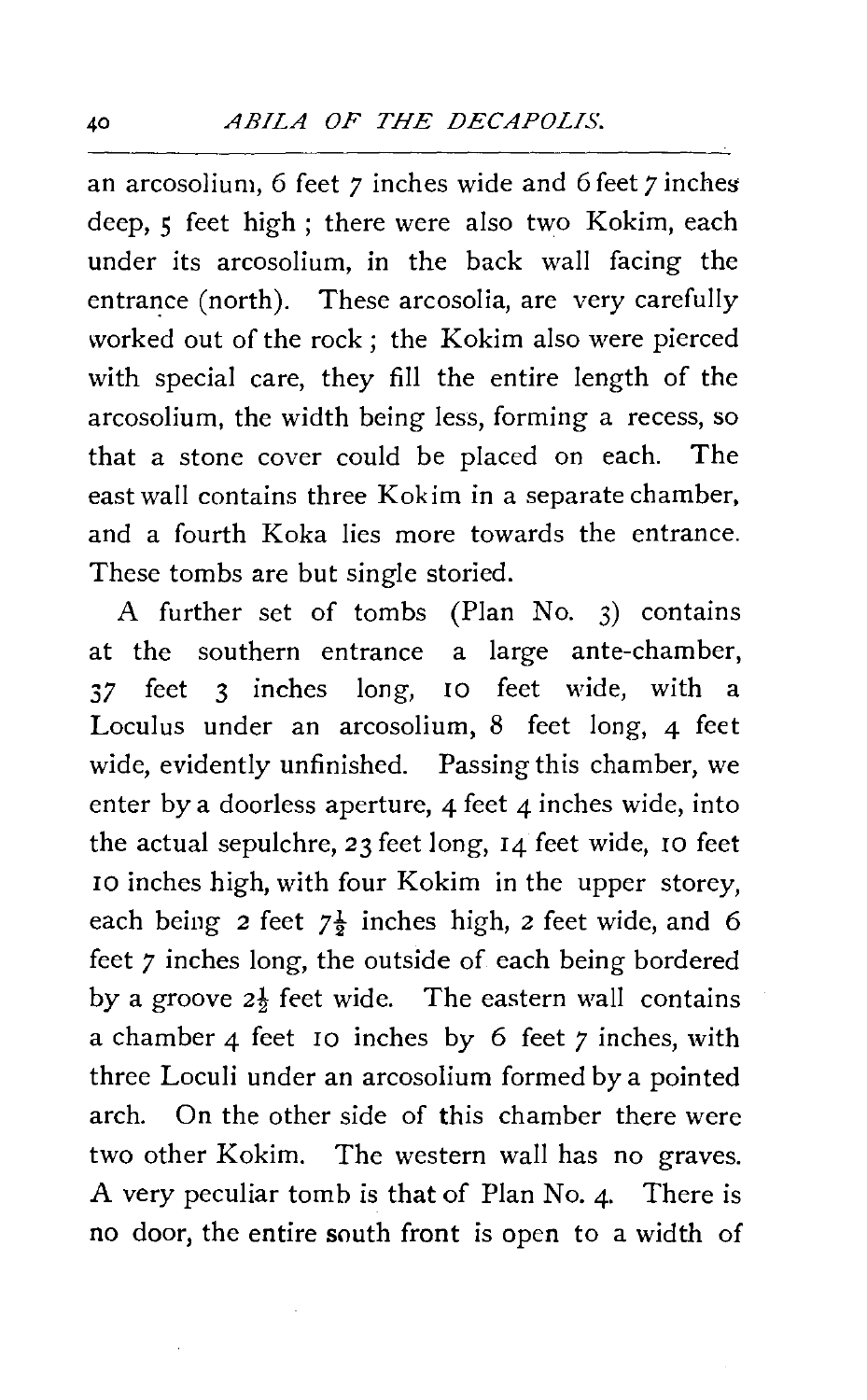

View from South.

**MANITANI** limit



Plan of Tomb No. 4·

sepulchral chamber, its length being 19 feet 9 inches.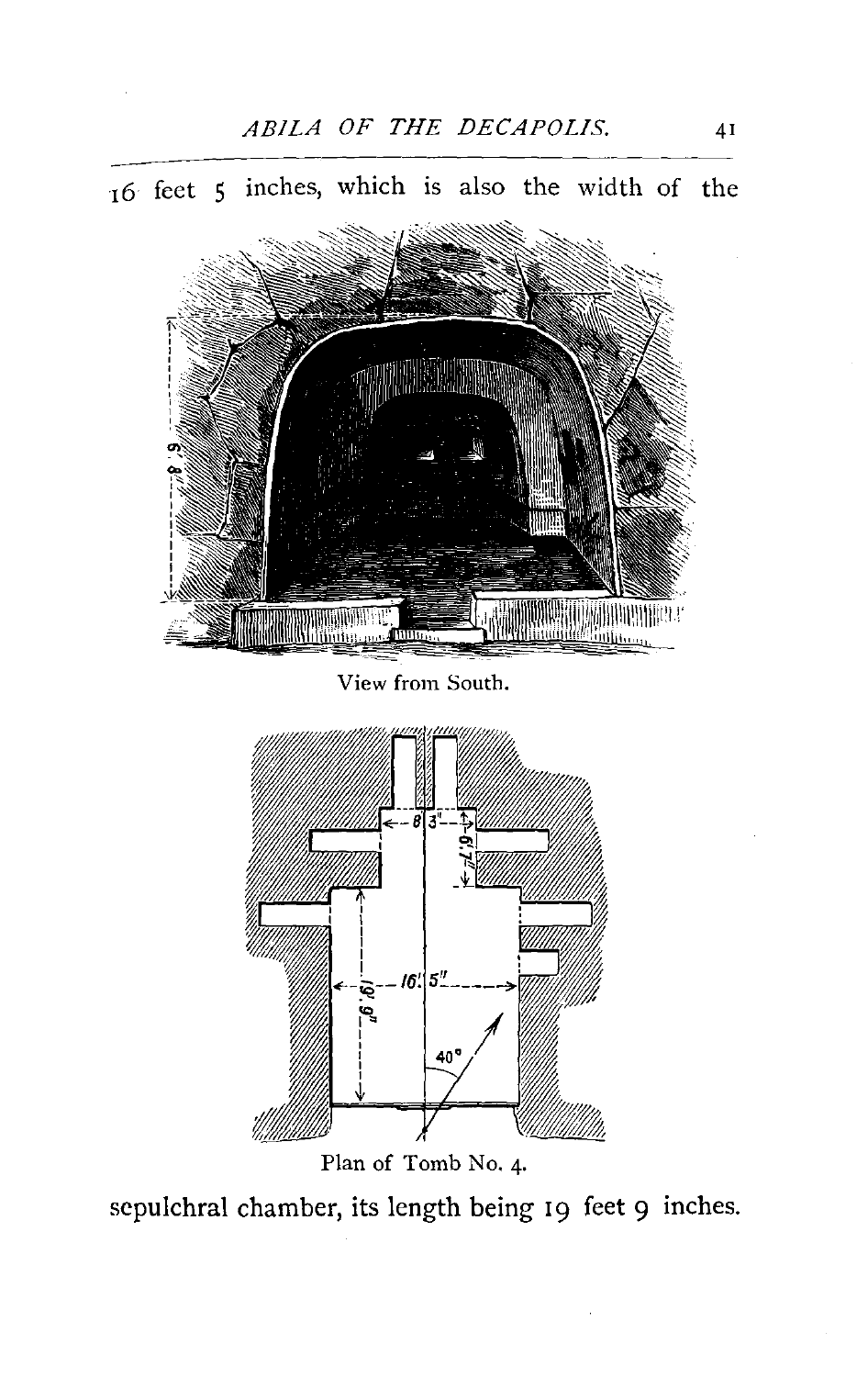This open entrance has sloping walls and a rounded ceiling, and is surrounded by a round cornice, about <sup>2</sup>inches thick, which, for the greater part, has been much damaged by the weather. Instead of any door, there is merely a step which leads from the interior to the small path which passes beside these caves.

In the wall facing the entrance, we found a chamber 6 feet *7* inches by 8 feet 3 inches, containing to the north two Kokim, with round ceilings, and on each of the side walls one Koka of the same shape, all well and carefully worked. In the main chamber, we found to the right, one small and one ordinary Koka, and to the left also one Koka. Parts of the interior show signs of plastering.

The most carefully constructed tomb that is illustrated in Plan No. 5. The entrance to this cave is much broken and defaced. It leads into a chamber" measuring 9 feet IO inches by 8 feet 4 inches.

In the wall opposite, are two storeys of Koka, each storey containing two well-worked tombs.

The two upper Kokim are each 2 feet 6 inches wide, and  $3$  feet high, and  $5$  feet  $9$  inches long, with a small niche at the end, where the rock slopes up, in order to permit the head of the dead body being laid here, as on a cushion *(see* Section A, B. and c, D.). The ceiling of each Koka is rounded at the corners and carefully smoothed. The exterior of the Koka is framed by a five-cornered border. The Kokim of the lower storey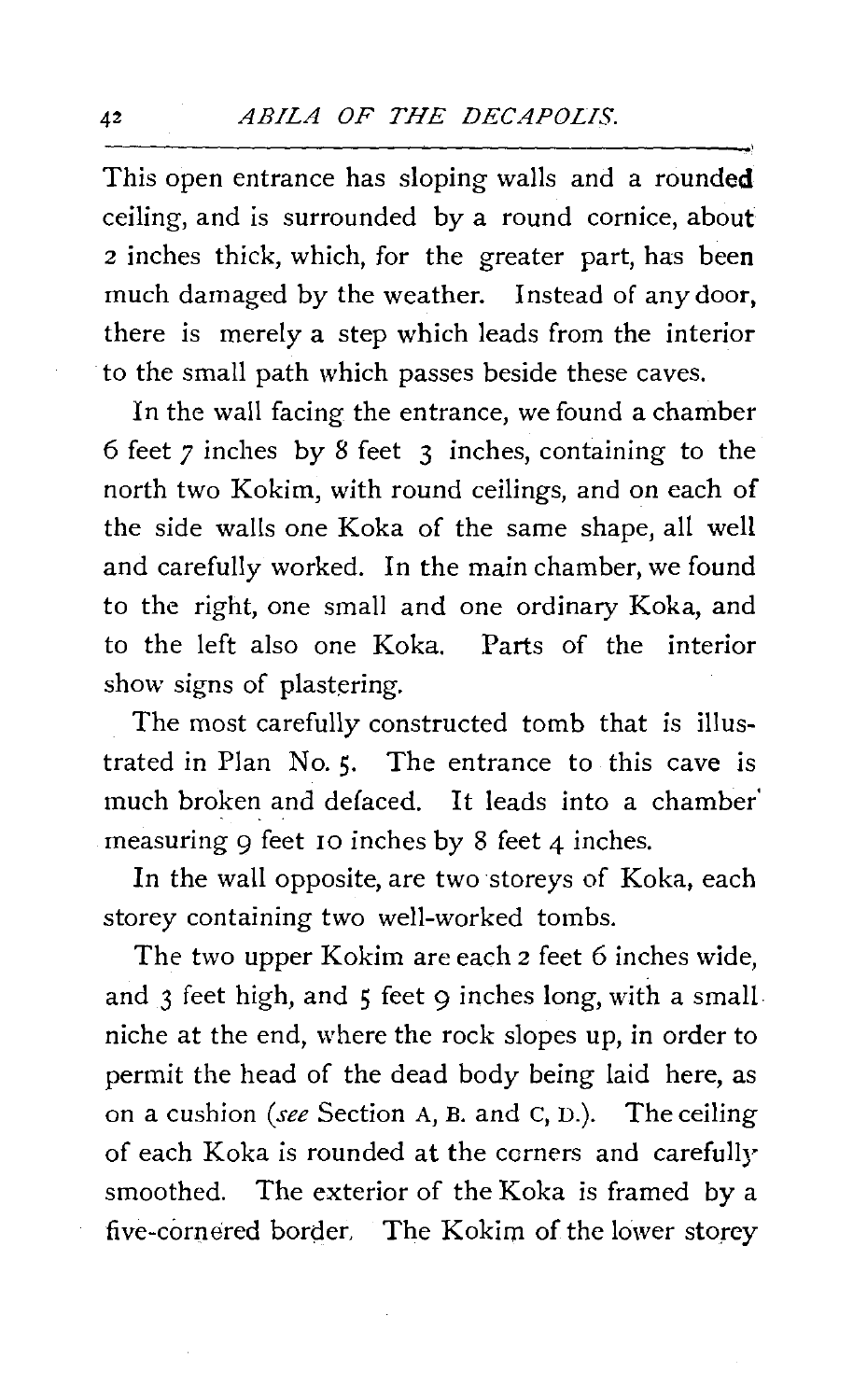are each 3 feet 3 inches high, and each has a circular



Section A, B.



Section c, D.



Plan of Tomb No. 5.

frame. On the wall to the left of the entrance, is a Koka of similar construction to the above, and to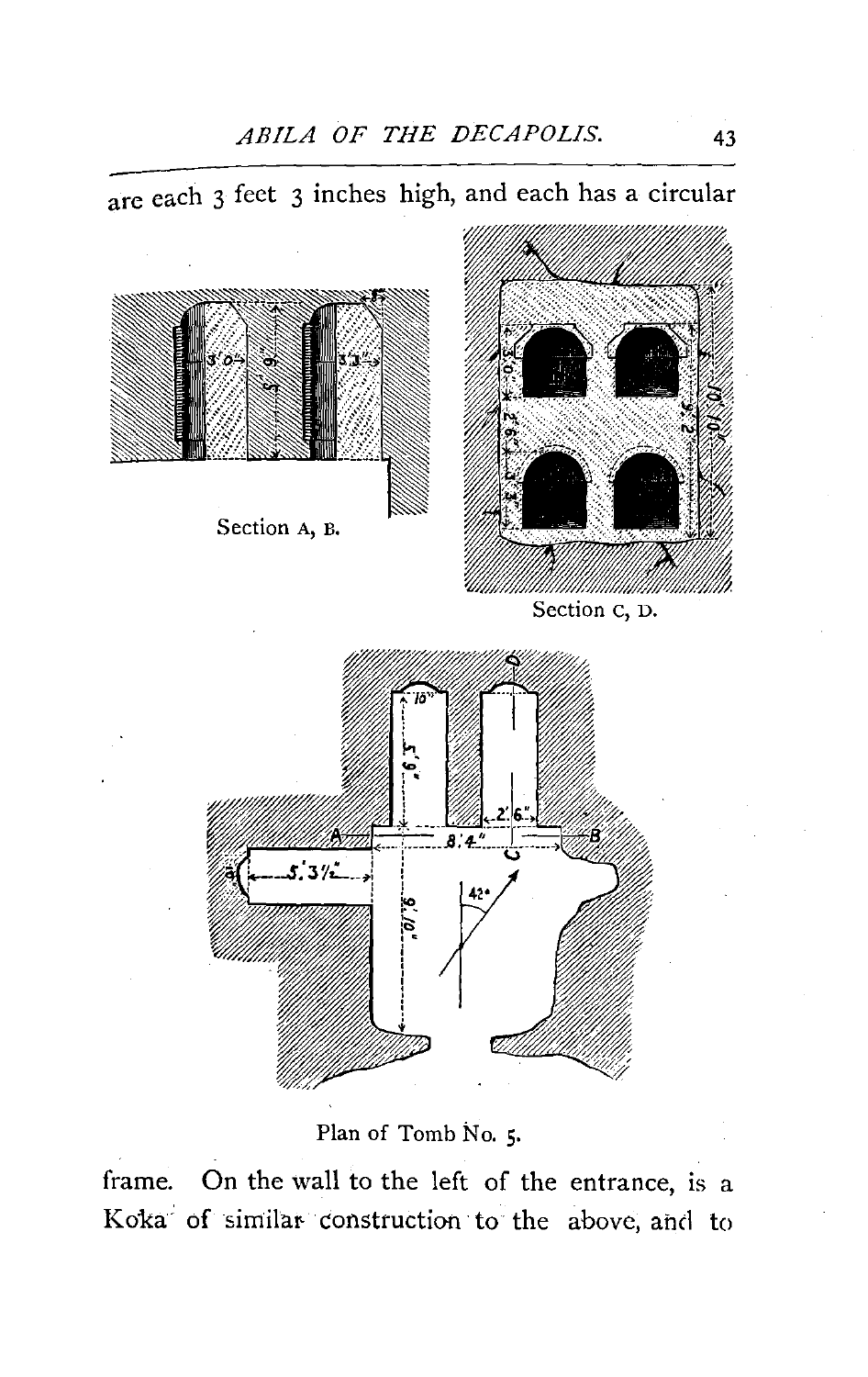the right is a sixth Koka still unfinished. The in' terior of this cave, which, to judge from its very careful workmanship, must have belonged to some wealthy family, is entirely plastered over and painted of a reddish colour. The ornamentation is scarcely any longer visible, but must originally have represented simple lines and cornices, the design, however, was far too much obliterated to permit of any drawing being made.

Besides the caves that are here planned, I visited another containing nine Kokim and three Loculi under arcosolia ; also a two-storeyed cave measuring *37* 



by 30 feet, containing both sorts of graves, but this last was in a very defective state. Another cave 20 by 20 feet, contained nine Kokim in the upper storey, and thirteen Plan of Tomb No. 6. Kokim in the lower, with two

larger chambers opening from the corners *(see* plan No. 6.)

The remainder of the caves in the neighbourhood of Tell Abil are of similar construction and plan to those already described. They are very numerous, but the soft cretaceous rock in which they are tunnelled, has in many places fallen in.

The above account is all I am able to give as the result of my short stay of two days at the site of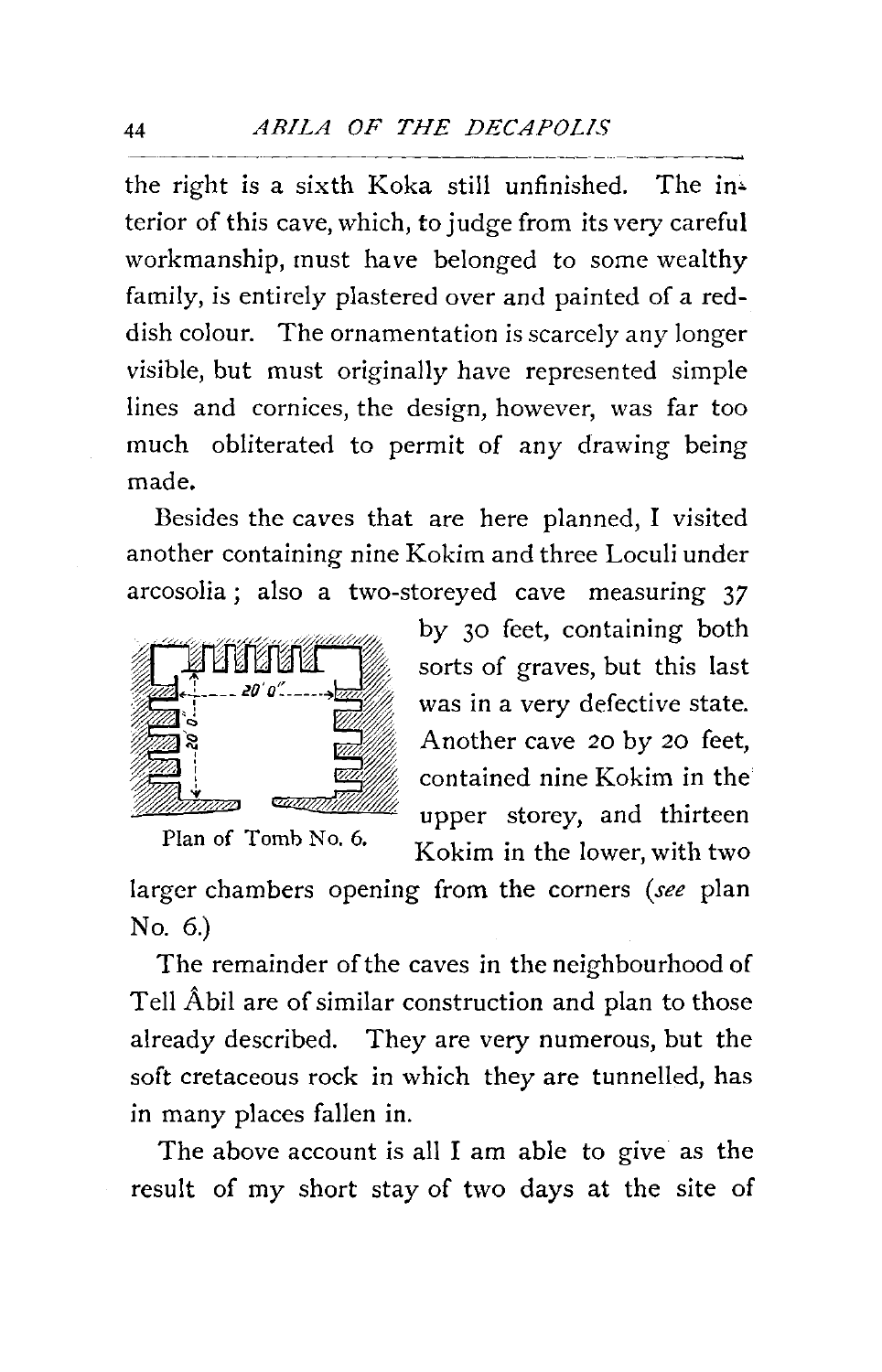Abil. I may now add a few words as to the history of this site, which is supposed to be the Abila of the Decapolis.

Josephus, (Antiq. XII., 3) gives us very little information about Abila ; he states that when Antiochus had conquered Scopas, a general commanding the armies of the son of Ptolemy Philopator, who had subdued the Jews 'in the high regions,' he (Antiochus) conquered Batanæa, Samaria, Abila, and Gadara.

According to Ritter, (Erdkunde, XVB., p. 1,o6o) St. Jerome names an "Abela, vini fertilis, in duodecimo a Gadaris milliario contra orientalem plagam." This is the same city which often was named together with Gadara or Capitolias, and its bishop subscribed his signature at the Council of Jerusalem in conjunction with the Bishops of the neighbouring cities of Hippos and Amathus. Further, Abila was a city situated in Northern Peraea. According to Burckhardt's 'Travels in Palestine' (Vol. 1, p. 537, Note to p. 425), Eusebius also calls the city ' $A\beta \in \lambda$  (Abel) and places it 12 miles east of Gadara. According to the same authority, Reland has read on a palmyranean inscription  $A\beta \iota \lambda \eta$  $\tau_{\eta}$ <sup>5</sup>  $\Delta$ <sub>6</sub>*ka* $\pi$ *o* $\lambda$ *<sub>6</sub>o*<sup>5</sup> (the Abila of the Decapolis).

Wetzstein (' Hauran und die Trachonen' p. 101) identifies Abil, above described with the Abel-bethmaachah mentioned in the Bible (2 Kings, XV. 29), where Tiglath-pileser, King of Assyria, met with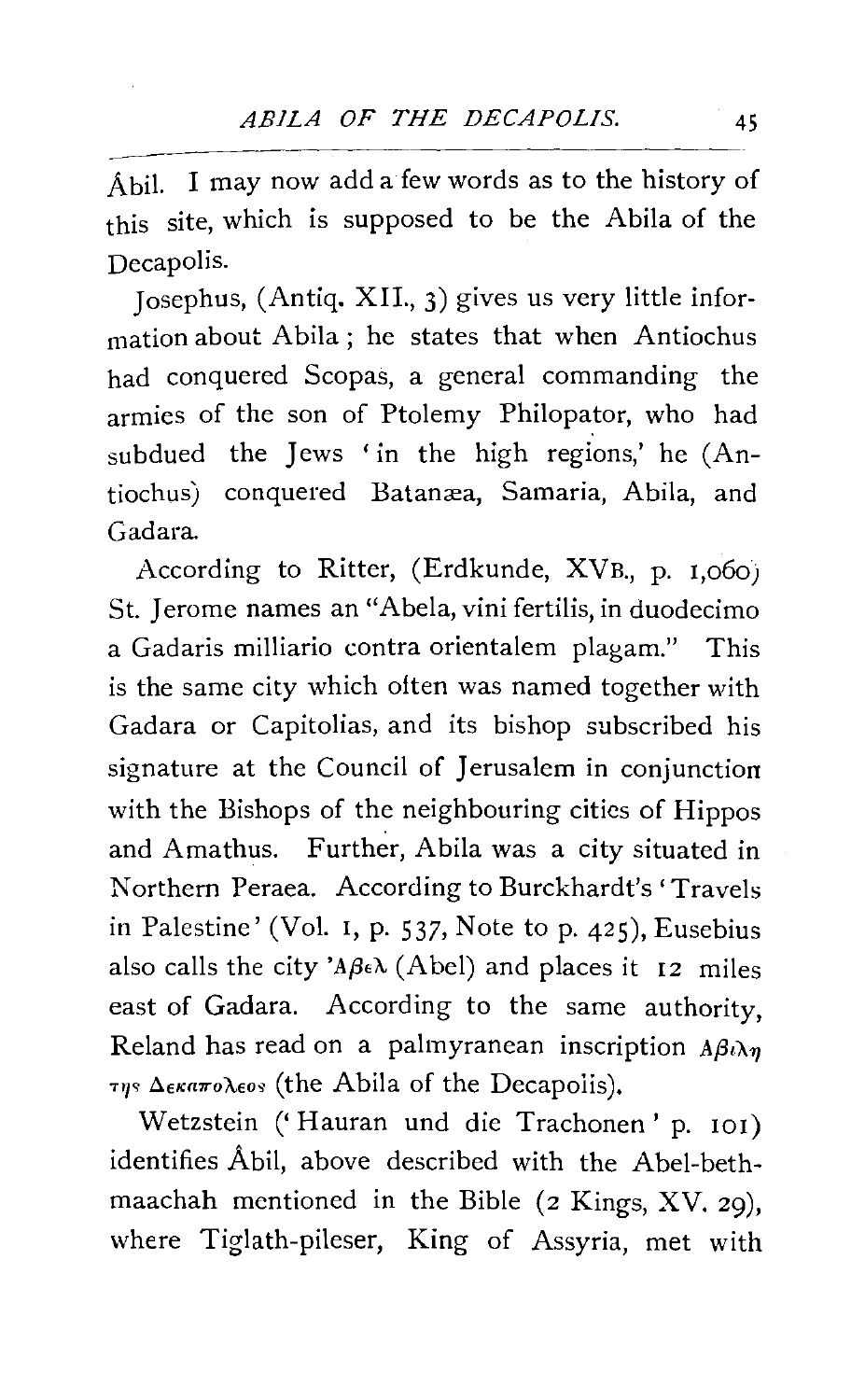### <sup>46</sup>*ABILA OF THE DECAPOLIS.*

resistance when he conquered Peraea(\*) ; he places the present  $\hat{A}$  bil on the southern borders of the Yarmuk. Dr. Wetzstein further states that the southern bank of the Yarmûk near Abîl, had served as a bulwark to the Moslems in 635 A.D. when they were expecting the attack of the Greek army, and that even in 1859 this locality had again protected the Bedawin tribe of the Ruwala, for the advancing enemy had not dared to attack them there.

In modern days, Seetzen, as above mentioned, is the only traveller who has ever visited the place, and of it he gives an account on p. 371 of Vol. I. of his ' Travels in Syria, Palestine, &c.' He reached Abil with great difficulty from Beit Râs, and mentions the heaps of ruins, the columns and capitals (which he describes as mostly of the Ionic order), the foundation walls, caves, vaults, and parts of the city wall, with the two bridges. He is of opinion that a temple stood on Tell Umm el 'Amad. In his days (February 1806) as at the present, no human being Jived in the place.

\* (Abel- beth- Maachah, or Abel Maim, is generally identified with the present village of Abil el Kamh, a few miles west of Baniâs. Abila of the Decapolis is probably the place mentioned by the geographer Yâkût, in 1225, under the name of Abîl az Zait. " Geographical Dictionary, I. 56."-EDITOR.]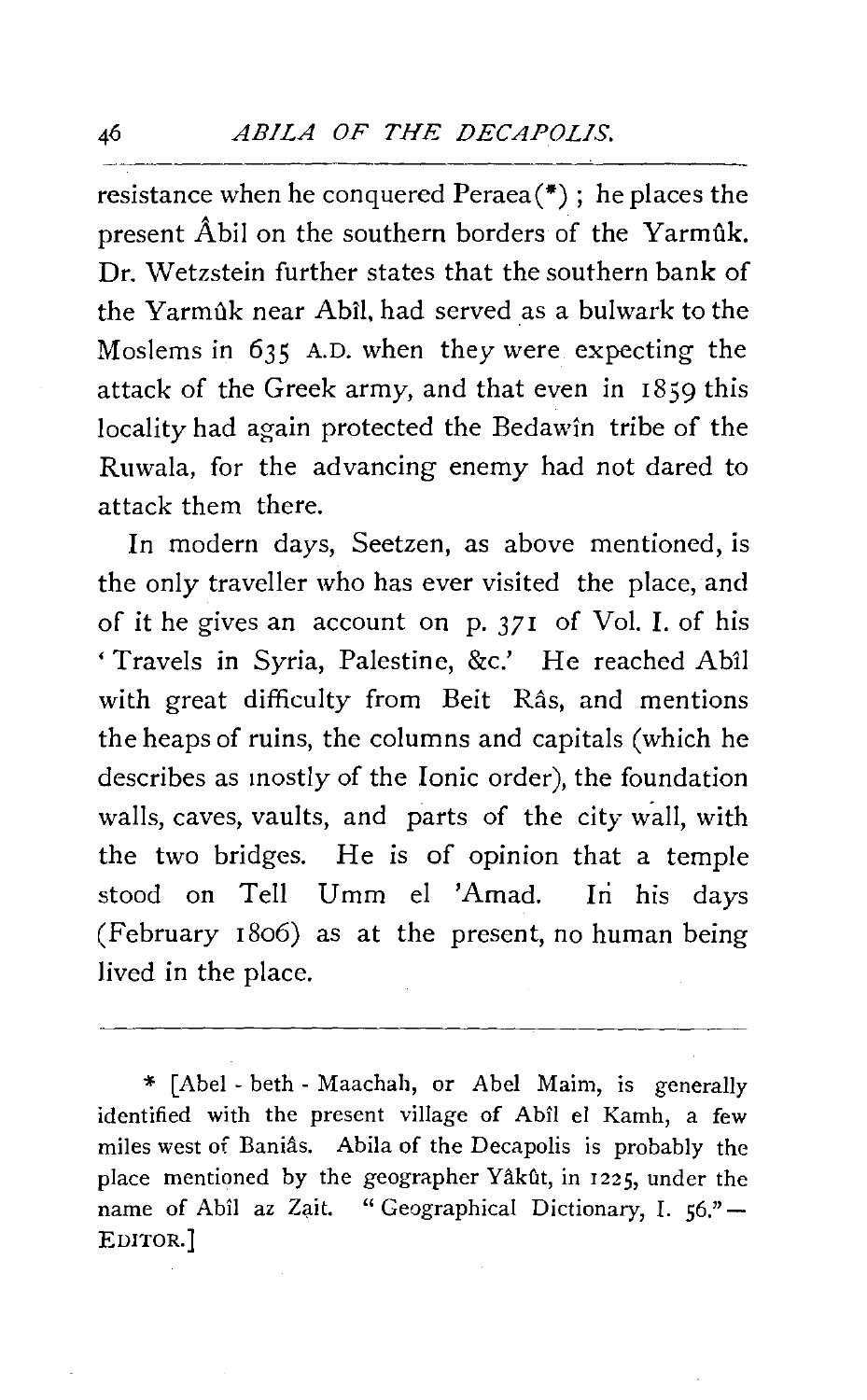That the present Tell Abil is to be identified with the ancient Abila of the Decapolis, can hardly be questioned. The site of the latter is always mentioned as being near Gadara (for which we adopt Umm Keis), being at a distance of twelve Roman miles from it. Comparing this with my maps and triangulations of Northern 'Ajlûn, I find the distance, as the crow flies, from Umm Keis to Tell Âbil to be  $I I^{\perp}_{\pm}$  English miles, which, taking the old Roman mile at  $1472\frac{1}{2}$  metres, brings it up to exactly  $12\frac{3}{4}$  Roman miles. From Abil to Beit Râs, I found to be  $6\frac{1}{4}$  English miles = 6.8 Roman miles, and from Beit Râs to Umm Keis 11<sup>1</sup> English miles  $= 12$  Roman miles. The distance between Capitolias and Gadara is, according to the Peutinger Tables, I6 Roman miles, which is 4 miles too much, if Beit Ras is to be identified with Capitolias ; but it must be remembered that the distances here given, are in the straight line, which a road never follows, and therefore by road these distances must always be counted as longer. With, therefore, the correspondence in the distances, and the name  $(\hat{A}bi]$  = Abila), further, the considerable ruins in proof of the existence of a large city, containing Christian churches, going to prove that it very probably was the seat of a  $Bishop, -I$  do not hesitate to identify the present site with Abila of the Decapolis.

From this place, I visited on several occasions, the village of Harta, which lies about half an hour's ride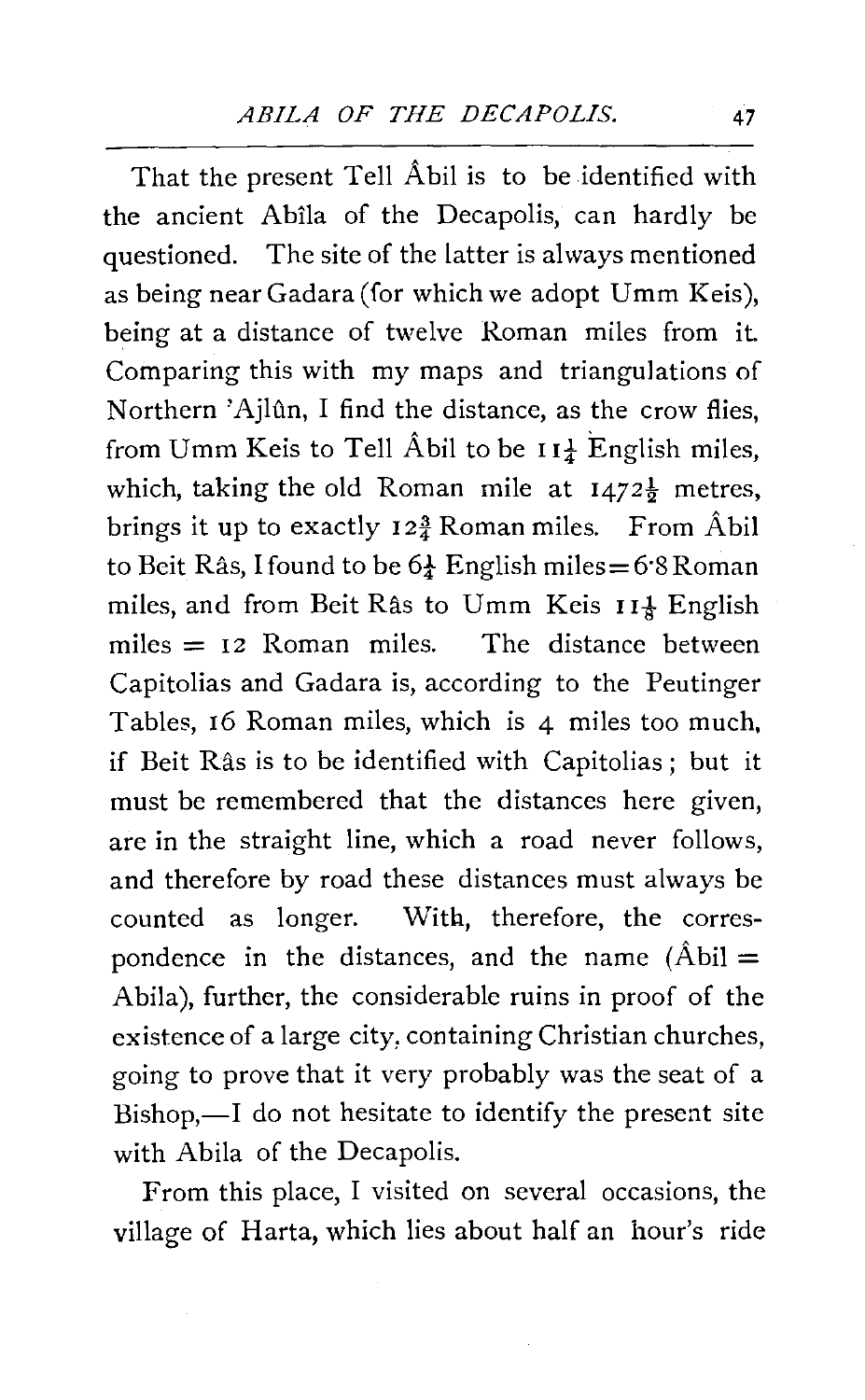from Tell Abil. The huts, to the number of 40, are of stone, and much better built than those at Amrâwah. The Sheikh's dwelling and Menzûl are large, well built, and clean, and the inhabitants of Harta are hospitable and friendly.

The soil of the place is poor, but groves of olive trees afford a good income to the population. The village is built close to the Wady Harta and has a fine out-look down into Wady and beyond the Yarmuk over Southern Jaulan.

Of antiquities, I only found a few caves and a Basalt-gate and lintel, built at the entrance gate of



Ornamental Lintel at Harta.



Ornamental lintel at Harta.

the Sheikh's yard, which, I suppose, was brought from one of the neighbouring caves.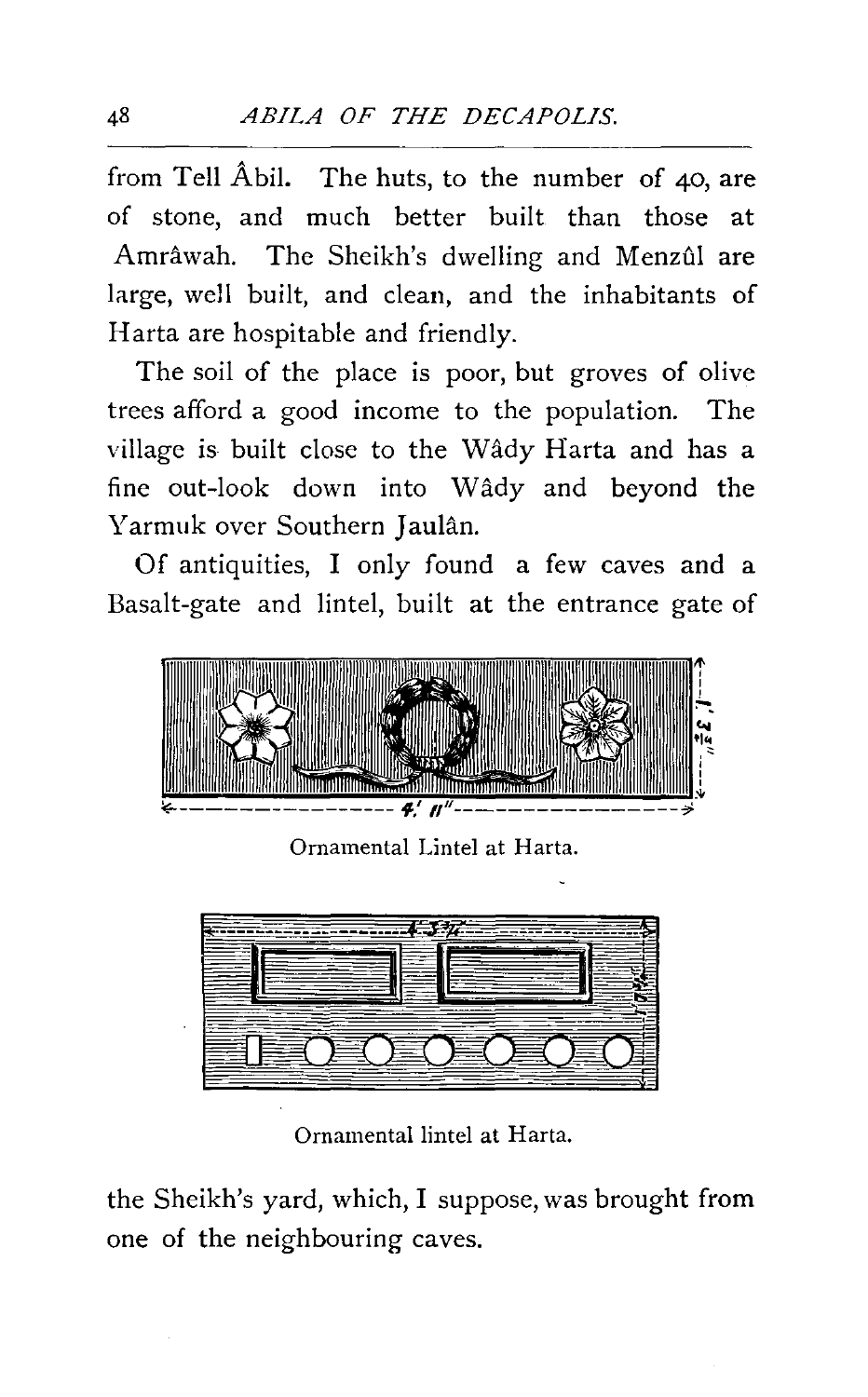From Harta, I travelled towards Wâdy Hebrâs, and passed on the road, half a mile south of Harta, a small ruin called Khirbet Treitâb خربة تريطاب. It consists of nothing but a large heap of scattered ruins. On the slopes beyond, I noticed caves, which on this occasion I could not explore. From here we rode down into the Wâdy and reached the village of Hebrâs حبراس after another half mile of road. Hebrâs has a fine spring, with a plentiful water supply, built up with ancient masonry; other wells of considerable depth, are found along the Wady bank, which is dry in summer. Hebrâs consists of two quarters, one, the original village, is built half way up the slope, and contains about twenty miserable huts, the new quarter lies nearer to the well and Wady, and consists of ten huts and some caves, plentifully populated by insects. The population of Hebrâs is for the greater part Harratin or ploughers, *i.e.,* fellahin, who cultivate the soil for the rich proprietors, either for daily pay, or for a small share of the crops. This class of fellahin is considered the poorest, and they occupy a very low grade of civilisation.

At the time (1812) when Burckhardt (Travels in Palestine, Vol. I., p.  $425$ ) visited the place, he speaks of Hebras as the most prominent village of the district of El Kefarât, and says it was inhabited by a number of Greek Christians. Between the two quarters of the village, and on the road to Samar,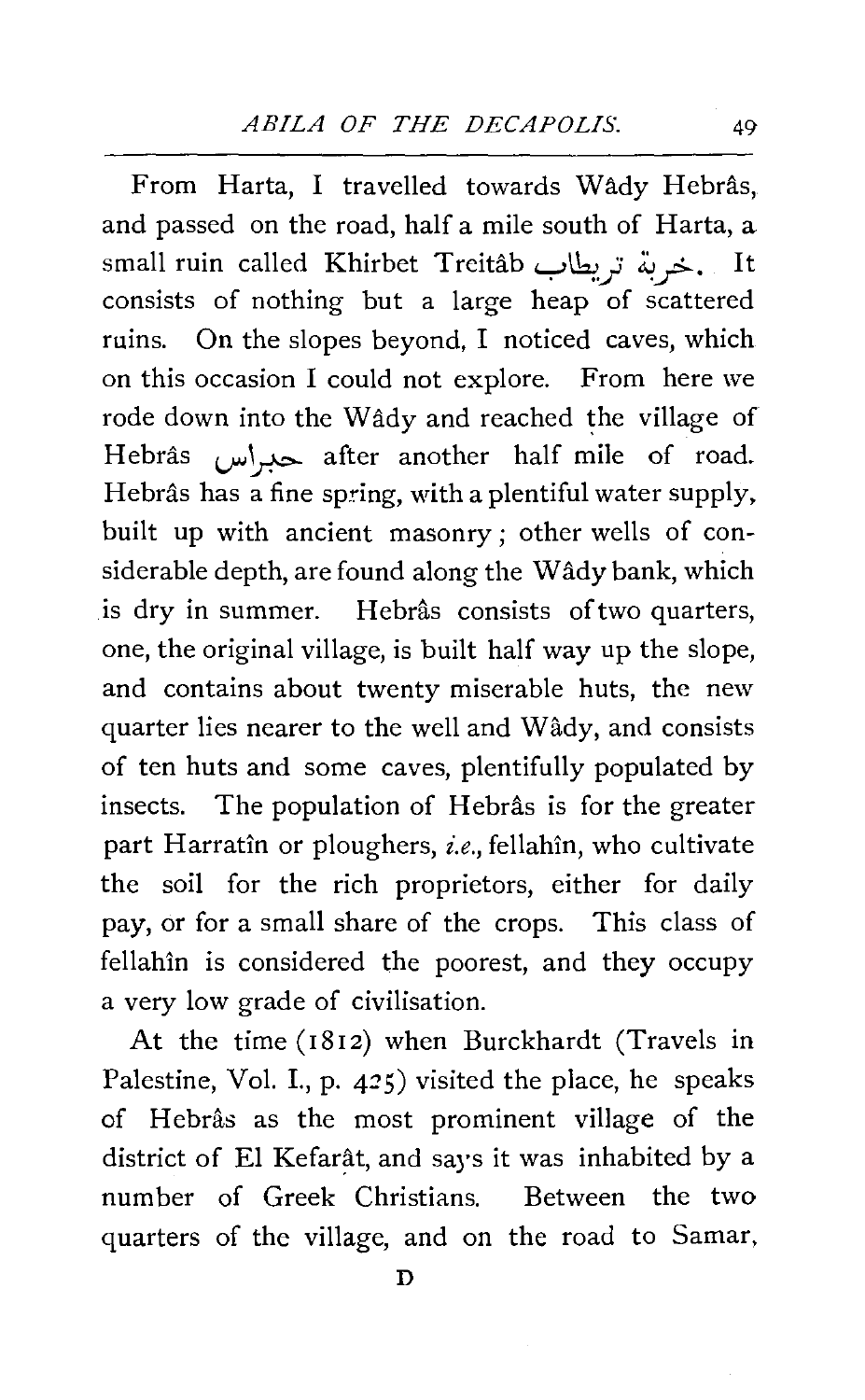there stands the Mêdanet Hebrâs,\*one of those peculiar towers, we so often met with in Haurân. The tower



Mêdanet Hebrâs.

rises to the height of 30 feet, and is 8 feet square. At its southwestern end was a Jamaah, and ruins of the mosque were still visible. The upper part is fallen in, but on its northern front

I found a weather-beaten Arabic inscription, which, as much as I could make out, refers to the date of the building in the year of the Hejira.

From Hebrâs, we followed the road leading from Samar for nearly a mile, up the slope and across the plateau, then turning to the left rode down to the Wady 'Ain et Turab, leaving Khirbet ed Deivi to the right-a small ruin, with scattered building stones. After a mile or more of riding, we arrived at the junction of the water-course coming down from the spring of 'Ain et Turâb. Above this junction there is another small ruin on a circular mound, the name of which, none of the passing fellahin could tell me; it is named 'Al Khirbet,' (the Ruin), they unanimously stated. The road next winds round the slope and

\* Medanet, or Minaret.